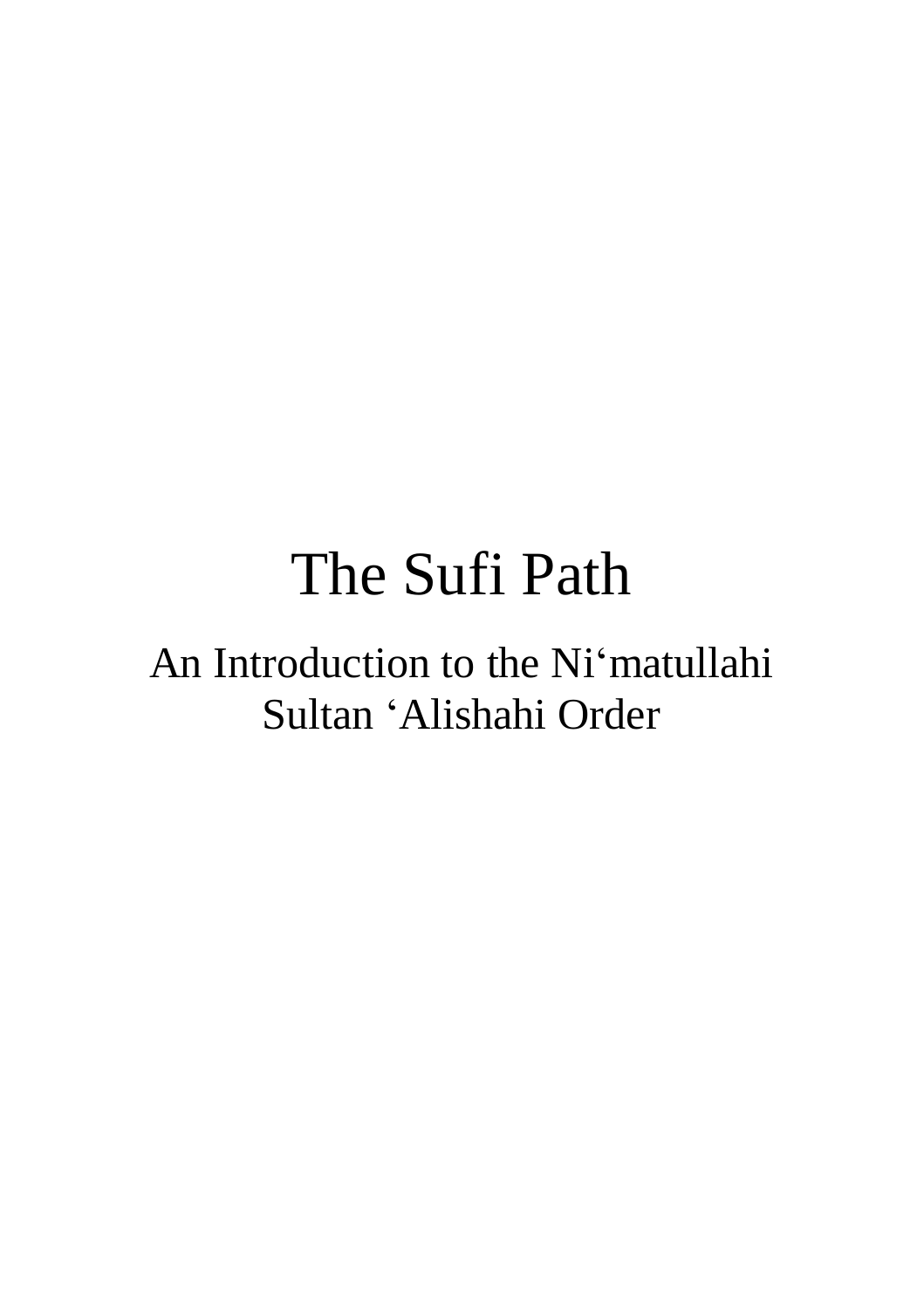*The Sufi Path: An Introduction to the Ni'matullahi Sultan 'Alishahi Order* 

Edited and translated by: Shahram Pazouki First Published: 1381/2002 Circulation: 3000 copies Published by: Haqiqat Publications P.O. Box: 11365-3357 Telephone: 98-21-8772529 Tehran, Iran Printed at Khajeh Press Cover Designer: E. Erfanmanesh ISBN: 964-7040-21-0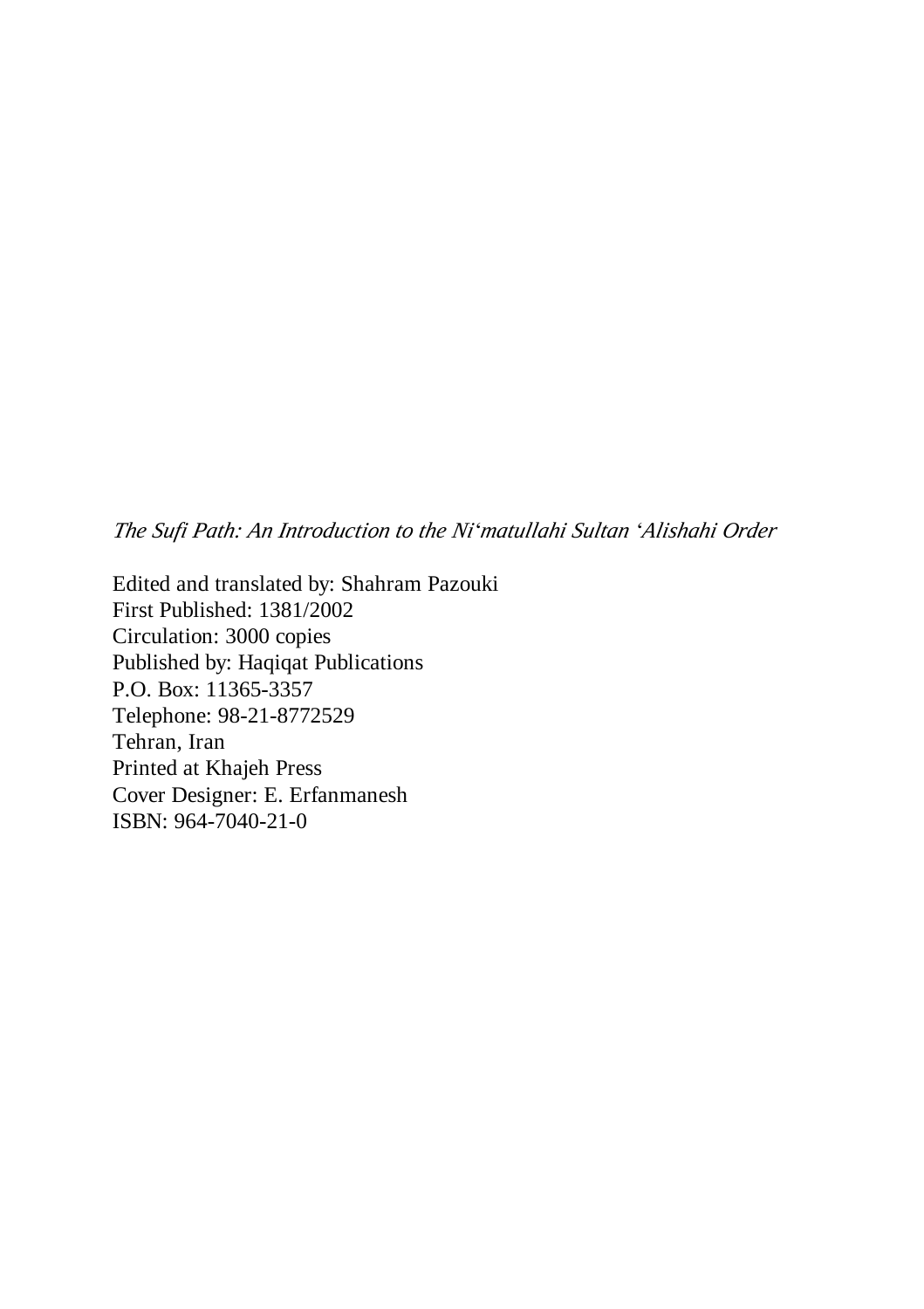# **Contents**

| Preface<br>Shahram Pazouki                                          | $\overline{\mathbf{4}}$ |
|---------------------------------------------------------------------|-------------------------|
| 1. The Sufi Path                                                    | 7                       |
| Hazrat Mahbub 'Alishah                                              |                         |
| 2. Shi'ism, Sufism and Gnosticism                                   | 13                      |
| Hazrat Majdhub 'Alishah                                             |                         |
| 3. Observations on the Meaning of Bay'at<br>Hazrat Majdhub 'Alishah | 25                      |
| <b>4. Proclamations</b>                                             | 35                      |
| <b>I. Fourteen Instructions</b><br>Hazrat Mahbub 'Alishah           | 35                      |
| <b>II. Twelve Admonitions</b><br>Hazrat Mahbub 'Alishah             | 39                      |
| <b>III. Seven Reminders</b><br>Hazrat Mahbub 'Alishah               | 43                      |
| <b>IV. Five Directives</b><br>Hazrat Majdhub 'Alishah               | 47                      |
| 5. The Qutbs of the Order                                           | 51                      |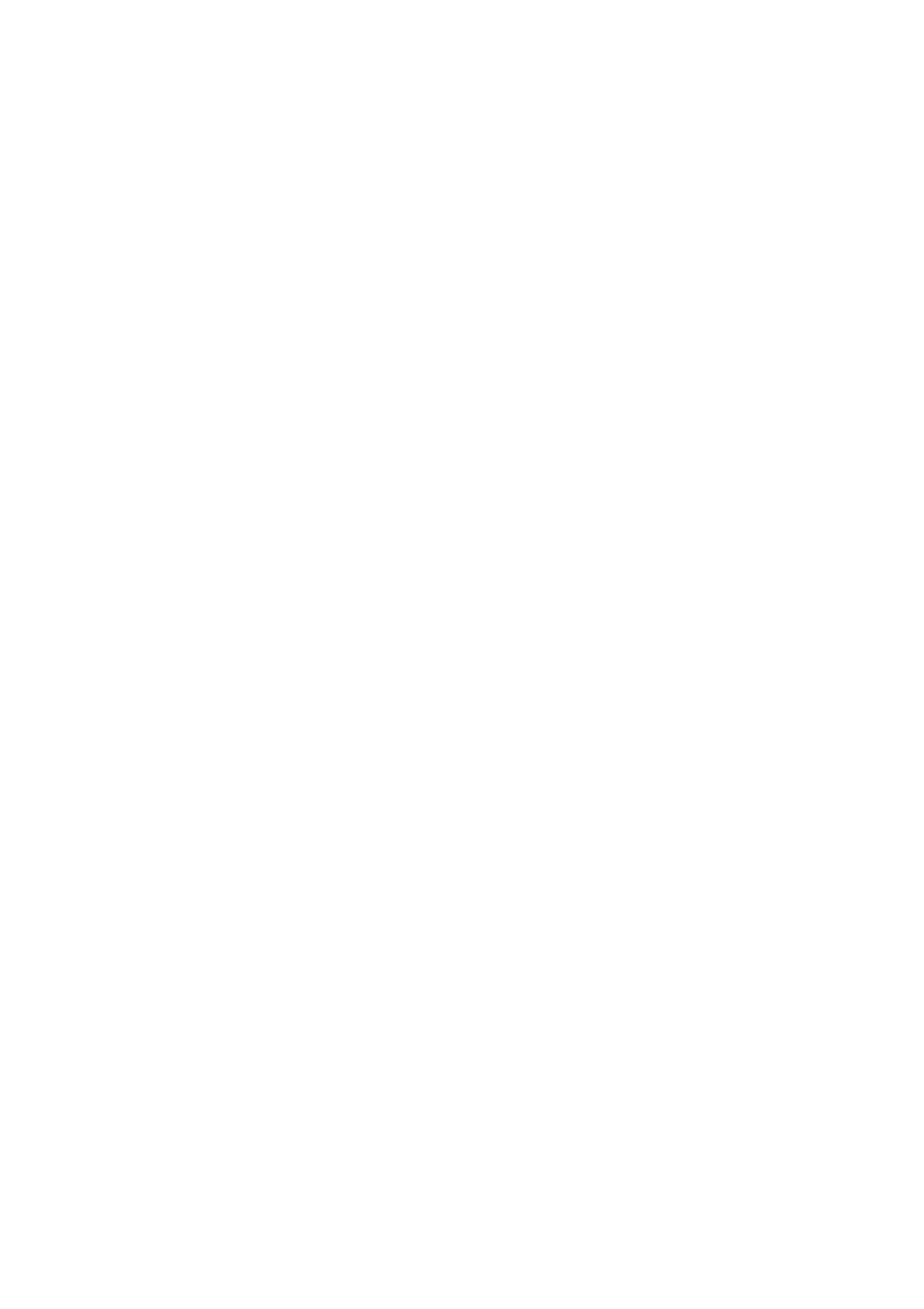# **Preface**

Sufism is the spiritual dimension of Islam. Many orientalists and historians of Islam think that Sufism is a sect that has appeared relatively late in the history of Islam because they focus on written works and consider the appearance of the term "Sufism" to mark its inception, or they imagine that Islam is confined to jurisprudential precepts, and conclude that Sufism must be something foreign to Islam. However, if we pay close attention to the teachings and sayings of the Sufis we will find that Sufism is a title that has been given to the spiritual aspect of Islam, but whose truth is rooted in the very core of Islam itself.

According to a division made by the Sufis, Islam has two aspects: the outward aspect, which includes the *shari'ah* (the precepts of Islamic law), and the inward aspect, called *tariqah* (the spiritual way). Together, these aspects lead one to *haqiqah* (the Truth). Sufism is another term for *tariqah*. Thus, separating Sufism from Islam and attributing it to such sources as Christianity, Platonism, Hinduism or Zoroastrianism is like a false claim to paternity.

Among different Sufi orders, the Ni'matullahi Order—whose chain of authorization goes back to the great Sufi master, Sayyid Shah Ni'matullah Wali, and from him to Shaykh Ma'ruf Karkhi, the authorized Shaykh of Imam Riza authentic of the orders. The main branch of this order, which since the time of Hazrat Sultan 'Alishah has been called the *Ni'matullahi Sultan 'Alishah Order*, or, because of his home town, the *Ni'matullahi Gunabadi Order*, is the most popular current Sufi order in Iran. Nevertheless, it is relatively unknown to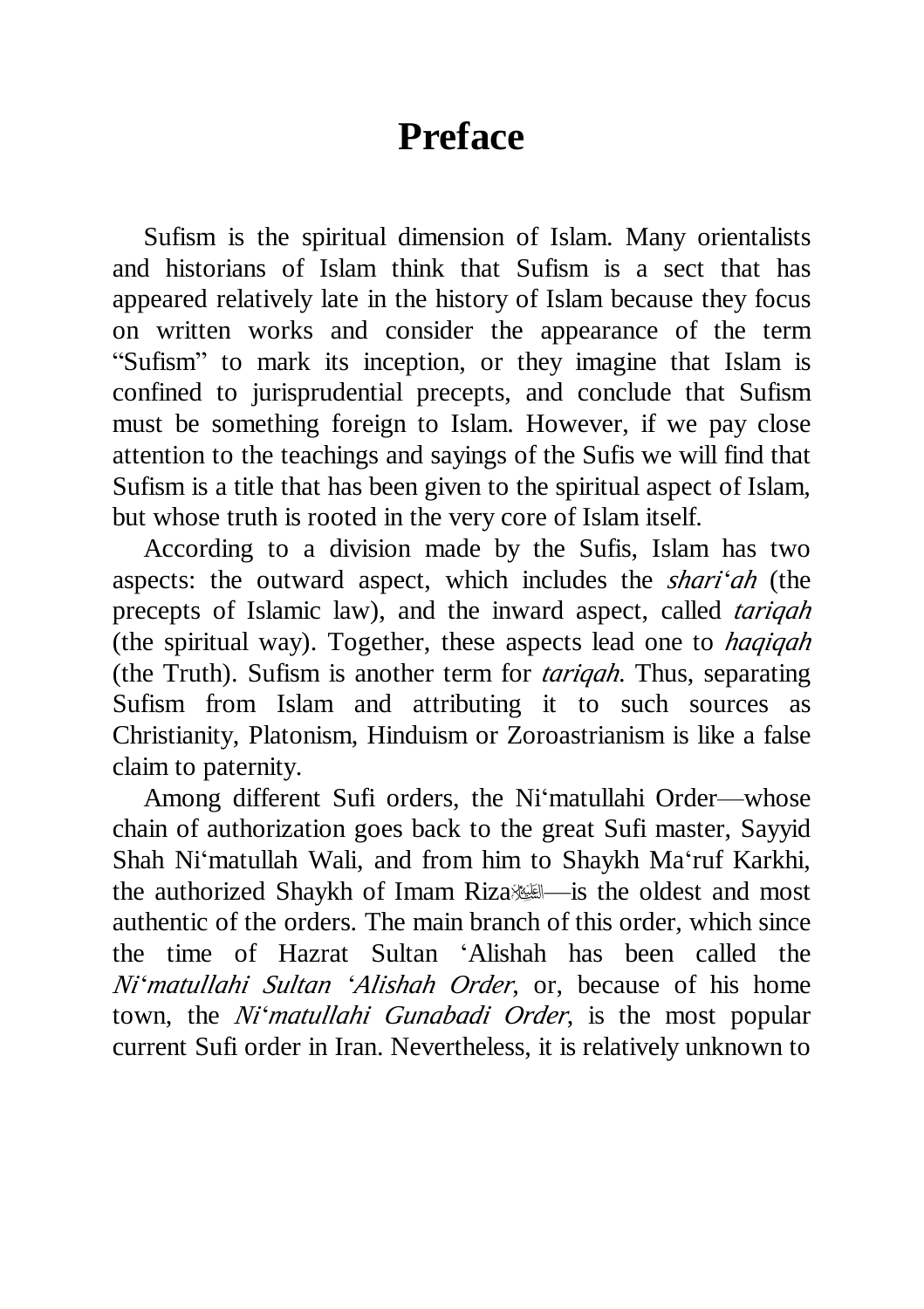those who do not read Persian or Arabic, since almost all the literature of this order is either in these languages. $<sup>1</sup>$ </sup>

The followers of this Order in the West and in India have requested an introductory work about the Order in English. For this reason, several articles and proclamations from the two latest masters (*qutbs*) of the Order, in plain and simple language, as requested, have been translated into English and collected together here.

This work has been undertaken for the sake of those who are interested in Sufism, and particularly for the English speaking followers of the Order who are not interested in complicated academic disputes about related issues.

Finally, I would like to express my appreciation of the assistance of my dear friend Hajj Dr. Muhammad Legenhausen without whose help this work would not have been completed. I dedicate this work to the present master of the Order, Hazrat Hajj Dr. Nur 'Ali Tabandeh, Majdhub 'Alishah.

> Shahram Pazouki *Tehran, 1381 (2002)*

<sup>1</sup> An important exception is *Pand-i Salih (Salih'<sup>s</sup> Advice),* which has been translated into English and French. See the footnote below, p. 15.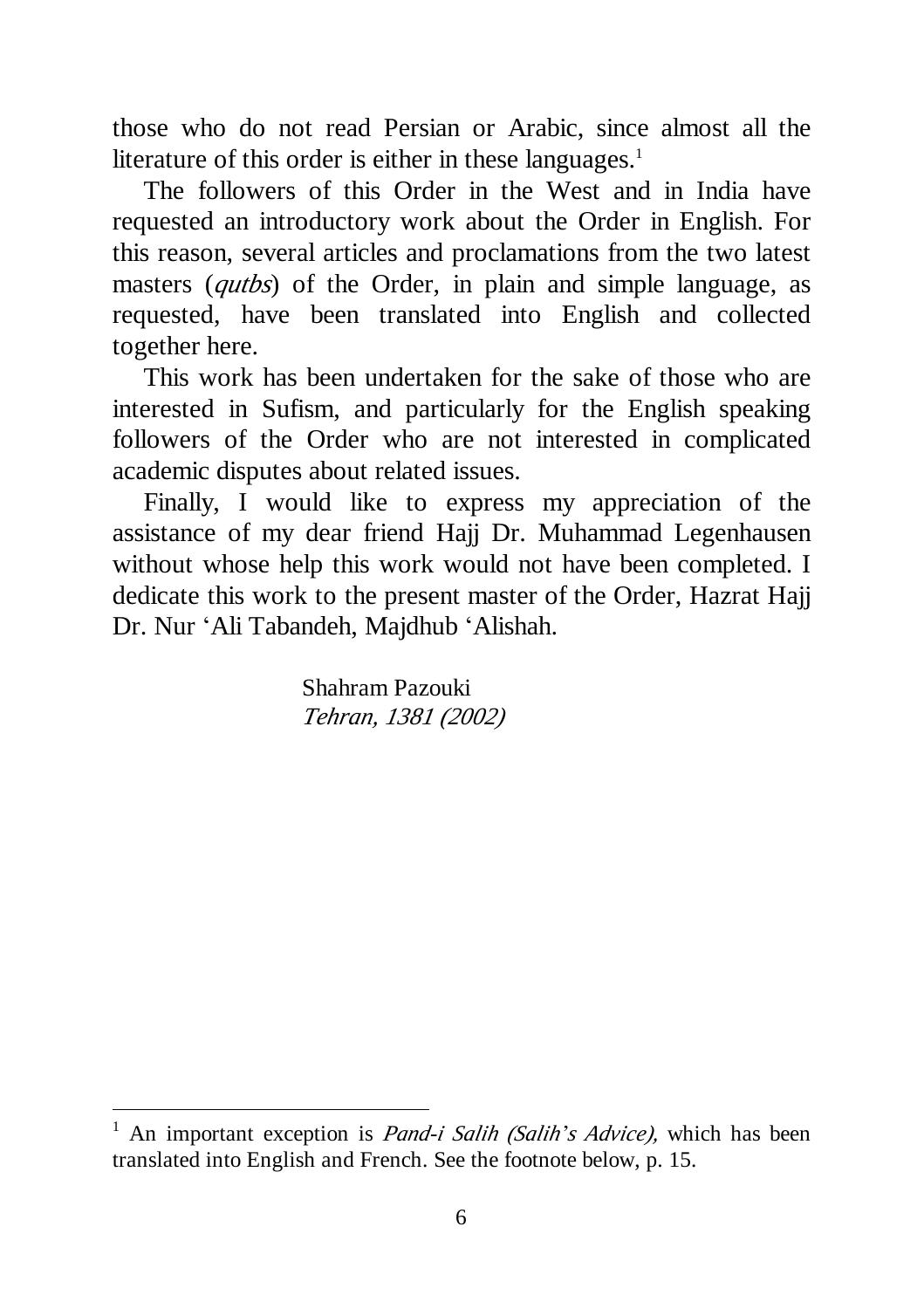$H<sub>II</sub>$ 121

# **The Sufi Path**<sup>2</sup>

#### **THE DEFINITION OF "SUFISM"**

Different definitions have been given of "sufism" (*tasawwuf*) and "gnosis" (*'irfan*), all of which amount to much the same thing. *Tasawwuf* is the journey of the soul in search of the Truth, as well as its arrival. This is the renunciation of everything but God. It is paying complete attention and having a heart-felt connection to Him. It is infinite resignation to the point that one sees nothing but God with the vision of the heart, to the point that all other beings are seen as mere shadows of the Divine, until the state is reached in which "There is no being but God," and "There is nothing but Him (*Hu*)."

### **THE ORIGIN OF SUFISM**

<sup>&</sup>lt;sup>1</sup> The Arabic pronoun  $Hu$  means "He", and refers to God, Allah. The number 121 means 'O Ali!'; the sum of the *abjad* values for the letters in *'Ya 'Ali'*. *Abjad* is a traditional system for giving numerical values to the letters of the Arabic alphabet. [Tr.]

<sup>2</sup> This article was originally written in Persian by the late *qutb* of the Ni'matullahi Sultan 'Alishahi Order, Hazrat Hajj 'Ali Tabandeh, Mahbub 'Alishah, at the request of some of the *fuqara'* in Western countries.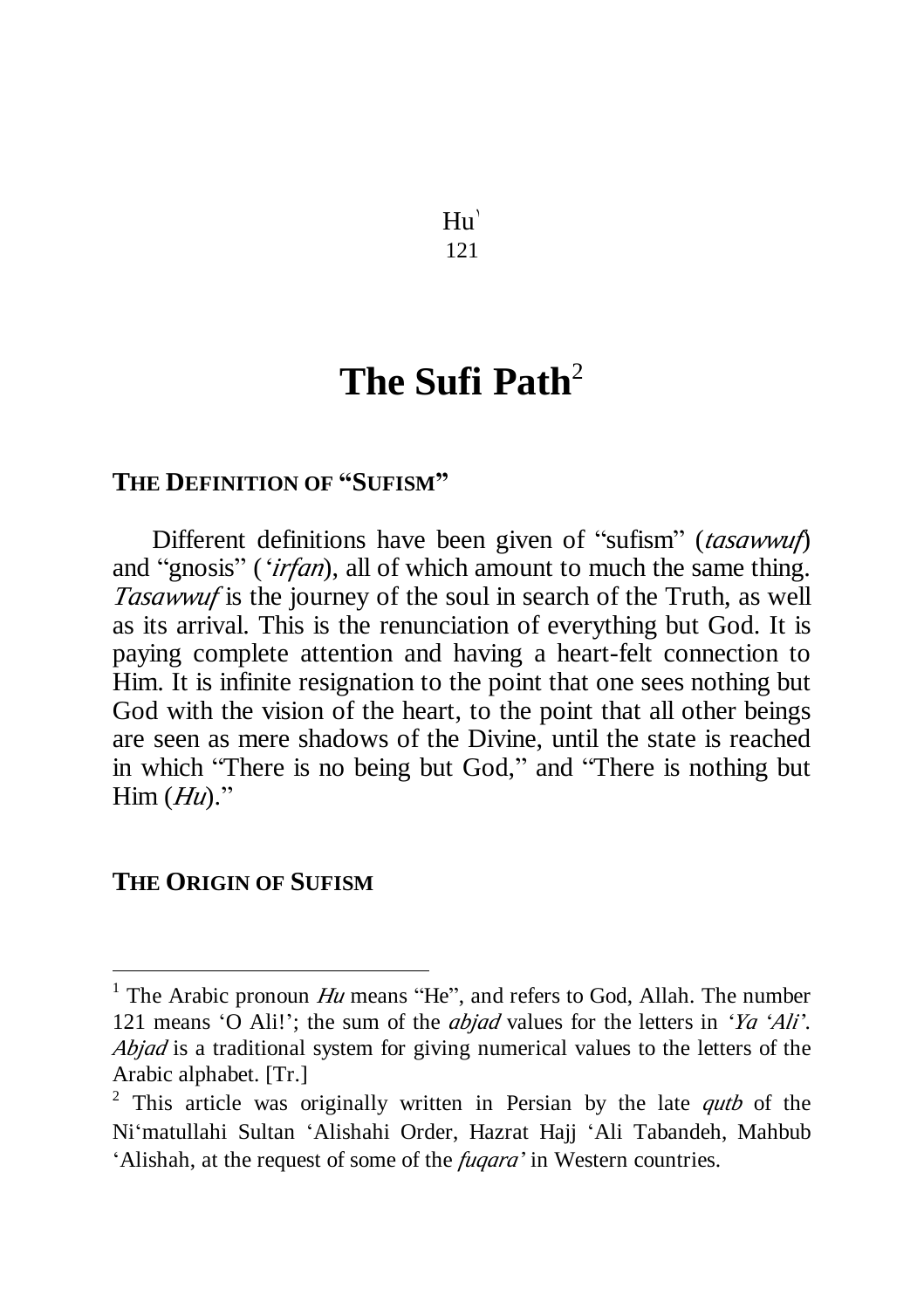There are a number of different ideas concerning the origin of Sufism, even with regard to the nation and religion in which it originated. Some say that it began in India, while others claim that it began in Iran among the Zoroastrians, and still others propose that its origins are to be found in the Platonism of ancient Greece. However, with respect to the definition of Sufism or gnosis given above, its origin is to be found in the very truth of religion itself. The quest for the Divine is an inherent aspect of man's very nature and is not confined to any particular nation or religion. Hence, it is not necessary that any religion or nation should derive these ideas from another; all of them have drunk from the same source. In Islam, Sufism or gnosis is the inward dimension of the religion, like the kernel of a nut whose shell is the outward rules (*shari'ah*) and whose kernel is the path (*tariqah*) whose principles have been handed down from the Prophet, to the Imams, and from them to their authorized shaykhs.

#### **THE ETYMOLOGY OF "SUFISM"**

Scholars have different theories about the etymology of *sufi*. Some say it has its etymological root in the word *suf* (wool), while others say it is from *safa* (purity), and still others say it is from *suffah* (porch) and the sincere companions who used to gather at the porch of the Prophet's house, and there are yet others who claim that the word is derived from the Greek *sophia* (wisdom).

There are also different theories about when the term became current. There are reports of the sayings attributed to the Prophet and Imam 'Ali from which it can be concluded that the word *tasawwuf* was used by them. However, most scholars are of the opinion that the word was first introduced in the middle of the second century of the Islamic era (toward the end of the ninth century, C.E.). It is thought that the first man who was known as a Sufi was Abu Hashim Kufi. Whether any of these theories are correct or not, the truth of Sufism, as we have already mentioned, is not something separate from Islam but has been present with Islam from its inception, although the word may have gained currency later.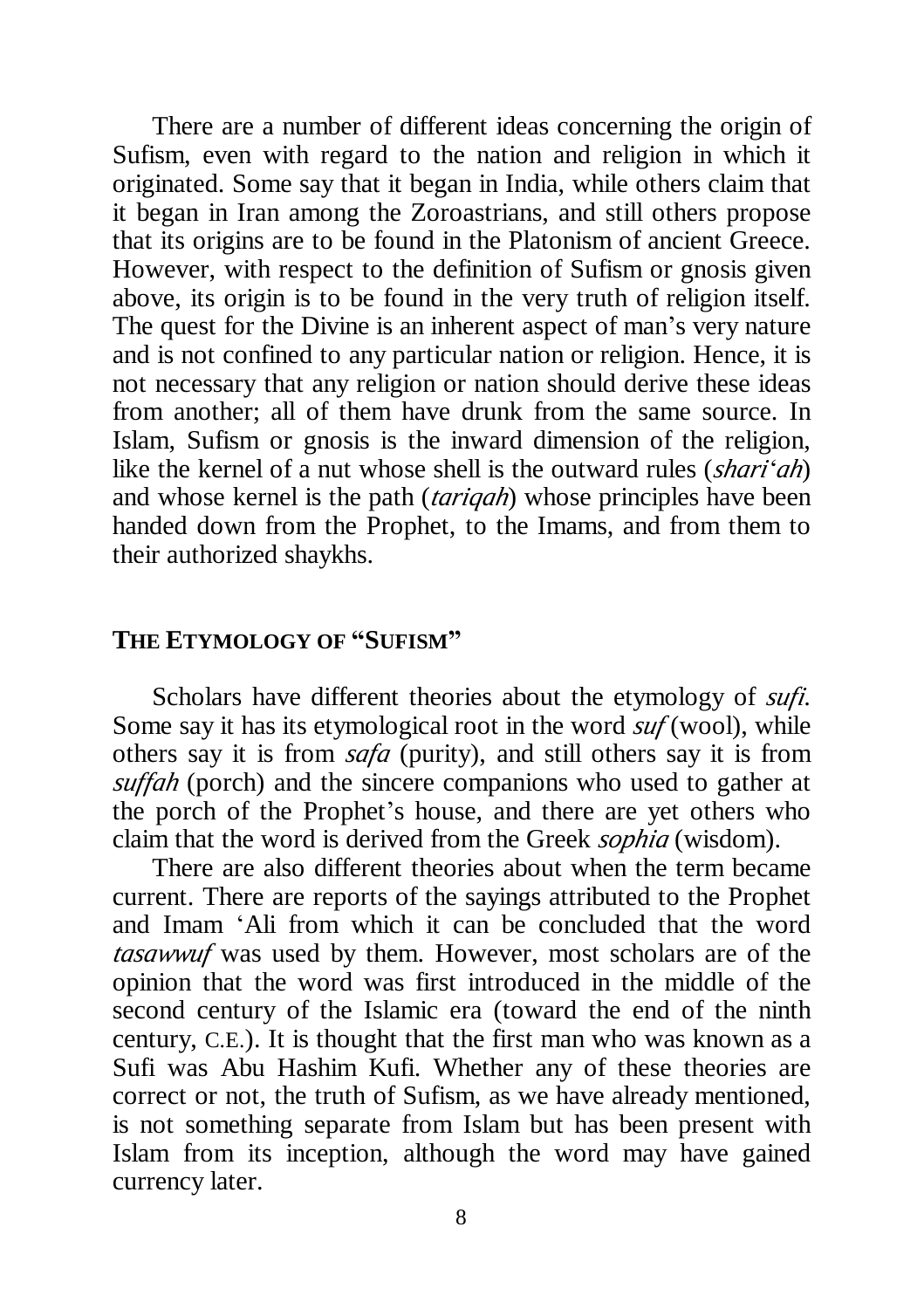### **THE HISTORY OF SUFISM AND THE SUFI ORDERS IN ISLAM**

After the Prophet, the Imams and their authorized shaykhs spread Sufism. The chains of authorization may be traced through the shaykhs to the Imams, and then through Imam 'Ali to the Prophet. For the most part, the Sufi saints practiced dissimulation (*taqiyyah*) with respect to the Islamic religious law and apparently followed the school of jurisprudence that was dominant in their areas of residence. During the sixth and seventh centuries of the Islamic era (the twelfth and thirteenth centuries C.E.) the way of Sufism, or *faqr* (spiritual poverty), reached the height of its popularity and Sufi saints like Ibn 'Arabi, Attar and Rumi wrote important books about the mysteries of gnosis ('*irfan*) and the 'journey toward God' (*suluk*).

### **THE NI'MATULLAHI ORDER OF SUFISM**

One of the most famous saints in the history of Sufism was Sayyid Shah Ni'matullah Wali (A.H. 731-831/1338-1428 C.E.), and all Shi'i orders of Sufism trace their ancestry to the his Order, which has subsequently become known as the Ni'matullahi Order. The uninterrupted record of the chain of authorization of this Order can be traced to Ma'ruf Karkhi, who was the authorized shaykh of Imam Riza (A.H. 148-202/765-818 C.E.).

Shah Ni'matullah Wali is the author of more than three hundred works about the mysteries of Sufism according to a Shi'i interpretation. He was the renewer of this Order, and most of the Sufis of his day in the other orders submitted to him. Most of the Shi'i Sufis after him have followed his way and have even followed his style and method in their writings.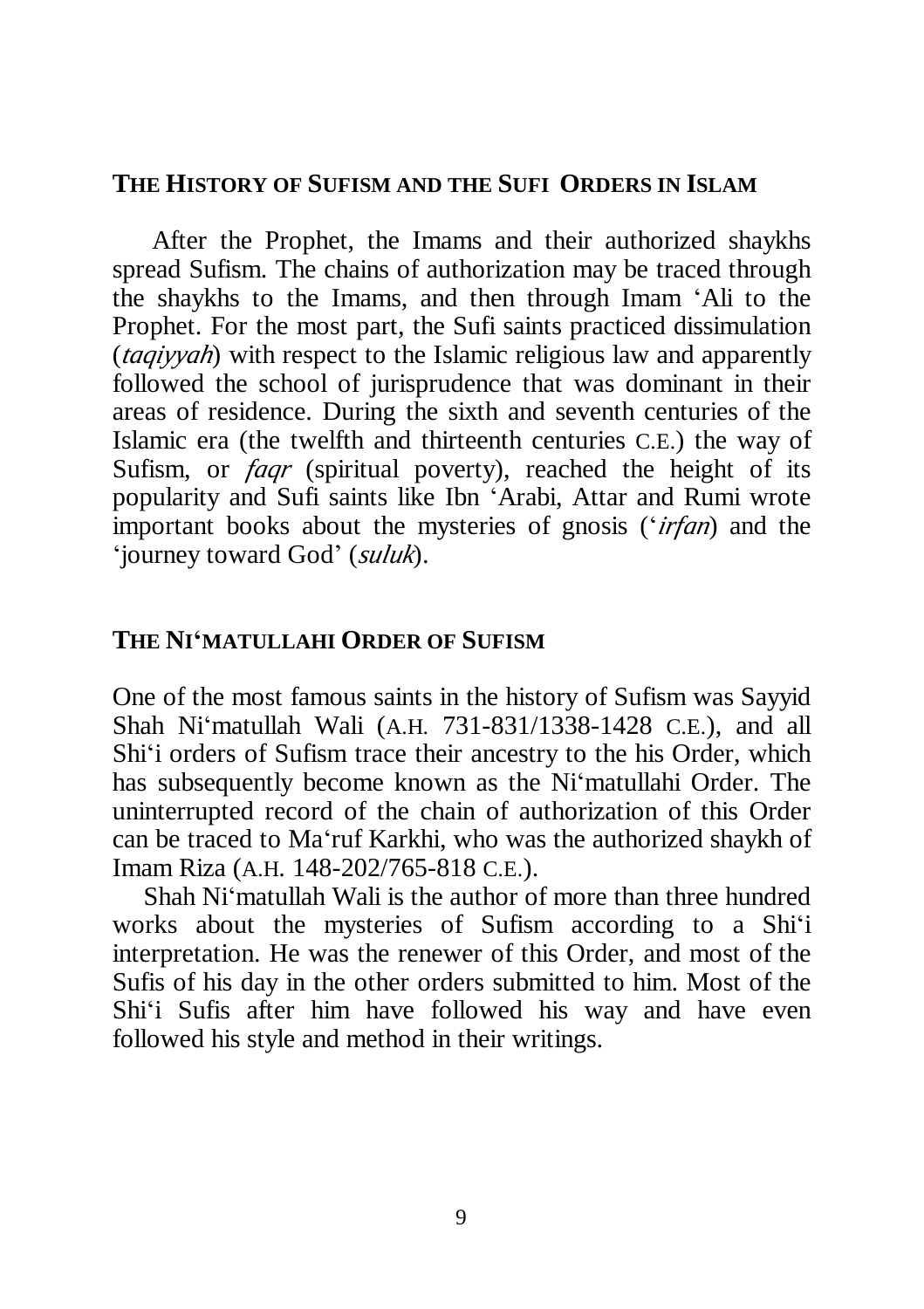In more recent centuries, one of the vicegerents of Shah Ni'matullah Wali is Haji Mulla Sultan Muhammad Gunabadi.<sup>3</sup> whose spiritual title is Sultan 'Alishah (A.H. 1251-1327/1835-1909 C.E.). He was one of the most famous Sufis (*'urafa*) and *'ulama* in Iran. His chain of authorization has been recorded from Shah Ni'matullah Wali. During his time, the Ni'matullahi Order became more famous and popular. He is also the author of many books on Islamic, especially Sufi topics, including an exegesis (*tafsir*) of the Qur'an called *Bayan al-Sa'adah* (four volumes, in Arabic).

His successor was Hazrat<sup>4</sup> Hajj Mulla Nur 'Alishah (d. A.H. 1337/1918 C.E.), who in turn was succeeded by Hazrat Hajj Muhammad Hasan Salih 'Alishah (d. A.H. 1386/1966 C.E.), author of *Salih'<sup>s</sup> Advice,* 5 followed by Hazrat Hajj Sultan Husayn Tabandeh Gunabadi, whose spiritual title is Riza 'Alishah. He is the great grandson of Hazrat Sultan 'Alishah, and is also one of the famous Islamic Sufis and *'ulama*. He has written many books, including commentaries on parts of the Qur'an.<sup>6</sup>

l

 $<sup>6</sup>$  He passed away on the eleventh of *Rabi<sup>\*</sup> al-Awwal*, A.H. 1413, the ninth</sup> of September 1992, may he rest in Peace. He was succeeded by his son, Hazrat Hajj 'Ali Tabandeh, whose title in *tariqah* is Mahbub 'Alishah. He is the author of *Khorshid-e Tabandeh*, 2<sup>nd</sup> ed. (Tehran: Haqiqat, 1377/1998) a detailed biography of his father along with a detailed introduction to sufism, as well as several other unpublished works. He passed away on the sixth of Ramazan 1417, the sixteenth of January 1997, may he rest in Peace. The present *qutb* of the Order is Hazrat Hajj Dr. Nur 'Ali Tabandeh, whose title in *tariqah* is Majdhub 'Alishah. He is the son of Hazrat Salih 'Alishah. [Tr.]

 $3$  After him the Ni'matullahi Order became known as the Ni'matullahi Sultan 'Alishahi Order or Ni'matullahi Gunabadi Order because of the town of Gunabad in Khorasan, which was the place of his birth. [Tr.]

<sup>&</sup>lt;sup>4</sup> The term *hazrat* literally means "presence". It is a title of respect usually applied to distinguished religious figures in Islam. [Tr.]

<sup>5</sup> *Pand-i Salih* was first published in Persian in 1939. The Persian text with an English translation first appeared in 1986, (Tehran: Husayniyah 'Amir Sulaymani Library), and a second revised edition appeared in 1993. This is a concise epistle containing teachings and instructions of the Sufi path. [Tr.]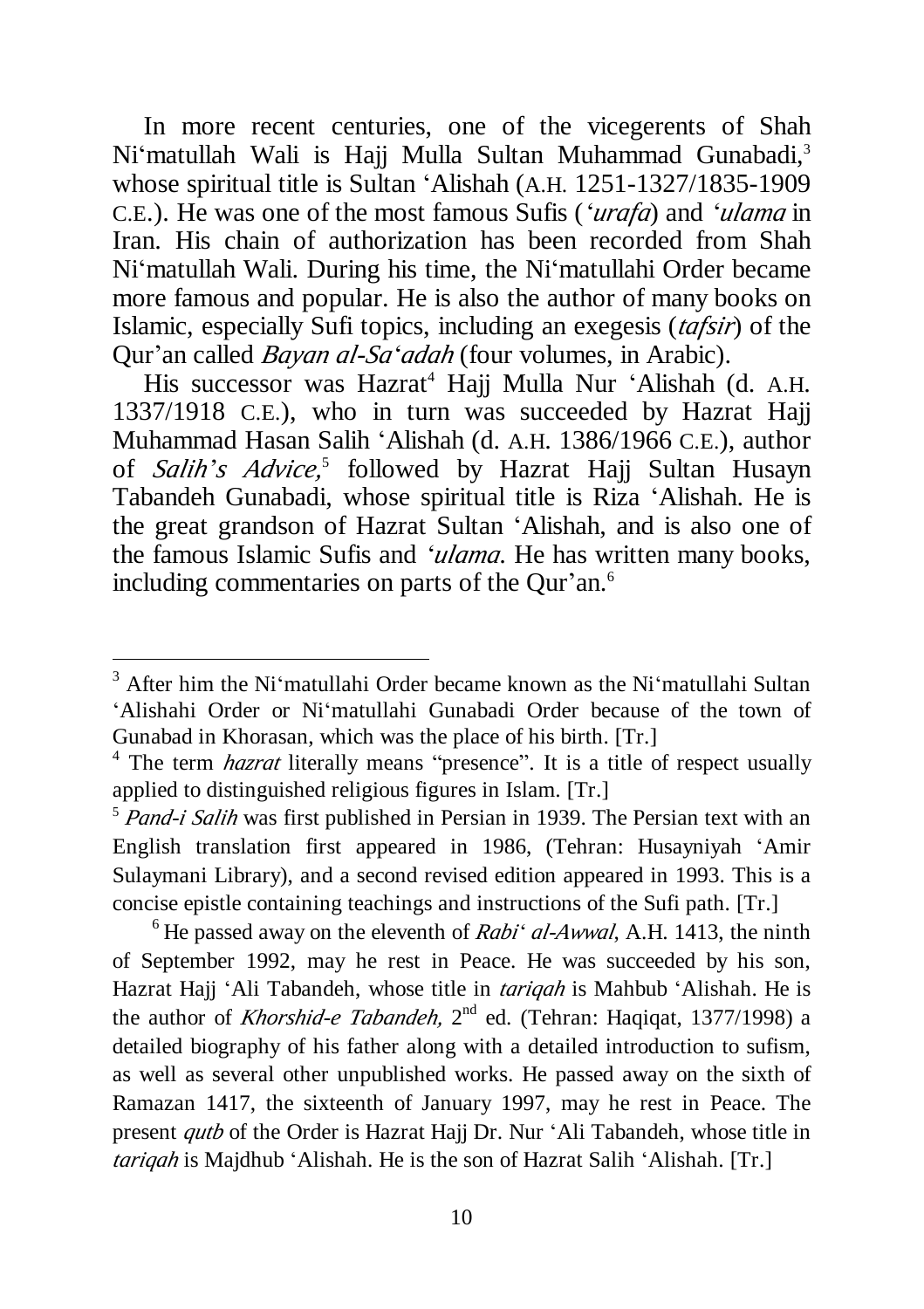# **CHARACTERISTIC TEACHINGS OF THE NI'MATULLAHI GUNABADI ORDER**

(1) Members of the Order are required to observe the religious law (*shari'ah*) strictly, and to respect the external aspects of the religion, even to the extent that they are to avoid religiously discouraged activities (*makruhat*), and should perform acts that are recommended (*mustahabbat*) regularly including maintenance of ritual purity, performance of prayers at the recommended times, vigil in the early dawn, and recitation of the Qur'an.

(2) Members are required to work for a living, and to avoid idleness. Even the masters of the Order have often engaged in farming to support themselves. Those who are addicted to opium and other drugs are not admitted to the Order, and smoking opium is expressly forbidden. Despite the emphasis on gainful employment, work is forbidden from Thursday evening until Friday afternoon, which time is reserved for ritual observation in accordance with the injunction of the Qur'an (in *Surah Jum'ah*).

(3) The followers of the Order are enjoined to respect the followers of other orders and the adherents of other religions, and to treat them with kindness. They are to accord praise and blame to the deeds of others and not to the persons who perform them. A wayfarer (*salik*) on the spiritual path is to obey the order to be in servitude to God, to be kind and benevolent to people in general, and to demonstrate humility and to be at the service of the other wayfarers on the spiritual path.

(4) As far as possible the number of wives should be limited to one. Divorce is also allowed only in case it is absolutely impossible for the couple to live together, or in case the religious life of the partners would otherwise be corrupted.

(5) Respect is to be accorded to the *'ulama* who are authorized to narrate sayings of the Prophet and Imams and to propagate the religious law, because it is believed that the religious law (*shari'ah*) is the basis of the spiritual way (*tariqah*).

(6) The followers of this Order are not permitted to engage in politics or in political parties under the auspices of Sufism.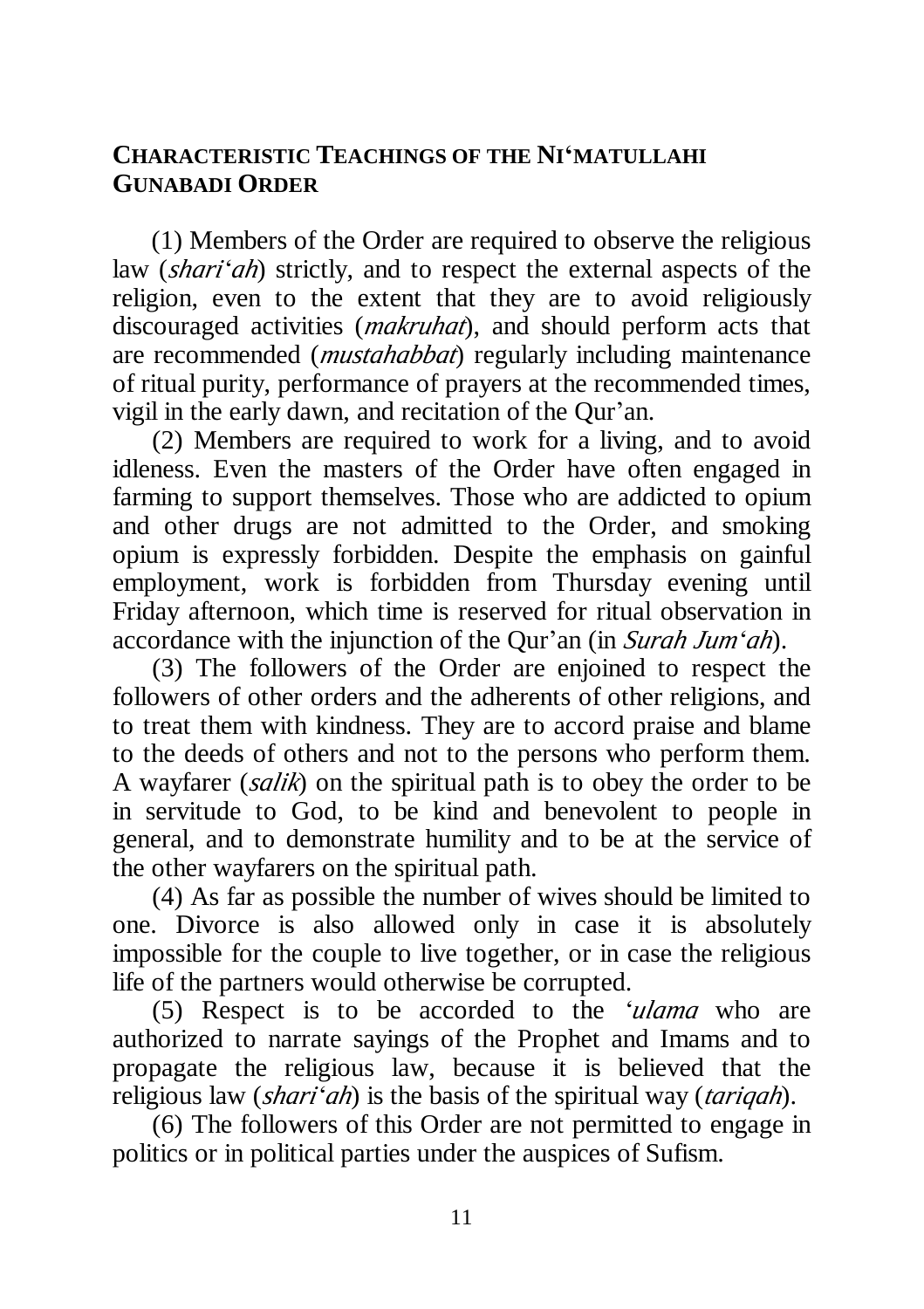(7) There is no special distinctive dress for the members of the Order so as to avoid causing divisions among the Muslims. Sufism is considered as something spiritual which does not require any special outward appearance.

(8) The masters of the Order believe that religious authorization (*idhn*) is required in both external religious affairs (*shari'ah*) and in matters of the way (*tariqah*). Without such authorization (*idhn*), occupation in religious affairs is prohibited. The documented chain of authorization must be traced through the Imams and through them to the Prophet. The authorization for being Master of the Order has nothing to do with scholarship, publishing books, founding *khanaqahs*, 7 or any other sociocultural affairs. The Prophet of Islam, may the Peace and Blessings of Allah be with him and his folk, himself was illiterate, but, as is stated by Allah, the Exalted in the Qur'an: (*Allah knows best where to place His message*) (6:124).

<sup>7</sup> A *khanaqah* is a Sufi hospice or meeting place. In the past they were quite common. [Tr.]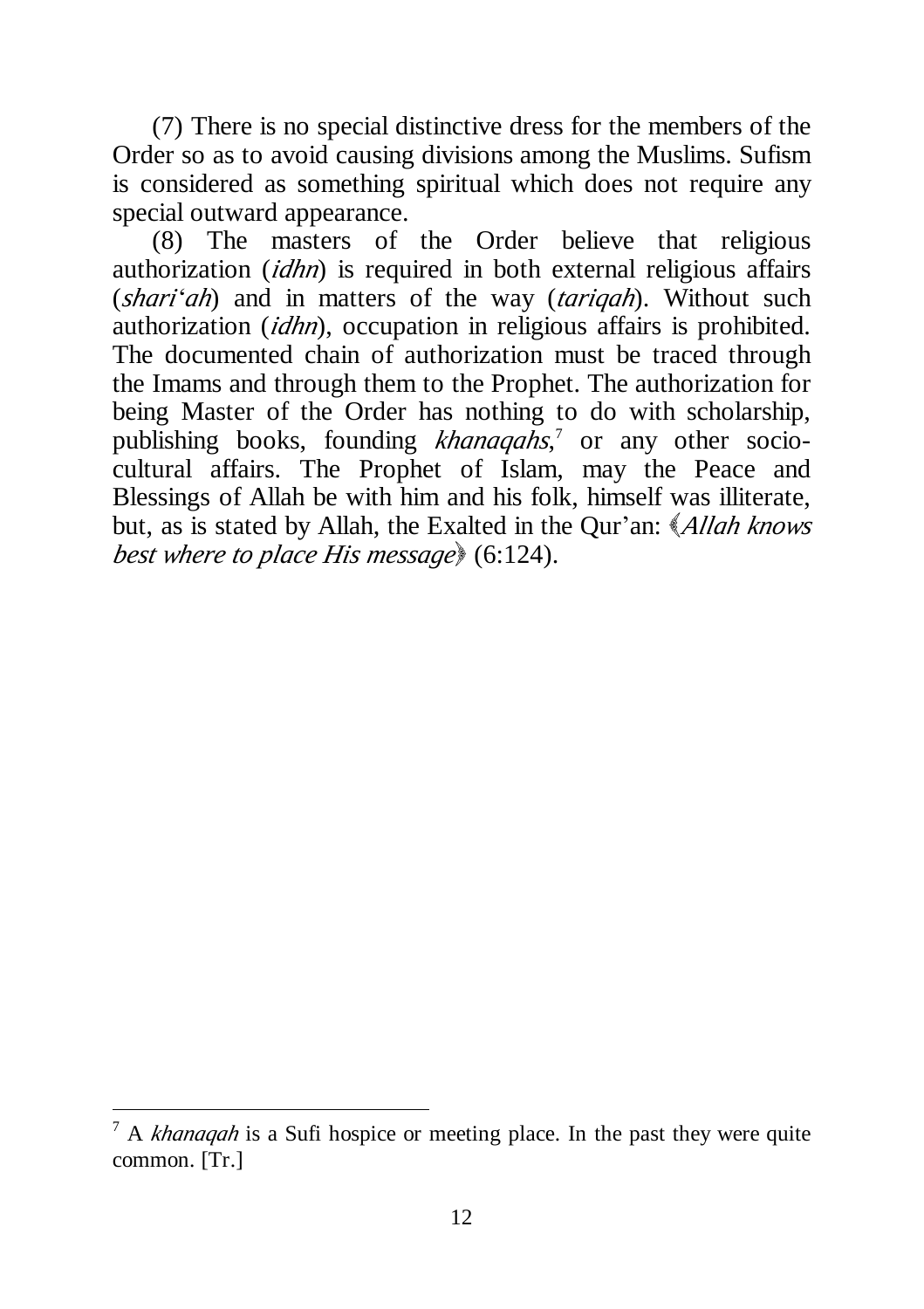# **Shi'ism, Sufism and Gnosticism (***'Irfan***) 1**

"*My Lord! Expand my breast for me, and make easy for me my work, and loosen the knot of my tongue that they may understand my speech.*" 2

Concerning Shi'ism and Sufism—two words denoting the same reality—many mistakes have been made by contemporary scholars, especially Westerners. These mistakes have either been made out of ignorance or were intentional. From the start, the mission of some of them was to create corruption within Shi'ism and to instigate sectarianism within Islam, as well as to provide information for their own colonialist apparatus. Many of them came to the same conclusion sincerely, although they were exploited by others.

The first mistake that they made about this problem was with regard to what they called the date of the historical appearance of Shi'ism. Some say that it began after the passing away of Imam 'Ali, peace be with him. Others say that it appeared after the martyrdom of Imam Husayn, peace be with him. There are other opinions of this sort, as well. Their mistake is a confusion between the appearance of a name with the appearance of its denotation. While a name can appear or gain currency at any time, this plays no role in the main issue. When a school of thought is at issue, one should not pay attention to mere labels. Just as the Shi'ites were sometimes called the Shi'ites of 'Ali and sometimes the

<sup>1</sup> This article was written by the present *qutb* of the Order, Dr. Hajj Nur 'Ali Tabandeh, Majdhub 'Alishah, in response to a letter inquiring about the relations among Shi'ism, Sufism and Gnosticism (*'irfan*). The author has explained himself in simple language at the request of the correspondent. It was published in Persian in the Journal *Erfan-e Iran*, (2000) Vol. 2, No. 7, 11-23.

 $^{2}$  Our'an (20:25-28)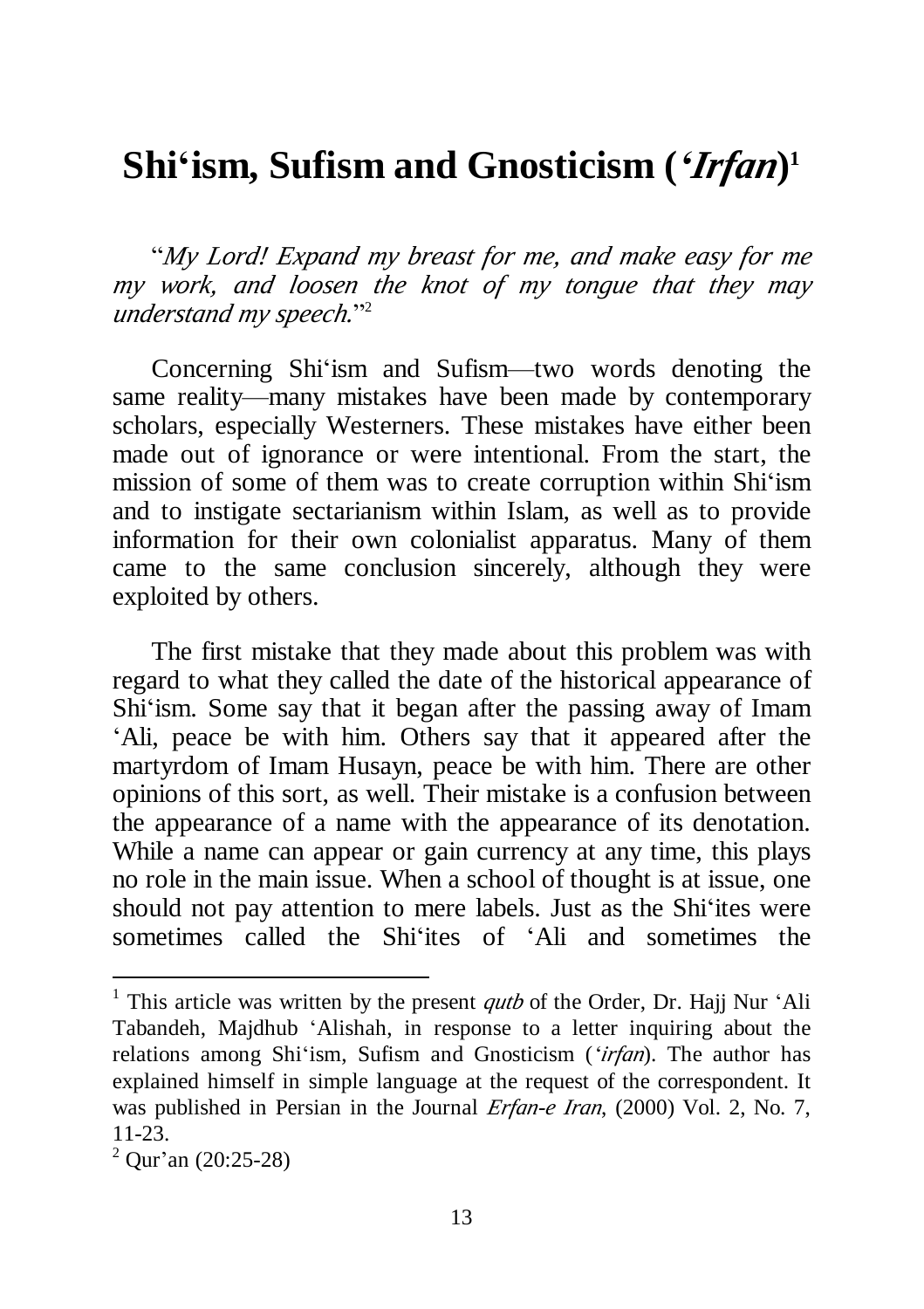Shu<sup>*'ubites*,<sup>3</sup> for the Shi'ites clung to this verse of the Qur'an in</sup> which God says, (*<sup>O</sup> people! Verily We have created you of <sup>a</sup> male and <sup>a</sup> female, and made you into nations and tribes (shu'ub) that you may recognize each other. Verily, the most honored of you with God is the most God-wary.*) <sup>4</sup> This was because there were non-Arabs who converted to Islam and who expected no difference to be made between them and the Arabs. Unfortunately however, among the caliphs, except for Imam 'Ali and Imam Hasan, such differences were more or less made. In reaction to this, the Shi'ites referred to this verse. There was also a period during which they were called *Rafizi*, meaning "those who abandoned their religion". In this way, the Shi'ites were called by a variety of names, but, as was mentioned, the appearance of a name is no reason for the previous absence of its denotation.

We have to see the difference between the Shi<sup>-1</sup>ite and Sunni views within Islam, and what are their principles so that we can discern when Shi'ism originated on the basis of the appearance of its principles.

After the passing away of the Prophet, 'Ali, 'Abbas the uncle of the Prophet, and perhaps some of the other Hashimites busied themselves with his burial. While they were busy with this, a group gathered in a place known as Saqifah Bani Sa'idah, and appointed Abu Bakr as caliph in a process narrated in history. Abu Bakr thus became the first caliph. After Abu Bakr, 'Umar became caliph, and after him 'Uthman. The fourth was 'Ali, peace be with him.

From the very beginning, after the passing away of the Prophet, those who disapproved of the event of Saqifah Bani Sa'idah said that just as the Prophet was not selected by us, but was chosen by God, likewise, his successor should not be selected

 $3$  This word comes from  $sha<sup>2</sup>b$  meaning folk, nation or tribe. [Tr.]

 $^{4}$  Our'an (49:13).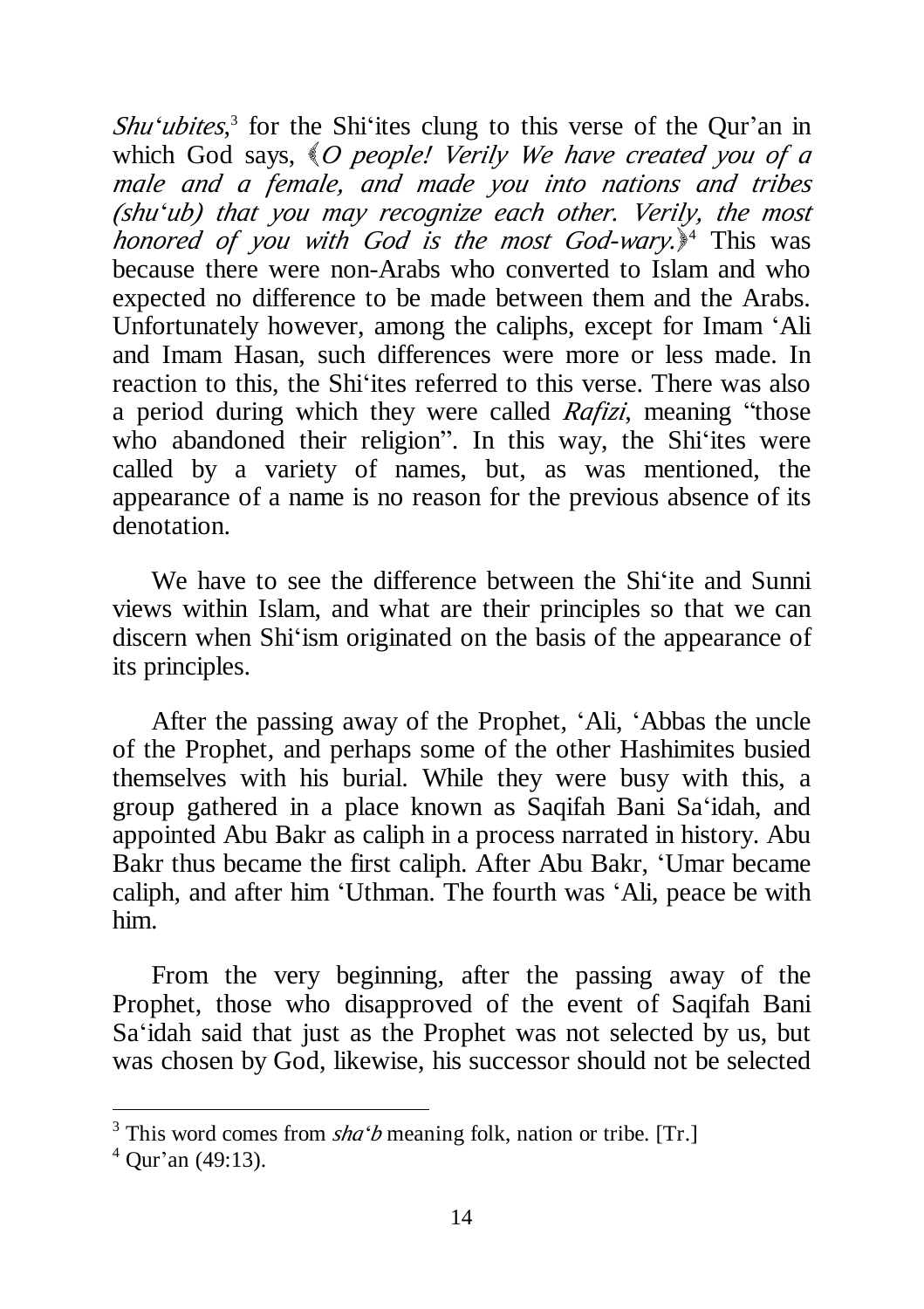by the people, and the people have no right to do that, but it should by according to God's will. They continued that since our Prophet is the last of the prophets, there is no further revelation, but because whatever the Prophet said amounts to revelation, as is explicitly affirmed by the verse (*Nor does he speak of his own inclination. It is naught but <sup>a</sup> revelation revealed unto him,*) 5 whoever the Prophet appoints is appointed by God Himself. The Prophet appointed 'Ali to be his successor at various times during his mission. Therefore, the successor of the Prophet is 'Ali, not anyone appointed by the people.

Those Sunnites who accept the event of Saqifah say that since the people were gathered there and chose the caliph, their choice is valid, and he is the caliph (although, this position has also been subject to criticism, since all the people or the chiefs and decision makers were not present).

Historically speaking, there is no doubt but that after the Prophet, Abu Bakr, then 'Umar, then 'Uthman, then 'Ali, and then Imam Hasan became caliph. But the Shi'ites say that the real succession to the Prophet, that is, his spiritual caliphate, is the right, or rather, the duty of 'Ali. The major difference and disagreement arises from this point. The followers of Abu Bakr, 'Umar and 'Uthman were named Sunnites, while the followers of 'Ali and Imam Hasan were called Shi'ites. So, the main difference between the Shi'ites and the Sunnites is that latter allow the people to select the caliph while the former believe that the caliphate should be determined according to the order and decree of the Prophet.

It is obvious that 'Ali was appointed after the Prophet, and since there must always be a divine representative on the face of the earth, after 'Ali, whoever he appoints is the caliph, and so on and so forth. If we take this difference into consideration, we will see that the basis of Shi'ism came into sight immediately after the

 $5$  Our'an (53:3-4).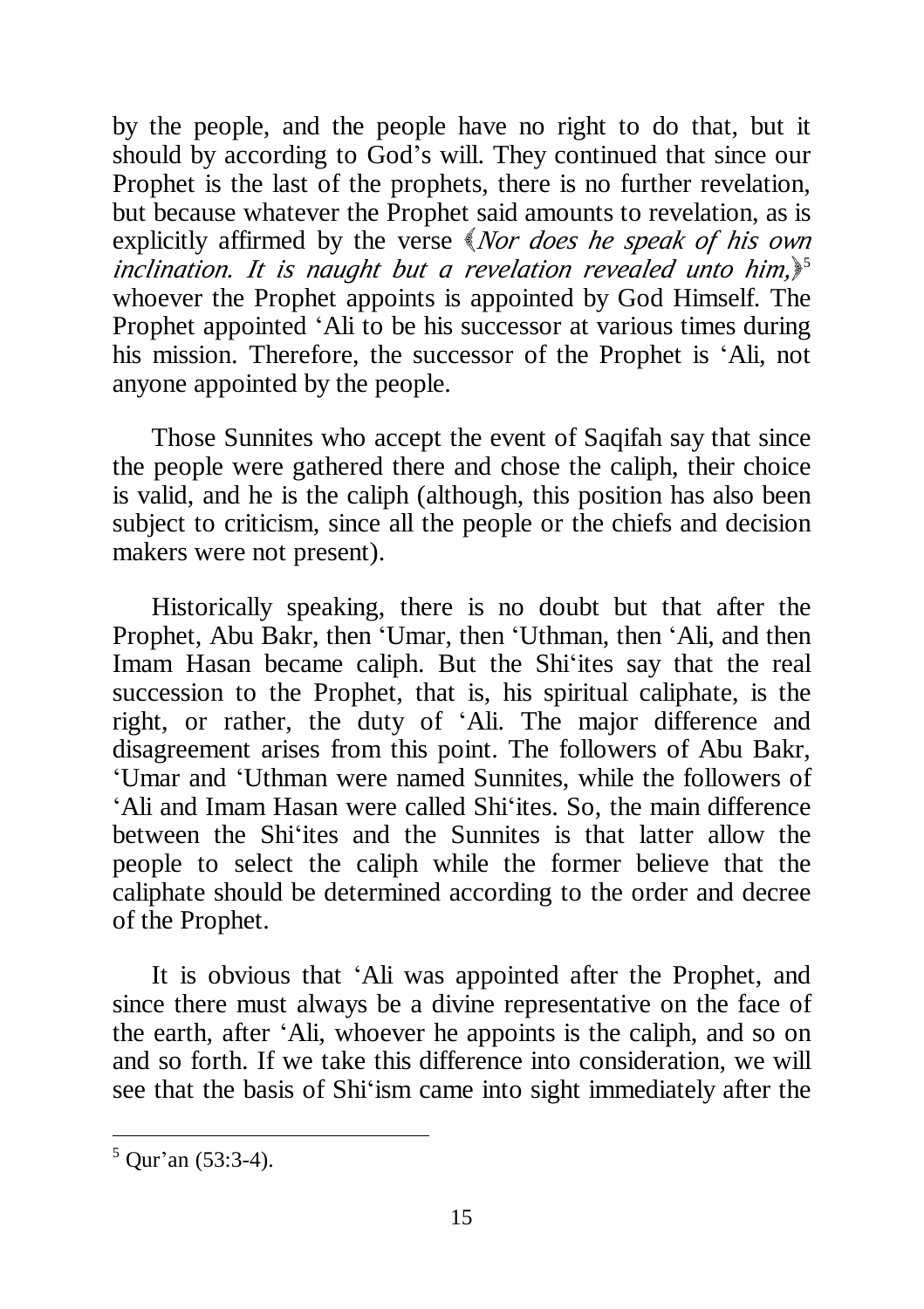passing away of the Prophet, but one cannot say that it came into existence then. The difference was already present, but during the lifetime of the Prophet, it did not emerge because there was no case for it. After the passing away of the Prophet, the different inferences became apparent.

Thus, Shi'ism appeared right from the time of the passing away of the Prophet. But later, Shi'ite and Sunnite Islam absorbed other materials and ideas as they moved forward through the course of history so that each of them was transformed into a system of rules and ideas. The basic principles of Shi'ism are those mentioned above. We could say that every poet, writer and Sufi is a Shi'ite who believes in the *walayah* 6 of 'Ali, that is, that 'Ali is the immediate and true successor of the Prophet, and that this is his exclusive right. Taking this point into consideration, people like Sa'di, Hafiî and Rumi, and in general, all the great Sufis were Shi'ites.

If they differed according to their jurisprudential precepts, this difference is irrelevant to the basic issue, just as there are numerous issues of Islamic law about which Shi'ite and Sunni jurists disagree that are also among the Shi'ite jurists themselves. However, the basic point is that anyone who believes in the *walayah* of 'Ali may be considered Shi'ite. Therefore, as we have mentioned, Shi'ism appeared right after the passing away of the Prophet, although its teachings were already present. This was not apparent because there was no opponent to deny them.

When foreign non-Muslim scholars investigate an idea, they do not engage the school of thought itself and its principles; rather, they focus on its outward phenomena. Therefore, since 'Ali sometimes helped the caliphs to carry out the rules of Islamic law, such scholars do not consider this period to be that of the existence or emergence of Shi'ism. They take as their criterion for the emergence of Shi'ism the time when differences arose between

<sup>6</sup> For an explanation of *walayah*, see the note on page 48. [Tr.]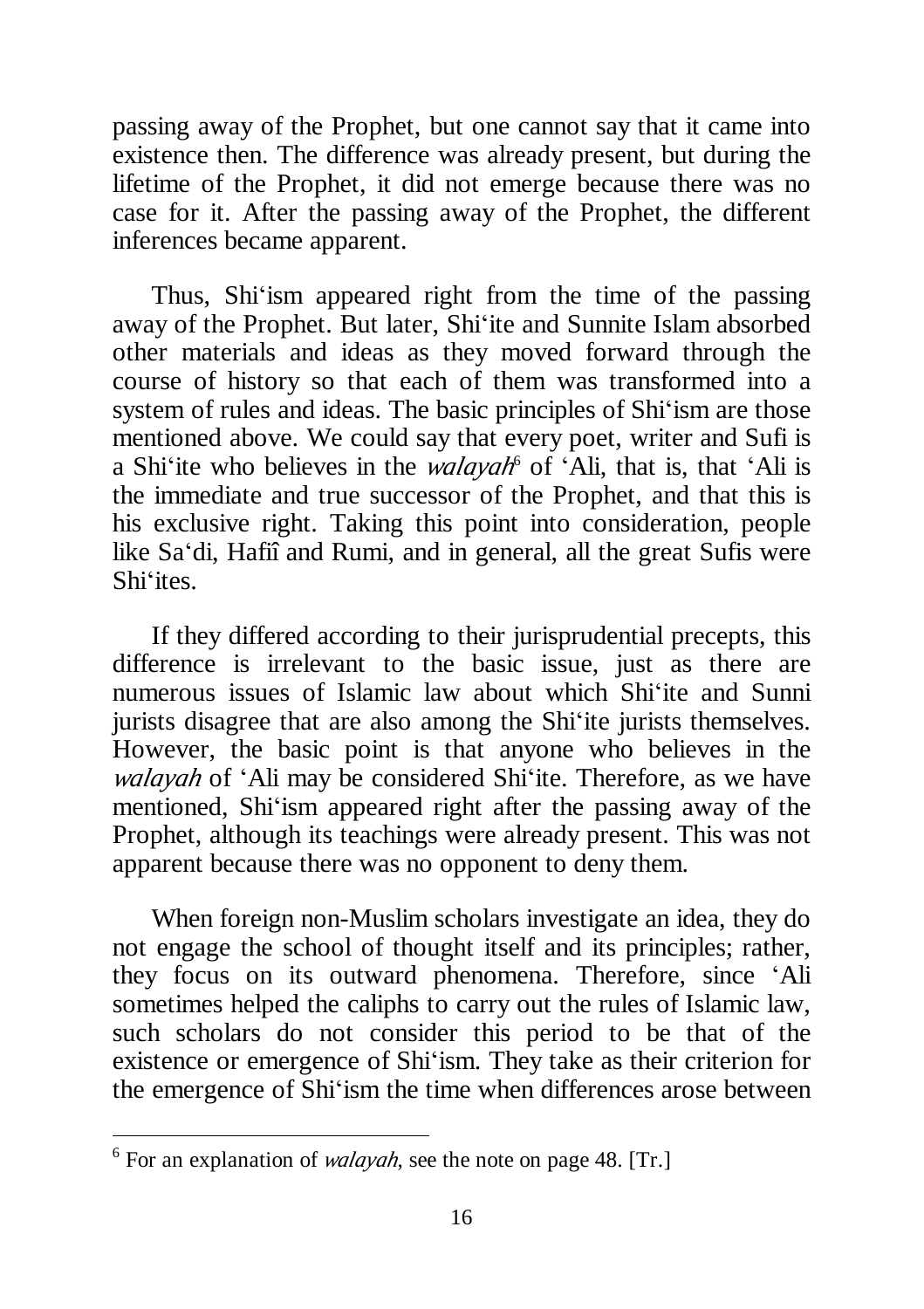'Ali and the caliphs. Of course, this mistake has also insinuated itself among Muslim researchers, especially those who are ignorant of the basic spirituality of the first Muslims. Throughout history there have always been numerous disagreements between these two ideas—the Shi'ite idea of appointment of the leader, and the Sunnite idea of election. The caliphs were constantly busy with destroying the Shi'ite idea through various means, and they even persecuted the proponents of this idea, the Shi'ites, so that they practiced dissimulation (*taqiyyah*) during the entire period of the Imams, and even later. This is the cause of the encouragement of dissimulation among the Shi'ites. In this regard there are famous stories, such as that about 'Ali ibn Yaqtin who was a minister of Harun al-Rashid and practiced dissimulation.

In this way, a number of the Shi'ites were forced to retirement in order not to be found out and so that they could organize their ideas and beliefs and guide others. They found another name in the history of Islam, that name was Sufi, and little by little the term *tasawwuf* (Sufism) became current. It makes no difference what the etymology of the word Sufism is. What is usually said and referred to, is that *tasawwuf* stems from the root *suf*, meaning wool, and that the meaning of *tasawwuf* is wearing woolen garments. Sufis usually wore wool and it is reported that the prophets also dressed in wool. Since wool is especially coarse, and it is uncomfortable to the body, one cannot sleep much with it, and is kept awake to pray. It is from this that a story in the book *Tadhkirah al-Awliyya* <sup>7</sup> was written, according to which someone (Sufiyan Thuri) came across Imam Ja'far Sadiq, peace be with him, on the road. He saw that the Imam was wearing expensive cloth woven of silk and wool (*khazz*),<sup>8</sup> so, he came to him and after greeting him said, "O son of the Apostle of Allah! It is not

<sup>7</sup> Shaykh Farid al-Din 'Attar, *Tadhkirah al-Awliyya,* Muhammad Isti'lami, ed. (Tehran: Zavvar, 1984), 15. [Tr.]

<sup>8</sup> There is a reason for the differences in the lives of the Imams, for example Hazrat Ja'far Sadiq and Imam Hasan with 'Ali, and this is another problem that we have to pass over for the moment.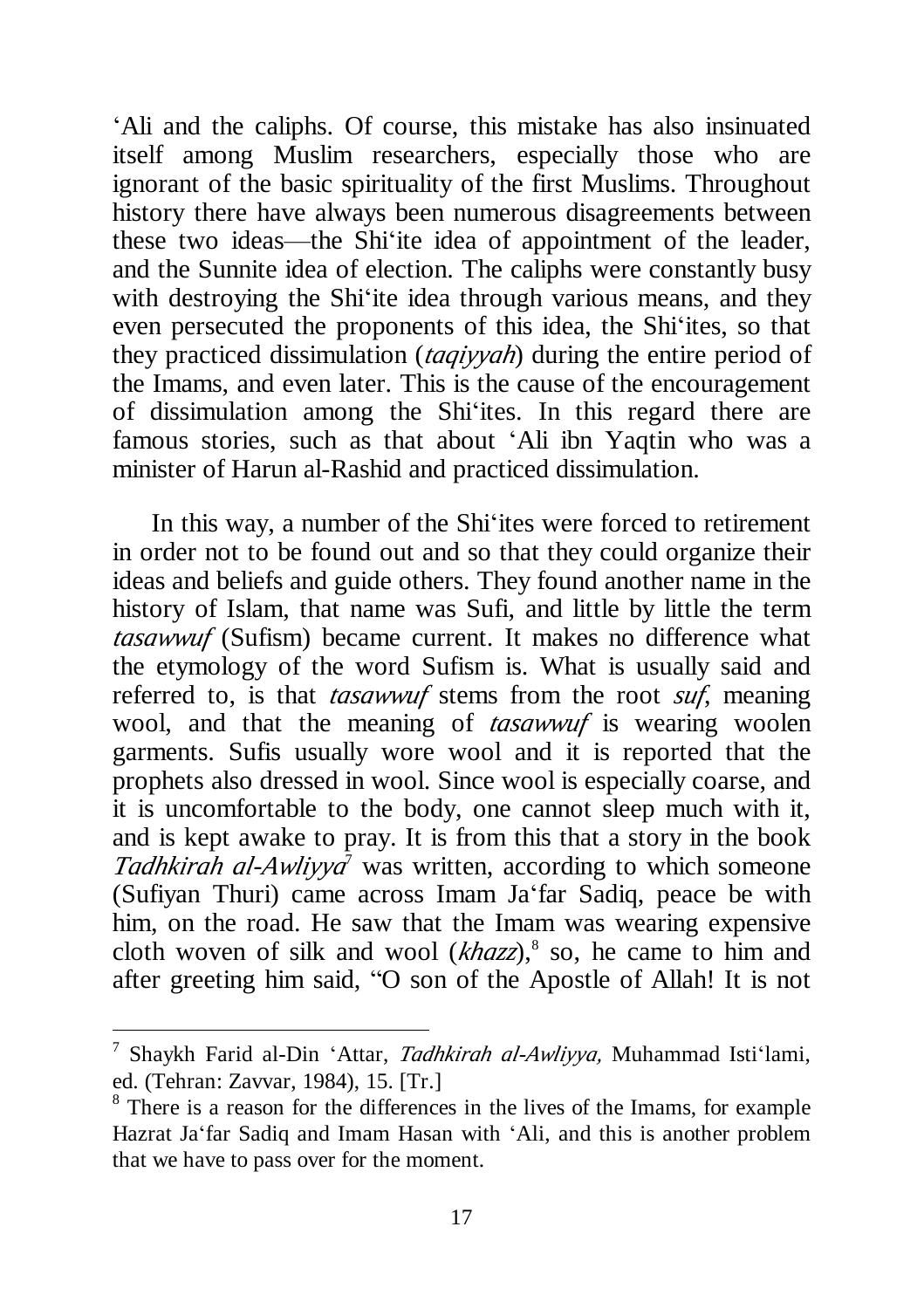appropriate for you, as the son of the Apostle of Allah, to wear such luxurious soft clothing." The Imam took his hand and placed it under his sleeve. He saw that the Imam was wearing a coarse woolen undergarment that irritated his arms. The Imam said, "This one is for God," as he indicated the woolen garment; "and that one is for the people," he said, pointing to the soft garment (*khazz*). The very occurrence of such a story and such an encounter, even if we do not believe it really happened, in the writing of Shaykh 'Attar, which says that the woolen garment is for God, indicates that the great Sufis, the head of whom at that time was Hazrat Ja'far Sadiq, considered the rough woolen garment to be a sign of worship and preparation for worship.

In any case, it is apparently more suitable to take the word Sufism (*tasawwuf*) as being from the root *suf* (wool). In fact, it is another name that has been applied to this group, [that is, the Shi'ites] which has gained currency. In the same way, we see that today, for example, in a country whose government is against Islam and that proclaims itself to be secular, they disband an Islamic party and destroy its name; but the same group under a different name forms another party, and for a while continues its activities. Shi'ism has proceeded in the same manner, that is, in the history of Islam, Shi'ism has shown itself under another name, the name of Sufism.

The basis of Sufism from the beginning, as regards doctrines, was that the successor of the Prophet is 'Ali, and that among the companions of the Prophet, 'Ali was the most excellent. However, in practice they had various styles of life, in the same way as the Shi'ites believe that every age has its own requirements. 'Ali, for example, had an outwardly humble life of poverty. In spite of the fact that he founded many palm groves through his own labor, he endowed all of them and did not make use of them himself. In contrast, Imam Ja'far Sadiq had an outward life of luxury and wealth. It is up to the Imam, the great person of his time, to decide according to the demands of the times how to live.

Thus, in the course of history we find that sometimes Sufism takes the form of asceticism and seclusion, and at other times, or in the case of certain persons, it appears as social activity and struggle. In the same way, we have observed different styles of life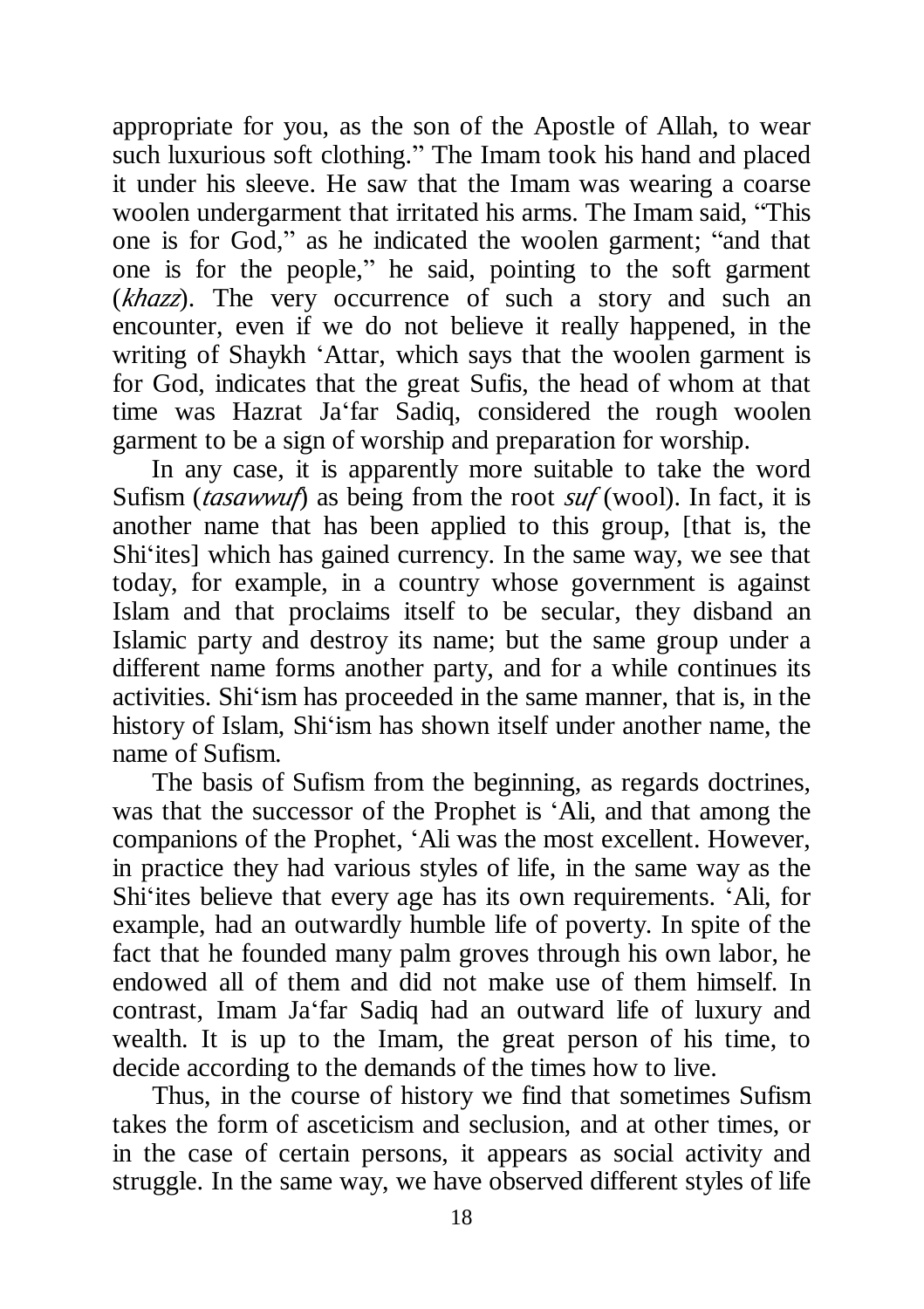through the course of history, but none of these is the basis of Sufism. The foundation of Sufism is nothing but executorship (*wasayah*) 9 and *walayah*, not other extraneous matters. The other matters came about through the course of history because of the demands of the times. The same error that has arisen regarding Shi'ism and the word *tashayyu'* has also appeared regarding Sufism. Some say that for the first time it appeared in the second/eighth century. Accordingly, every writer seems to have his own theory, however, Sufism is the very essence and meaning of Shi'ism.

In the history of Shi'ism, some people paid more attention to the rules of Islamic law, and presented their theories in this regard. They are the *fuqaha* (jurists of Islamic law). Another group of Shi'ites gave priority to doctrinal issues and to the way of perfection toward God. They are the Sufis. In fact, they are, as the expression goes, like the two arms of one body. However, many times, without noticing this, some hold that there is opposition between these two groups. Many orientalists do the same, because the more opposition there is among them, the more the orientalists benefit. The basis and spirit of Islam is in Shi'ism and the spirit of Shi'ism is in Sufism. Sufism is nothing other than Shi'ism, and real Shi'ism is nothing other than Sufism.

It is here that researchers have found another ground, but a ground that also creates schisms. Only God knows whether this was deliberate or unintentional. In any case, some have said that Sufism was created in order to destroy Shi'ism and to spoil Islam. They made some pseudo-Sufis their criterion, and they referred to some pretenders to Sufism who either paid no attention to spiritual matters, or whose links to their source was broken. Since in Sufism, according to the principles of Shi'ism, only those who have been explicitly appointed by the previous guide and *pir*,<sup>10</sup> deserve leadership and guidance of the people, and all are agreed

<sup>9</sup> *Wasayah* means that the successor should be appointed according to the final testament of the predecessor, not by the election of the people. [Tr.]

<sup>&</sup>lt;sup>10</sup> The word *pir* in Persian means "old man" or "elder", and in Sufism it is used to refer to the head of an Order or guide. [Tr.]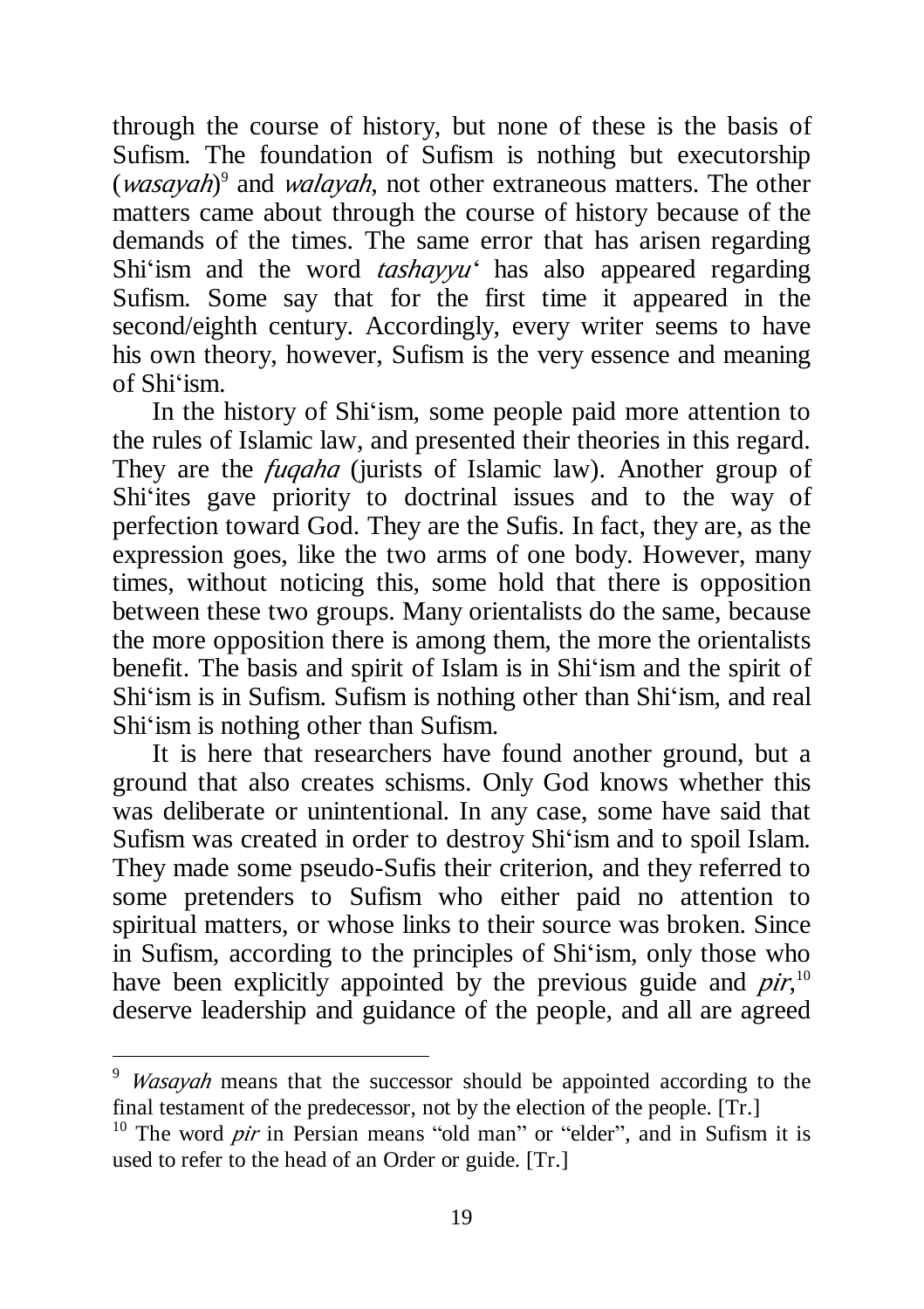that this permission for guidance will continue until the day of the resurrection. However, the twelver Shi'ites believe that during the occultation of the Imam, one who is appointed by the Imam only has the right to make  $bay'at^1$  with the believers. He also has the right to appoint his successor, so that this chain continued. Therefore, one whose permission reaches from hand to hand to the Imam has legal and legitimate leadership and guidance, and otherwise his chain is broken. How many there have been whose chain was broken but based on their own personal opinions they propounded matters as Sufism that are no part of Sufism. There are a small number of researchers who have noticed this. For example, in a book that has been translated into Farsi, *Mystics and Commisars*, <sup>12</sup> the authors, Alexandre Bennigsen and S. Enders Wimbush, review Sufism in the former Soviet Union and say that Sufism is neither a sect nor a movement of renegades, but is an inseparable part of true Islam. Western analysts, in particular, are apt to close their eyes to this reality, and they repeatedly refer to Sufism as a phenomenon foreign to Islam, and even as a deviation from it. Since in the former Soviet Union forces opposing religion were in power in the government, the researcher who investigates the conditions in the Soviet Union will come to this conclusion [that Sufism is not separate from Islam].

Another argument often mentioned by some orientalists is that Shi'ism, and according to others, Sufism, was a way in which Iranians combated the governance of the Arabs after the Arabs conquered their country and defeated their royal dynasty and government. They argue that it was in this way that the Iranians showed their reaction, and that the history of much of the Sufi resistance makes it clear that it was this that led to the liberation of Iran from the chains of the foreigners. However, it should be noticed that it was not the Arabs but Islam that conquered Iran. For example, when the armies of Islam came to Iran, they succeeded in their conquest until the city of Rayy, and the people became Muslims. Afterward, everyone accepted Islam willingly.

<sup>&</sup>lt;sup>11</sup> For  $bay'at$ , see the article by the same author in this volume. [Tr.]

<sup>&</sup>lt;sup>12</sup> Translated into Farsi by Afsaneh Munfarid (Tehran: 1998), p. 214.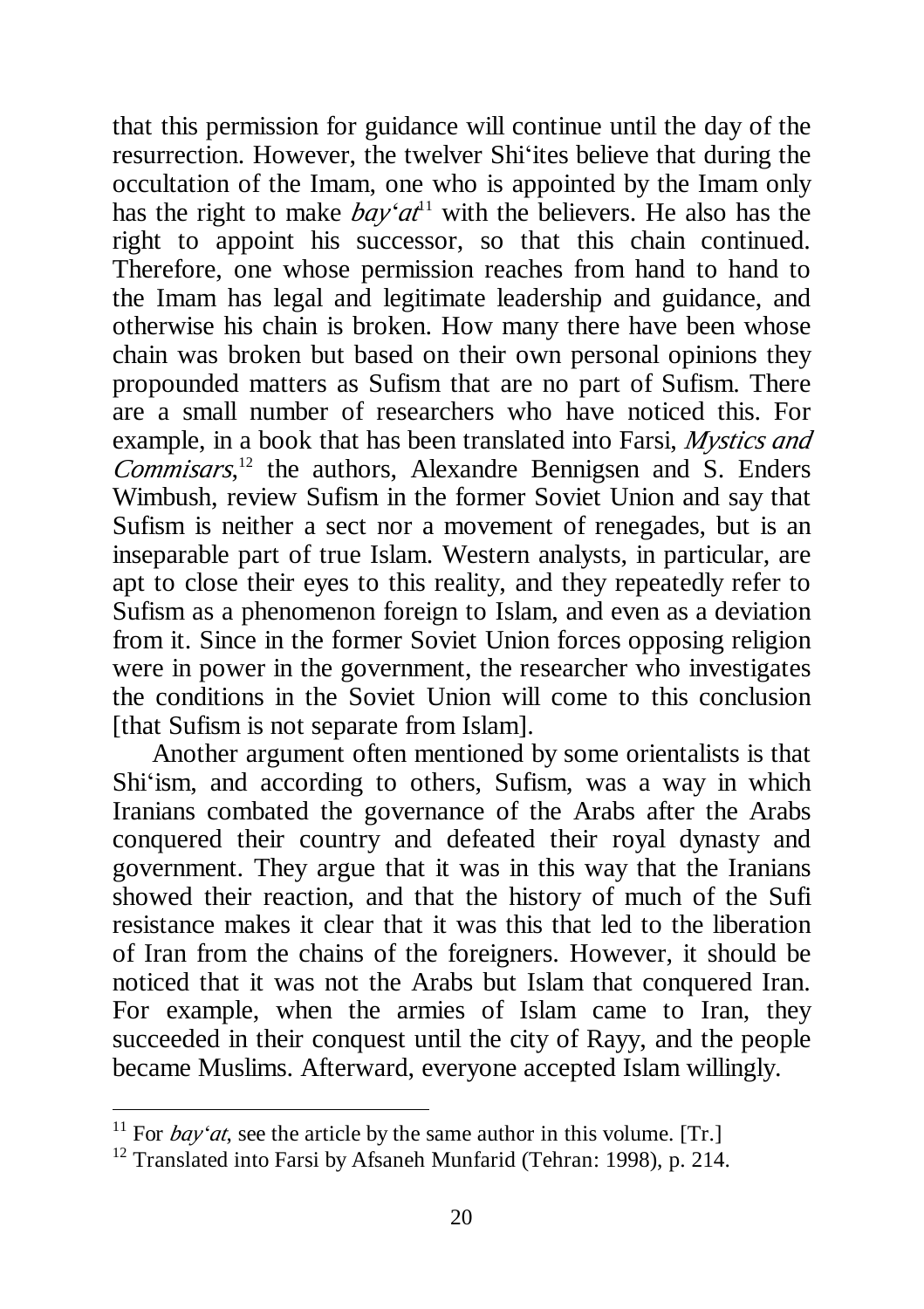A comparison of two matters paves the way to an understanding of the cause of this. On the one hand, it is narrated that Anushiravan<sup>13</sup> invited the rich merchants of the bazaar and asked them to lend him money to carry out the war. After he finished his speech, a shoemaker said, "I am ready to give you the entire amount you need, not as a loan, but as a gift. There is only one condition, that you allow my son to become literate and to study." Anushiravan became angry: "I should allow the son of a shoemaker to study!?" He did not accept. On the other hand, Islam commands "Searching for knowledge is obligatory for all Muslims." Likewise, after the Battle of Badr, when the captives were brought and their families came to pay ransom for them, the Prophet said, "Any of these captives who teach reading and writing to seven Muslims will be freed."

Compare these two matters—aside from the spiritual aspect, if you just look at the outward aspect—when two armies, one with the former sort of thinking and one with the latter, confront one another, which will be victorious?

In any case, it is Islam that conquered Iran. Iranians were always fond of Islam and the Muslims. All their revolutions made against the governments of the foreigners, if they were carried out while preserving Islam, they reached their aims, like the rising of Abu Muslim Khorasani, or the rising of the Sarbedaran [against the Mongols], or the Safavids, the latter two of which were Sufis, and others. Those who made a revolution only for the independence of Iran but who were really against Islam, were not victorious. People like Hashim ibn Hikam (known as al-Muqanna'), Maziyar, Babak and Afshin are of this kind. For this reason, their dynasties did not last and many of them disappeared after a short time. There is not even a trace of their thinking left. However, the orientalists ignore all these facts, and consider Sufism and Shi'ism as Iranian uprisings against Arabs and they interpret them as weapons of this struggle, although Sufism is the same as Shi'ism and Shi'ism is the same as Islam. Historical

 $13$  The famous Persian king (531-579) of the Sassanid dynasty. [Tr.]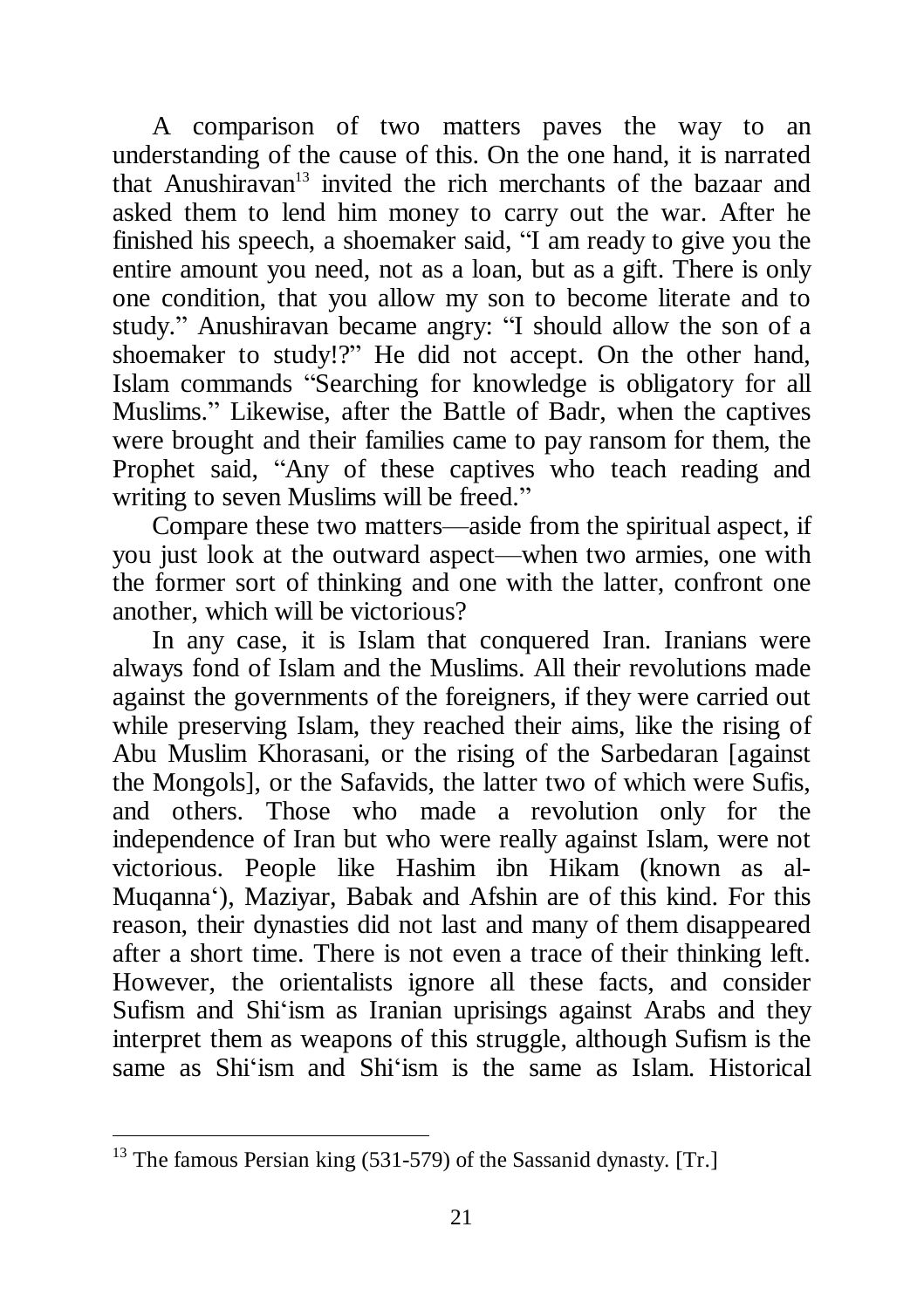evidence for this is found in the fact that the uprising of the Safavids caused Shi'ism to dominate Iran.

Another matter that causes confusion and mistakes about the issue is that it is said that Sufism is something other than *'irfan*. True, with regard to the words, they are two things: *Our expressions differ, but Your beauty is one*. <sup>14</sup> This doubt was created long ago; even many of the opponents of Sufism who wrote refutations of it have expressed their approval of *'irfan*. They admit that some scholars consider *'irfan* and Sufism to be the same, but they deny it.

Now, let's briefly see what *'irfan* is. Literally, *'irfan* is knowing. Knowing has different stages. For example, Abraham, peace be with him, who *knew*, that is, by his own innate nature (*fitrat*) he understood that this world has a God, and that God governs all things, had some knowledge. When he saw a star, he said, (*This is my god.*) It was the bright star said to have been Sirius. But when the star set, he said, (*<sup>I</sup> do not like the setting ones.*) <sup>15</sup> When the moon appeared—which, as a rule, was a full moon—he said, *(This is my god.)* But after it set, he again thought and said, (*This also set. So, it, too, is not the God of the world.*) This means that he had reached a stage in which he knew that there is a God, and that this God has power and greatness, but that in his primitive imagination he held that this God was corporeal. Then the sun rose. He said, (*Certainly this is God.*) It also set, and he then said, (*<sup>I</sup> do turn my face toward the One Who has created the heavens and the earth.*) <sup>16</sup> At that time he recognized and understood that the God for Whom he was searching is not a body and is not corporeal, and that it is He Who created the heavens, the star, the moon and the sun.

These are gnostic (*'irfani*) stages. The most primitive stage of gnosis (*'irfan*) was that first one, in which Abraham did not know whether the God Who created him was corporeal or not; what

<sup>&</sup>lt;sup>14</sup> This is an Arabic saying, commonly used in Iranian as well as Arab culture. [Tr.]

 $15$  See Qur'an (6:76).

 $16$  See Qur'an (6:79).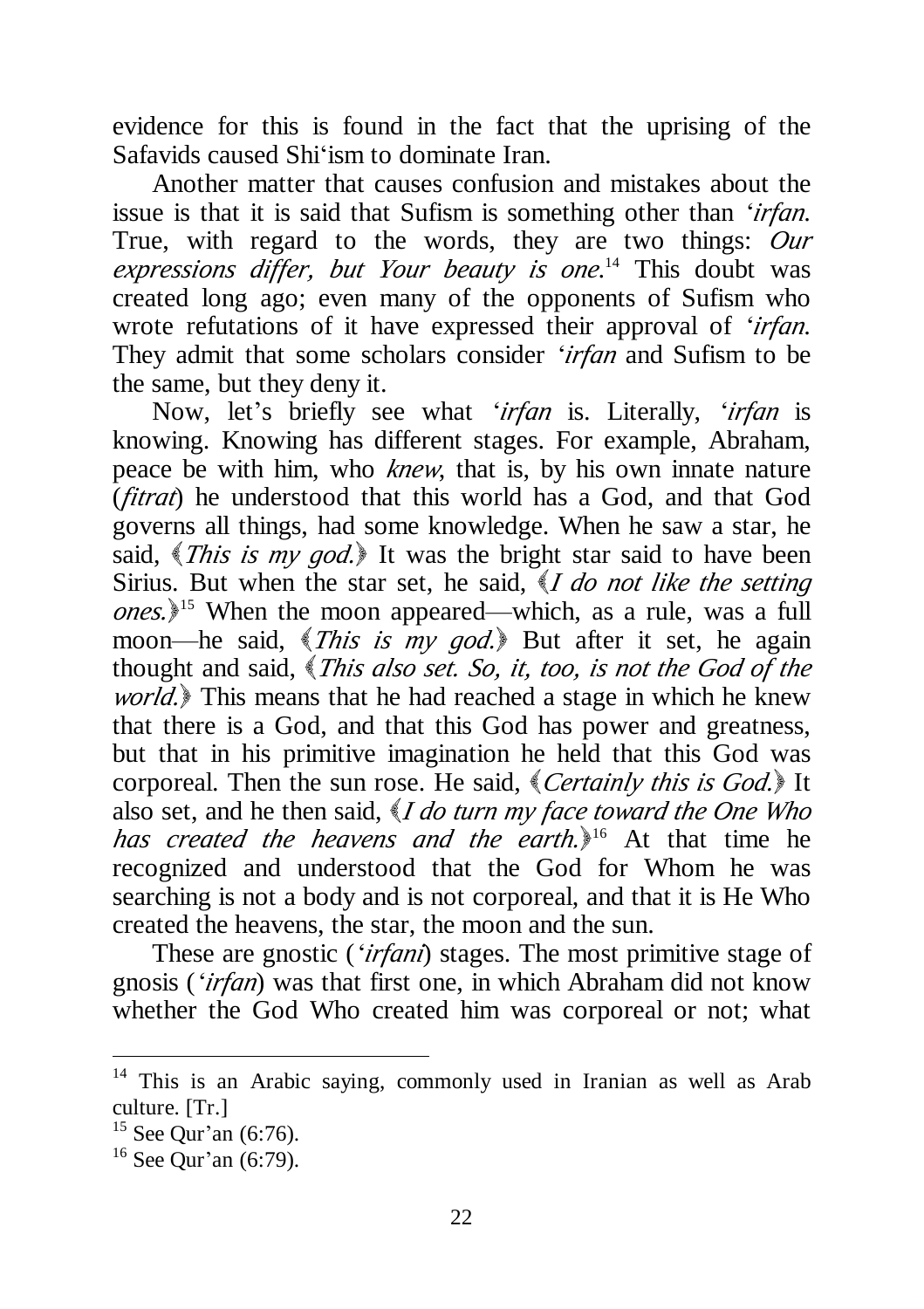sort of God is He? Gradually, he came to the point where God in the Qur'an says: (*In this way We showed Abraham the kingdom (malakut) of the heavens and the earth.*) <sup>17</sup> Thus, everyone who knows God and realizes that there is a God has a degree of gnosis, because gnosis is not an absolute matter. It is something that, as the philosophers say, is graduated (*tashkiki*), such as light and faith, which have degrees. It starts from the least degree, and if God grants success, it reaches higher degrees. For example, imagine someone in a desert in which there is no habitation. From a distance he sees a black spot in the clear air (this clear air should be understood as his pure intention). He only knows that it is a black spot, and to that extent he knows only that there is something there. When he goes towards it a bit, he sees that this black spot becomes a straight line. Then he recognizes, that is, he acquires gnosis, that the thing over there is a long body. If he continues further and goes forward a bit more, he sees that the body has different branches. He finds out that it is a tree with branches. As he advances further, he sees that on the branches there are spots like leaves. He notices that the tree has leaves, that is, it is alive. He sees that it shakes and rustles. He understands that it is affected by wind. By going further he realizes that there are things hanging from the tree. He realizes that the tree bears fruit. When he advances further, he sees that the fruit is apple, or such and such a fruit. Thus, he finds gnosis (*'irfan*). When he gets near to it and tastes the apple or whatever fruit there is, he finds out that it is sweet.

The same degrees of gnosis will appear for one who takes the course of knowing God. Gnosis and knowing God occurs in the same way. Therefore, when someone is called a gnostic (*'arif*) it does not mean that he has something of which others are absolutely deprived, that he has it all. Being a gnostic also has degrees. There is the gnostic and the one who is more of a gnostic. The way to reach perfect gnosis, that is, the perfection of gnosis, is called Sufism. This means that Sufism is the practical way of reaching gnosis (*'irfan*).

 $17$  Qur'an (6:75).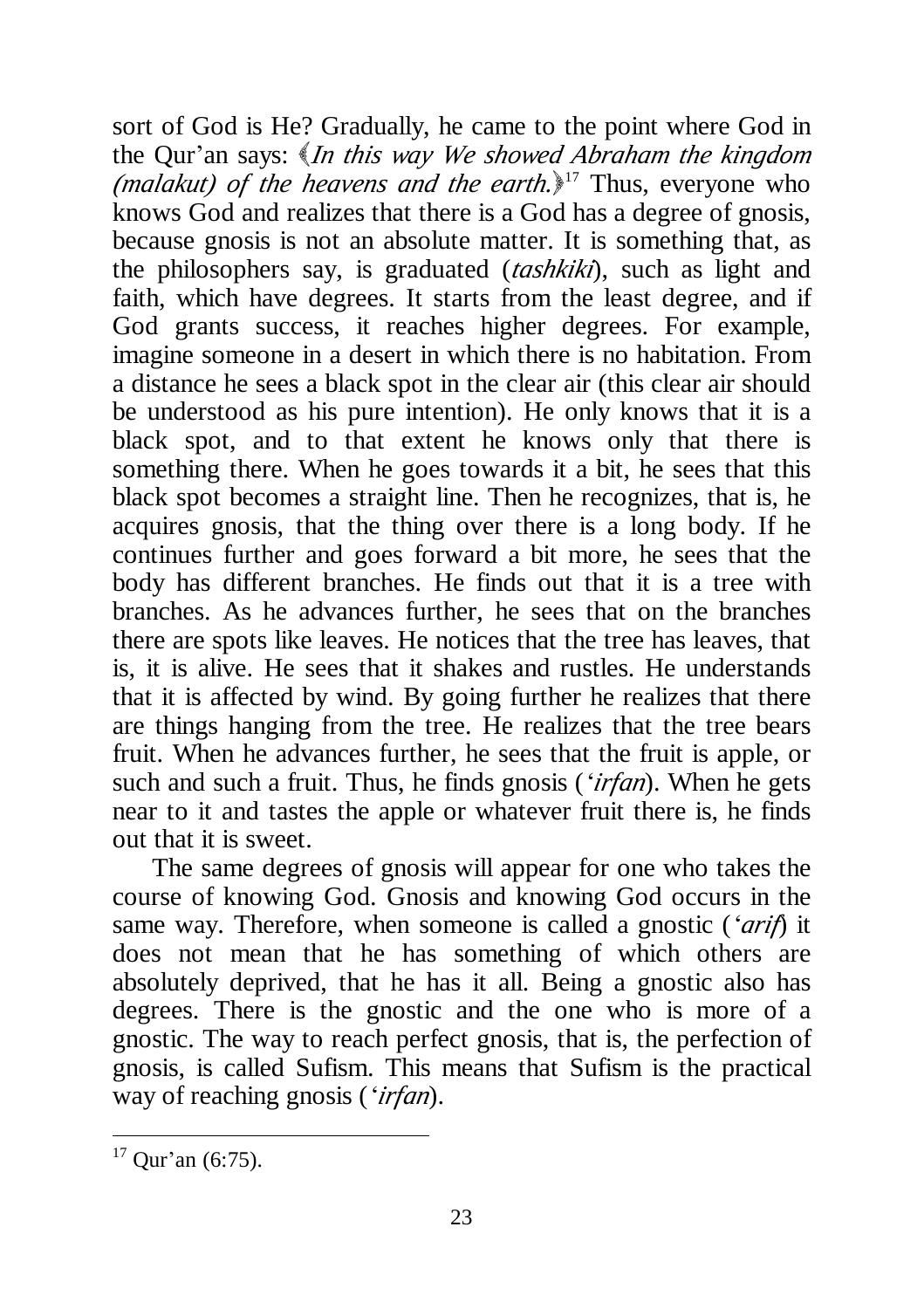Thus, Sufism and gnosis (*'irfan*) are two words signifying the same thing, or they may be thought of as two sides of the same coin, or it may be said that the former shows the way and the latter the result of wayfaring. In any case, they are both one and two.

The opposition that sometimes now is claimed in Iran to exist between gnosis and Sufism might be due to the bad political situation. They cannot say bad things about gnosis (*'irfan*) because so many of the great figures have appreciated it, and it is generally beloved. On the other hand, they cannot accept Sufism because it might damage their worldly life. Hence, they say that gnosis (*'irfan*) is something other than Sufism. There are even people who previously were following the way of Sufism and later became opposed to it and have written rejections of it. In order to fortify their rejections and to disassociate themselves from their pasts, they say that gnosis (*'irfan*) is good, but that it is other than Sufism. They continue to the extent that many of the older generation were mistaken and thought that these two were one. From this it is apparent that many of the great figures of the past have attested to this truth.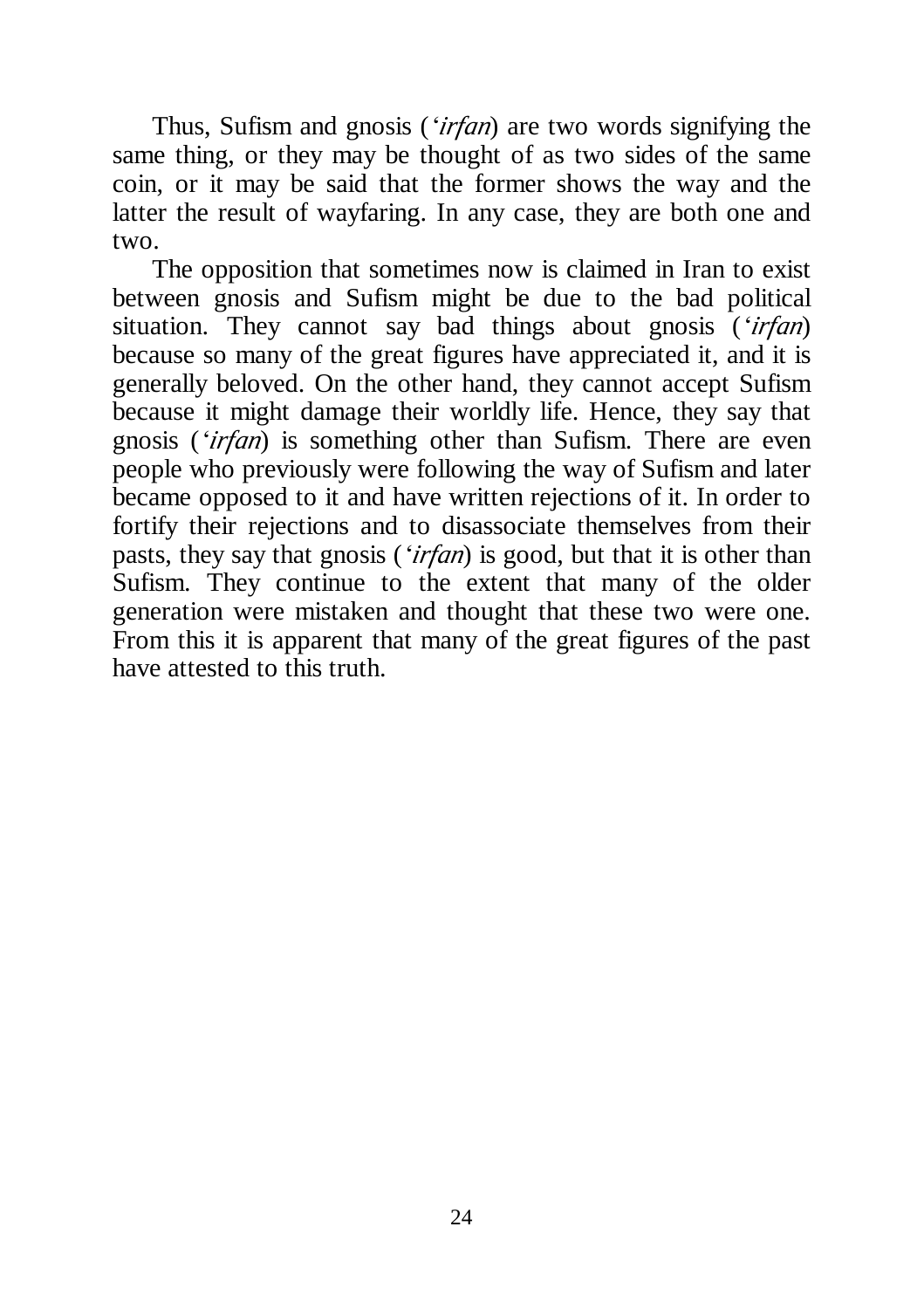# **Observations on the Meaning of** *Bay'at* 1

*Bay'at* literally means buying and selling, and comes from the word *bay',* although it pertains to a specific type of buying and selling. In the Qur'an, the following verse is specifically about *bay'at,* in which God says:

(*Verily, Allah has purchased from the faithful their selves and their properties, and in return for them is the Garden*) (9:111).

This is itself a transaction. In other verses of the Qur'an this transaction and commitment is referred to as trade (*tijarah*). For example in verses 10 and 11 of *Surah al-Saff* it says:  $\langle O \rangle$  *you who believe! Shall I guide you to <sup>a</sup> trade that will save you from <sup>a</sup> painful chastisement?/ Believe in Allah and His Apostle, and strive in the way of Allah*). <sup>2</sup> Also in *Surah Fatir* verse 29 God says: (*Verily those who recite the Book of Allah and establish prayer and spend out of what We have provided them with, secretly and openly, hope for <sup>a</sup> trade that will never perish*). 3

#### **TYPES OF BAY'AT**

This method of analogy has many instances in the Qur'an, but it should also be observed that when an analogy is made, or something is used as a metaphor for something else, these two things (vehicle and target) must not be similar in every respect, but the general aspect is what is intended. For example, in the Qur'an, *taqwa*<sup>4</sup> is likened to clothing, and it says: (*and the clothing of piety, that is the best*) (7:26). Likewise, the wife has been mentioned as clothing for her husband, and the husband as clothing for his wife; and it says: (*they are clothing for you and you are clothing for them*) (2:187). In another place,  $\mathcal{W}_{hat?}$ *Does one of you like to eat the flesh of his dead brother? But you* 

<sup>&</sup>lt;sup>1</sup> The author is Dr. Hajj Nur 'Ali Tabandeh, Majdhub 'Alishah. The original article first appeared in the Persian journal published in Paris, *Erfan-e Iran,*  No. 1, pps. 7-14.

 $2(61:10-11)$ 

 $(35:29)$ 

<sup>4</sup> *Taqwa* is 'God-wariness'; the virtue of being God-fearing; piety. [Tr.]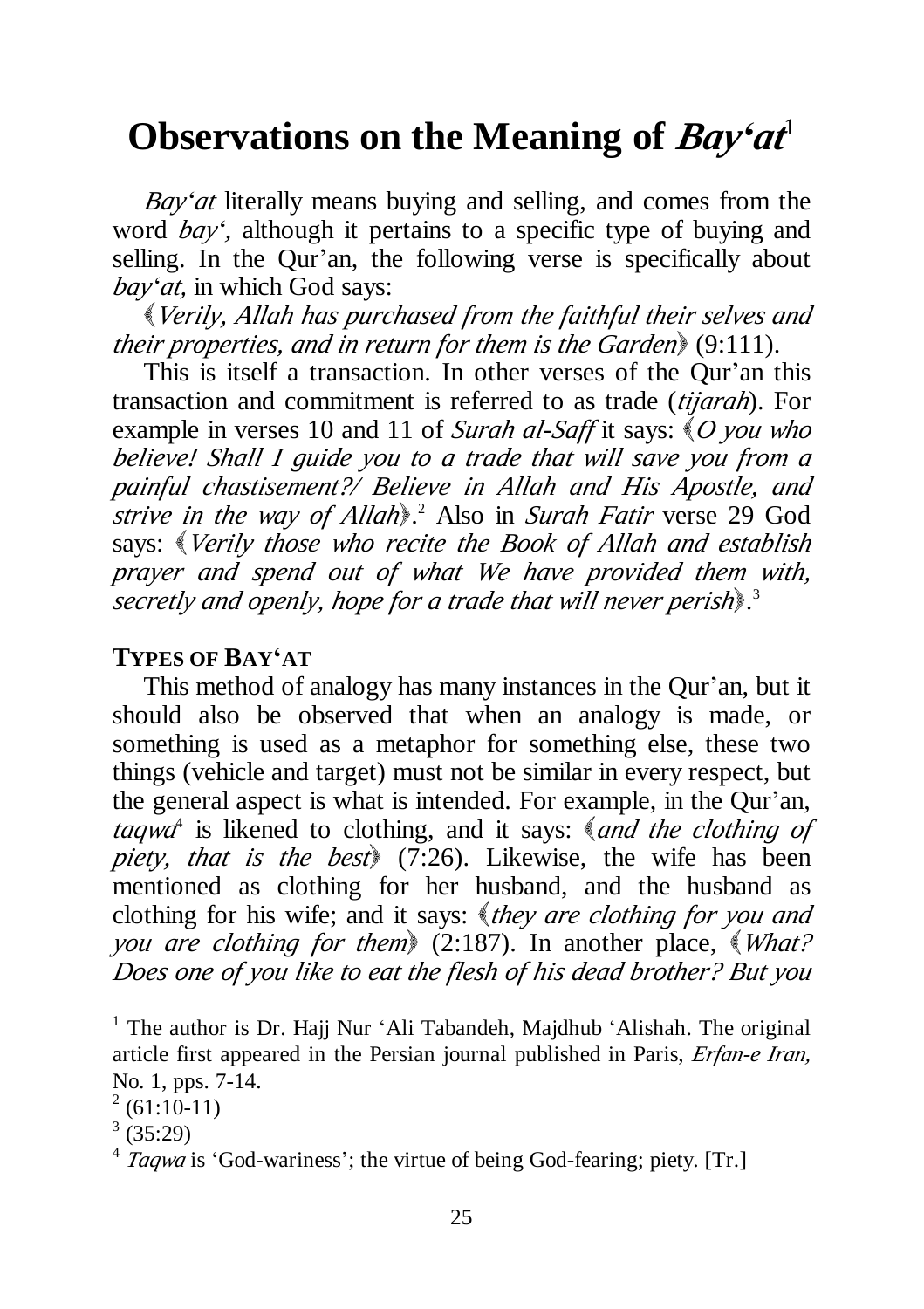*abhor it.*) (49:12). Therefore, this style is common in the Qur'an, and one cannot say that since it makes no sense to consider *bay'at*  as trade or a transaction, it should be interpreted or defined as swearing allegiance (as will be discussed later).

In the beginning of Islam, since the Prophet had not yet established a government in Mecca, and it was only the spiritual doctrines of Islam that had been revealed, the Muslims there who visited the Prophet and converted to the faith submitted to the prophecy of Muhammad. Therefore, most of the verses of the Qur'an that were revealed in Mecca refer to them as Muslims and believers. But when the Messenger went to Medina, since he established a government there, many of the people, like the hypocrites, apparently submitted to the government, but in their hearts they were not Muslims. In reality, the *bay'at* obtained by the Prophet in Medina differed from the *bay'at* of Mecca. So, there were two kinds of *bay'at*.

### **A. PROPHETIC BAY'AT**

l

This was a *bay'at* by means of which one submitted to the rules of the government, even if he had no firm faith in Islam. For example, one might not have prayed or fasted, yet he could submit to the government. In contemporary language, this was really a request for citizenship. The acceptance of the *bay'at* by the Prophet was a sort of granting of citizenship in the government of Islam to the new Muslim who requested it. In reality, this was prophetic *bay'at*, and with its performance and acceptance of Islam one was allowed to marry another Muslim and to inherit [from a Muslim]. In the time of the Messenger, nobody's Islam was accepted without *bay'at*. After the liberation of Mecca, even Hind the Liver-eater<sup>5</sup> made *bay'at*.

<sup>&</sup>lt;sup>5</sup> Hind the Liver-eater was the wife of Abu Sufyan, the greatest opponent of the Prophet. She ate the liver of Hamzah, the uncle of the Prophet, when he was martyred in the Battle of Uhud, because he had killed her father at the Battle of Badr. [Tr.]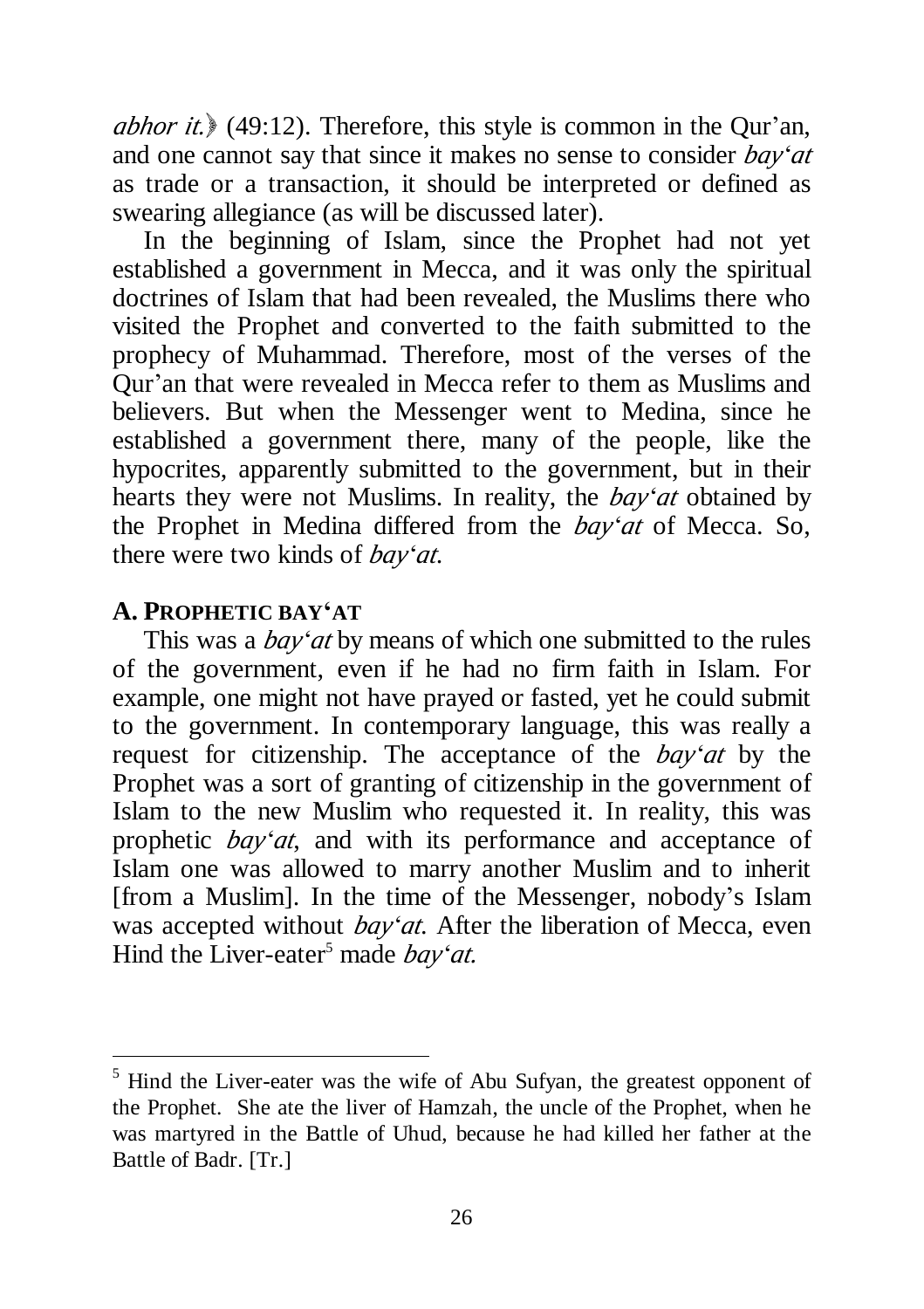### **B. BAY'AT WALAWIYYAH**<sup>6</sup>

The other *bay'at* was the *bay'at* of faith, which was considered different from the *bay'at* of Islam. In fact, this *bay'at* was made with the aspect of the *walayat* of the Prophet. Those who submitted to the prophecy of the Messenger in Mecca or afterward (and submission in Medina implied submission to the government of the Prophet), entered among the people of faith by this *bay'at walawiyyah*. Of course, there was a group at that time who considered the prophecy of the Messenger to be a criterion, and they imagined that the *bay'at* of Islam was the same as acquiring faith. Hence, in the *Surah Hujrat* it says: (*The dwellers of the desert say: We believe. Say: You do not believe, but say: We submit; and faith has not yet entered into your hearts*). <sup>7</sup> From this, the differentiation of Islam from faith becomes clear. Islam means submission to the government, which is obtained by the verbal declaration of the *two testimonies,* 8 but faith pertains to the heart. Following this matter, the Prophet is addressed by God: (*They count it as <sup>a</sup> favor to you that they have submitted. Say: Do not count your submission as <sup>a</sup> favor to me, nay, rather God confers <sup>a</sup> favor on you, in that He guided you to faith, if it be that you are truthful.*) <sup>9</sup> From this verse it is clear that Islam precedes faith, that is, there can be no faith without Islam, while Islam without faith is possible. Of course, at the end of this verse it says,  $\langle if$  *it be that you are truthful*, that is, if you are truthful in

<sup>6</sup> The term *walawiyyah* is derived from *walayah*, meaning friendship with God and His guardianship. The literal meaning of *walayah* is 'nearness, closeness', and derivative meanings are 'authority, friendship'. It is through prophecy that Islam is revealed, and through *walayah* that faith is acquired. This is why *walayah* is said to be the interior dimension of prophecy, and is often translated as 'sainthood'. In Shi'i theology, Muhammad (*s*) was both prophet and saint (*wali*), and though he was the seal (or last) of the prophets, the Imams  $\equiv$  continued the line of his sainthood (*walayah*). [Tr.]  $(49:14)$ 

<sup>8</sup> The two testimonies of Islam are: "There is no god but God" and "Muhammad is the prophet of God." [Tr.]

 $9(49:17)$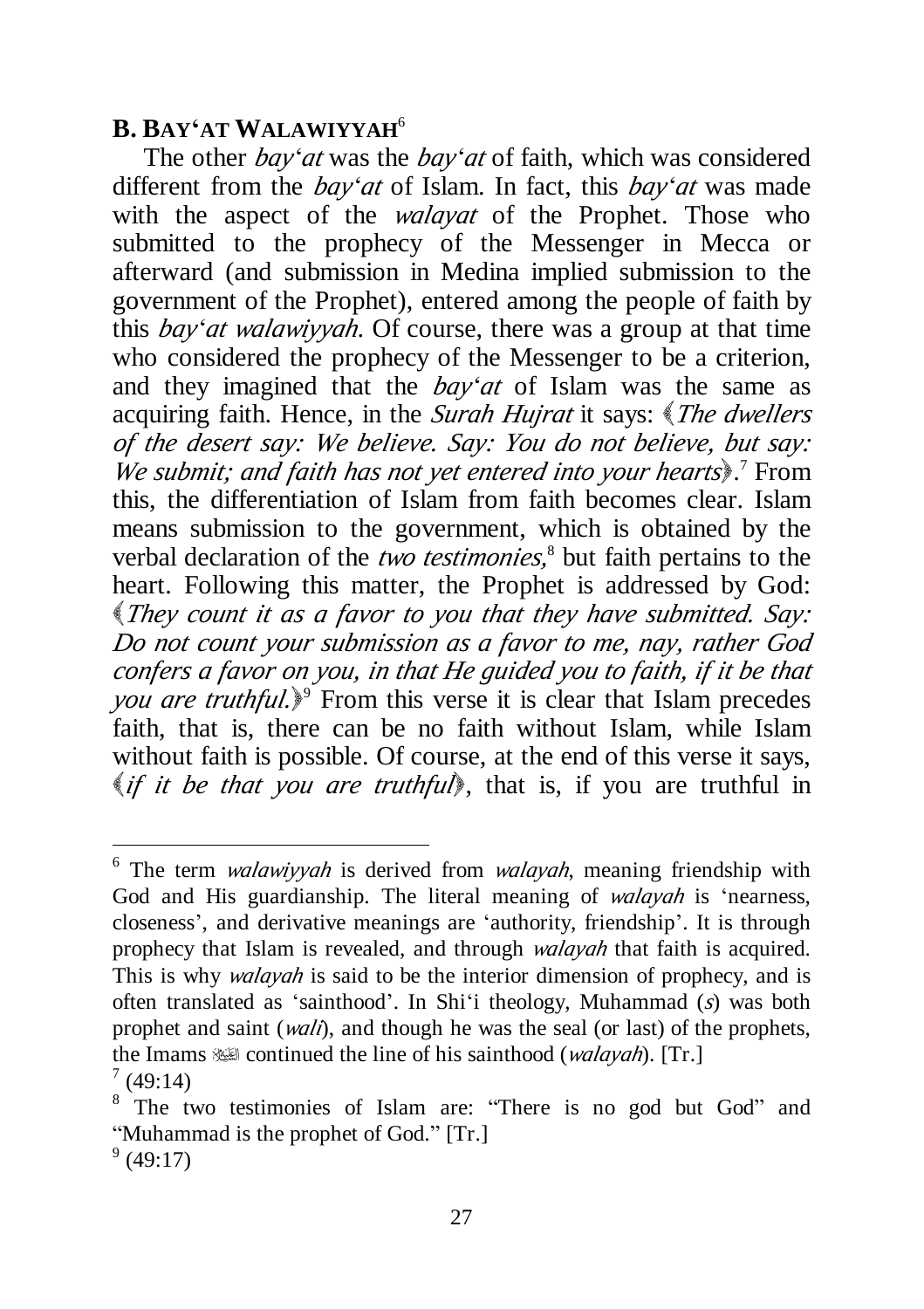becoming Muslims, not that you have become Muslims because of fear of the government.

Considering these observations, one should note that in the time of the Prophet, the *bay'at* of faith was separate from the *bay'at* to the government, but after the passing away of the Prophet, the *bay'at* of faith was due to the *walayah* of 'Ali, and none of the other 'rightly guided caliphs' <sup>10</sup> claimed to take such a *bay'at*. However, during the Ummayid and Abbasid periods, since for the most part they did not believe from the depths of their hearts, they did not differentiate these two important kinds of *bay'at* from one another, and hence, they imagined that *bay'at* was only for the sake of governing.<sup>11</sup> Therefore, if they had noticed that our Imams were taking *bay'at*, the lives of the Imams would have been in danger.

### **THE CONTINUATION OF THE BAY'AT OF FAITH IN THE TIME OF THE PURE IMAMS**

<sup>&</sup>lt;sup>10</sup> Abu Bakr, 'Umar and 'Uthman and 'Ali are referred to as 'rightly guided caliphs' (*khulafa-ye rashidin*). [Tr.]

<sup>&</sup>lt;sup>11</sup> In the olden times, and likewise at present, the term " $bay'at$ " is usually employed for governing, as was the case when the caliphs took *bay'at* and did not accept any kind of *bay'at* except their own. In this *bay'at,* those who gave *bay'at* swore to obey and observe the system of laws of the government. The government also guaranteed their lives and property and took responsibility for them. For example, in one of the wars, after the Muslims conquered parts of Syria, many people made *bay'at,* and became Muslims. These people gave *khums* and *zakat* [types of religious tithes in Islam]; some others remained with their own religions and did not abandon Christianity or Judaism and paid *jizyah* [a kind of tax for non-Muslims]. In any case, in return for giving *jizyah* or the religious tithes, the [Islamic] government protected their lives and property. However, when later the Roman army returned and reconquered those territories, the Muslims resisted, equipped an army and won back this land from the Romans. The [reestablished Islamic] government then returned the religious taxes collected as *khums, zakat* and the *jizyah*  because it had failed to protect the lives and property of those who had paid them. This is the meaning of *bay'at* to government.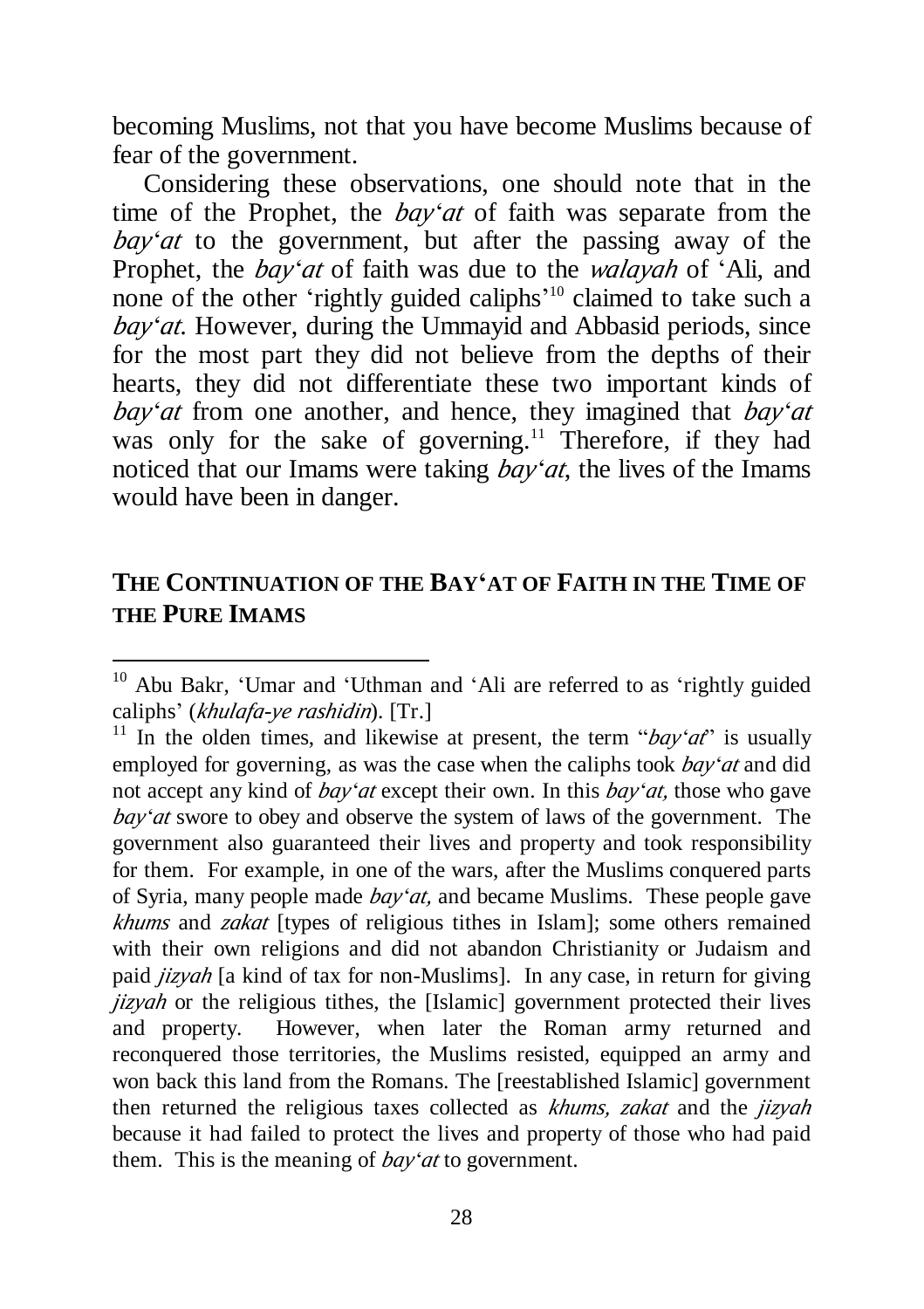The Imams (*'a*) appointed some people to take *bay'at* for them. For example, Hazrat Sajjad save license to his uncle, Muhammad Hanafiyyah, to take *bay'at* for him. This practice continued throughout the period of the Shi'i Imams, and the Imams, who considered *bay'at* to be obligatory for the believers, usually took *bay'at* in secret through their representatives.

In this way we see how *bay'at* became legitimated in Islam. As appears from the verse of the *bay'at* of women, (*<sup>O</sup> Prophet! When believing women come to you making* bay'at *on the terms that they will not associate anything with God and will not steal, neither commit adultery, nor slay their children nor bring <sup>a</sup> calumny they forge between their hands and their feet, nor disobey you in anything honorable,*...) (60:12), and from the previously mentioned verse, (*Verily, Allah has purchased from the faithful...*) (9:111), in these *bay'at*s one commits oneself to religious affairs and selling one's life and property. It is not merely, as some have imagined, for *jihad* and war, for *jihad* was prohibited for women even though the practice of *bay'at* for women continued.

In the history of Islam, even those who neglected the *bay'at* of faith, took the *bay'at* of Islam or governmental *bay'at*, and no abrogation of *bay'at* has been narrated. Hence, the precept of *bay'at* must also be practiced now.

It has already been said that in the time of the Imams (*'a*), they themselves or their representatives took *bay'at*. In the time of the twelfth Imam, the duty of the four deputies (*nuwwab arba'ah*) 12 was only that they were intermediaries for the exoteric relations between the Shi'ah and the Imam. For example, since they had been told and knew the place of residence of the Imam, they took letters that the Shi'ah wrote and delivered them to him, obtained his replies and returned these to them. These four individuals themselves never claimed to take *bay'at*, nor has it been written in any book that they took it. The responsibility for the practice of

 $12$  They were 'Uthman ibn Sa'id al-'Amri, Muhammad ibn 'Uthman, Husayn ibn Ruh al-Nawbakhti, and 'Ali ibn Muhammad al-Samarri. [Tr.]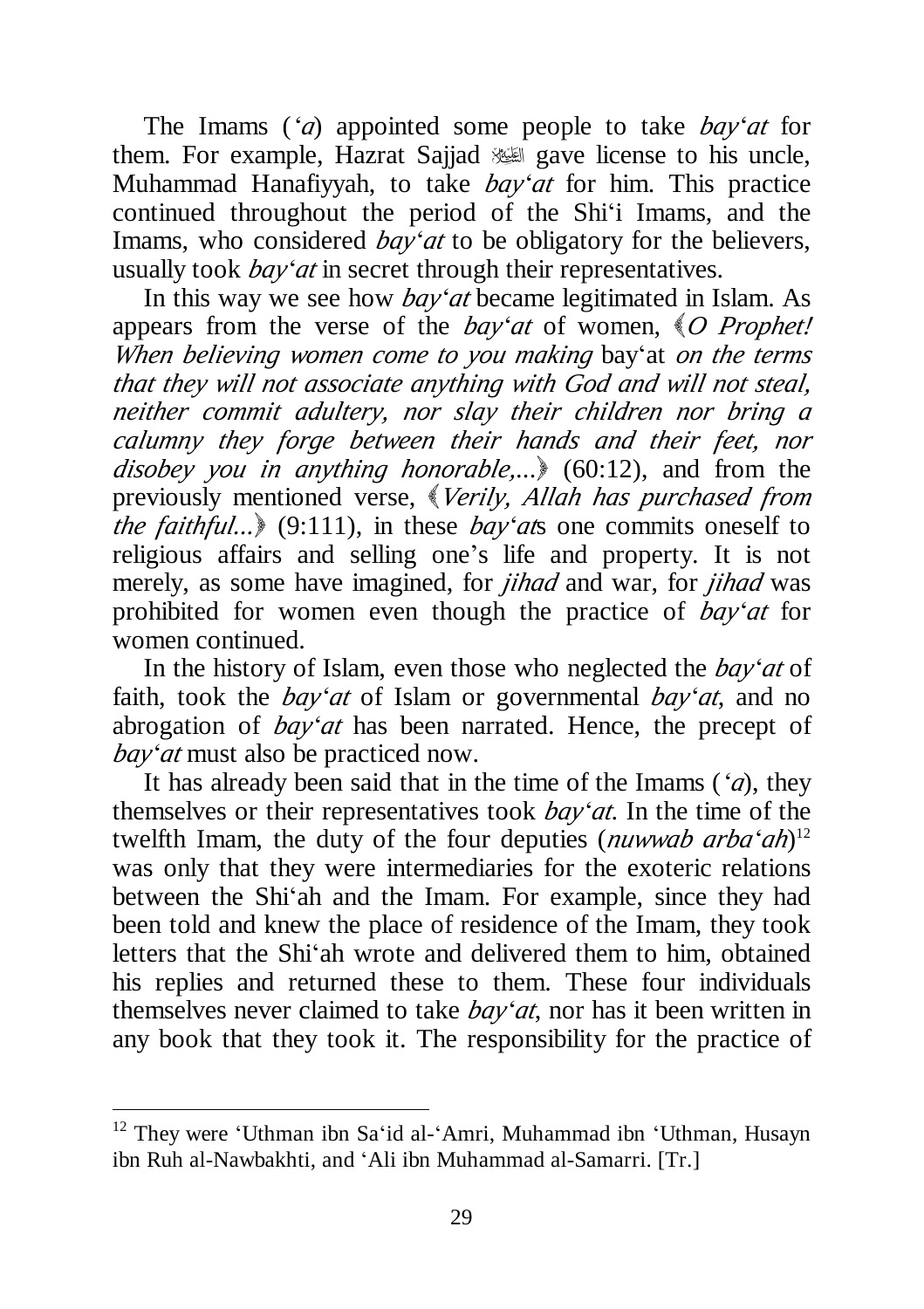taking *bay'at* in this period for the Imam was given to Shaykh Junayd Baghdadi.<sup>13</sup>

The explanation of the matter is that after the time of Hazrat Riza (the eighth Shi'i Imam) the strangulation of the Shi'ah intensified.<sup>14</sup> Hazrat Riza **u** himself gave permission for taking *bay'at* to his door-keeper, Ma'ruf Karkhi. He also allowed him to appoint whoever he saw fit to succeed him (Ma'ruf) after informing and being granted the permission of the Imam.

Ma'ruf Karkhi appointed Sari Saqati who was thus given approval by the Imam. Sari Saqati also was given the same permission, and he appointed Junayd Baghdadi. The latter also had this license. After the occultation, the twelfth Imam gave Junayd permission to appoint his (Junayd's) successor. He exercised this permission. Hence, the *bay'at* of faith was not abrogated, and the successors of Junayd, in fact, are the indirect representatives of the Imam, who take *bay'at.* Of course, all the chains of permission are technically termed 'chains of the saints' or 'chains of Sufism' [Sufi orders], and there are various orders which claim to be connected to the Imams (*'a*). However, the soundness of these connections—in the view of us Shi'ah—must be investigated and researched, for orders that do not go back to the Imams have gaps in their chains of permission.

Since it is not clear that all the orders that claim to go back to the Imams are not without gaps in their chains of permission, one who has accepted these premises and the above mentioned theory is obliged to investigate and research the different orders, and those who consider themselves to be heads of the orders, to

<sup>&</sup>lt;sup>13</sup> Shaykh Junayd Baghdadi (d. 297/909) was initiated into Sufism by his uncle, Sari al-Saqati, and he became known by the title, *Shaykh al-Ìa'ifah* (leader of the group of Sufis). Many Sufi orders, including the Ni'matullahi Order, trace their chain of initiation through him. [Tr.]

 $14$  In order to understand the intensity of this strangulation, refer to the book *Mafatih al-Janan* (Persian translation by Mehdi Ilahi Qomsheh'i, Tehran: Intisharat 'Ilmi, 1342, pps. 95-96), where the days of the week have been named after the names of the Imams. There is a detailed story narrated about a meeting between one of the Shi'ah and Hazrat 'Ali al-Naqi.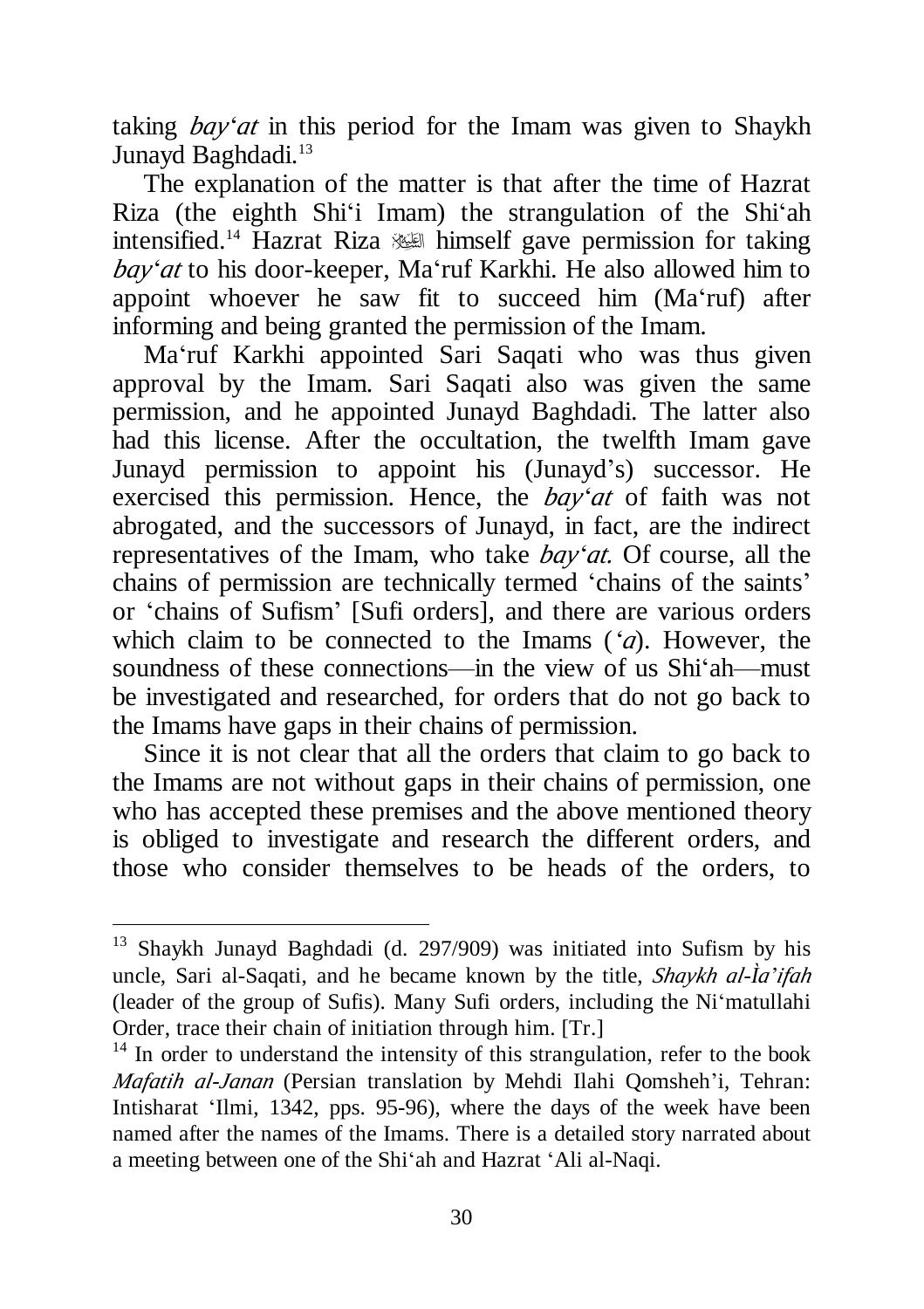discover which chain of permission goes back to the Imams without interruption. Then he should acknowledge the order (*silsilah*) or orders that probably are connected to the Imams.

#### **THE PRACTICE OF BAY'AT**

The practice of *bay'at* in Islam has been performed in such a way that there must be hand to hand contact, and it is still customary at present, so that in every *bay'at* [trade] and every transaction the two sides shake hands. In the case of women, *bay'at* was obtained by a putting something over the hand, or by means of a bowl of water, or by using a *tasbih* [prayer beads] so that the hands may make contact indirectly. Of course, in the *bay'at* of faith, this contact of hands has taken place in a special fashion. Where God says (the hand of Allah is over their hands)  $(48:11)$ , it is addressed to the Prophet, that (those who make *bay'at* with you really make *bay'at* with God) (48:11). However, since God is not corporeal or material—so that one could make *bay'at* with Him directly—He obtains *bay'at* through His Messenger, namely, the Prophet and his successors. In fact He wants to say that in the two hands that touch, the hand of God also is among them. This is what is intended by the expression (*the hand of Allah is over their hands*).

#### **THE MISUNDERSTANDING OF SOME ORIENTALISTS**

Before Islam, the practice of *bay'at* of faith was customary in all the divine religions, although in every epoch it had a particular form. For example, when Jesus is went to John us to be baptized, John—who was aware of the future status of Jesus is estimated. T am the one who should be baptized by you', because this is the requirement of the present time. After being baptized, according to the instructions of Johnsell, he started ascetic practices and became a prophet.

According to what has been explained, those who do not believe in the *bay'at* of faith, consider *bay'at* to be only political,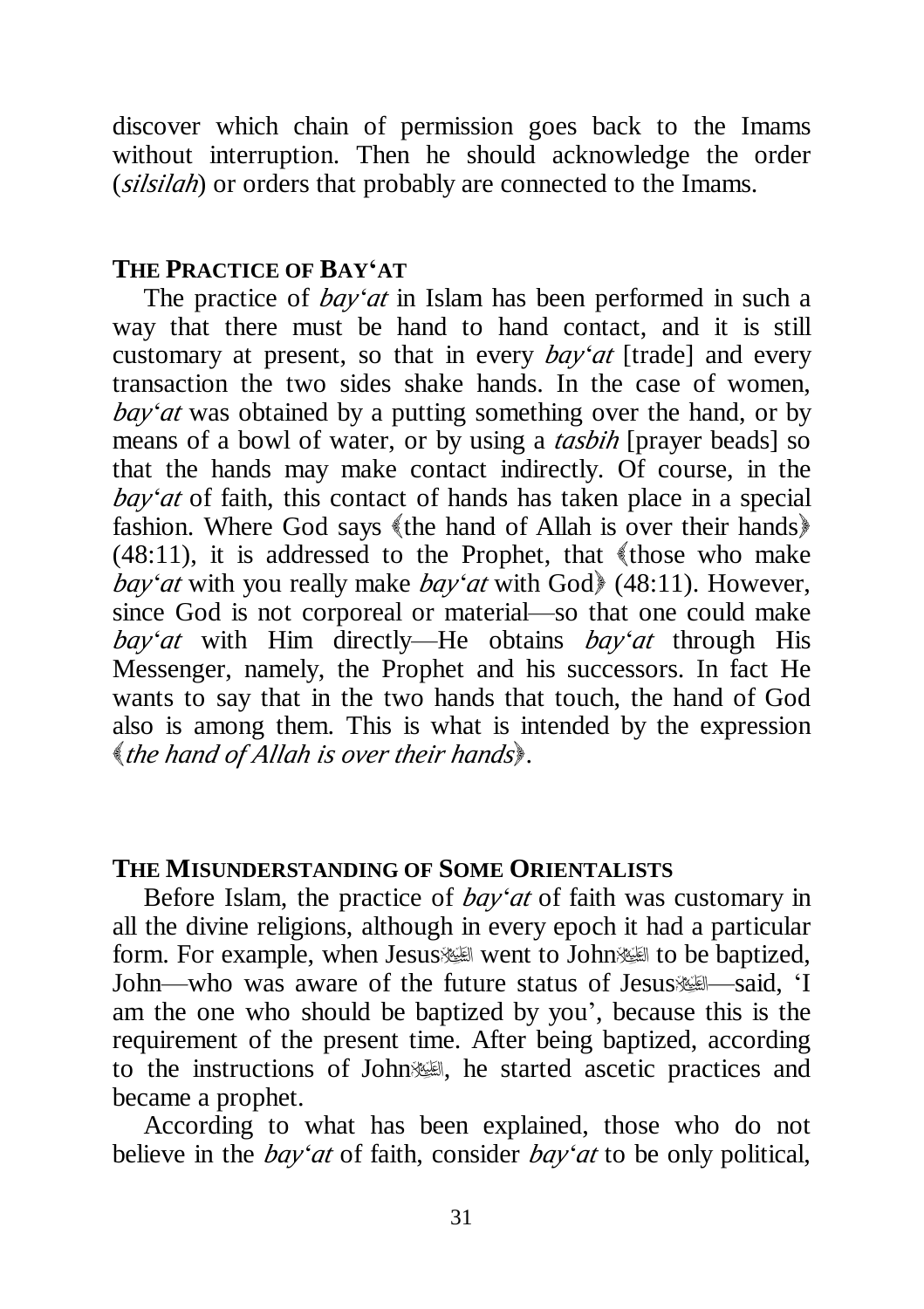and since the latter is held to be presently precluded, they take it to be completely invalid.

Another point is that since the Orientalists and Islamicists cannot easily understand the word *bay'at,* which originally meant buying and selling, in the sense of a faith commitment in which one sells his soul and property to God to attain heaven, some of the translators of the Qur'an avoid taking *bay'at* in this sense. They have translated this term with other words, which usually mean taking an oath or promising to do something. For example, in the translations of the Qur'an into French by Regis Blachere and Edward Montet it has been translated into *serment <sup>d</sup>'allegeance* and *jurer allegeance,* meaning to pledge allegiance; however, pledging allegiance is the action of a single party while *bay'at* requires two parties. Accordingly, God says to the Prophet (*s*), (*<sup>O</sup> Prophet! When believing women come to you to make bay'at...*) (60:12), at the end of the verse He says,  $\langle$  *make bay'at with them and ask forgiveness for them...*). It appears from this verse that *bay'at* also has a party that accepts it, and it is not like a pledge that only requires a single agent.

Negligence of the true meaning of *bay'at* has given rise to the same sort of mistake, even on the part of those who are expert in Islamic issues, but who are not aware of their spiritual subtleties, such as Professor Hamidullah, who has translated the Qur'an into French. He translated the word *bay'at* as *jurer fidelite*, meaning a pledge of fidelity.

Apparently, the English translators of the Qur'an have fallen into the same trap. Arberry has used the expression 'to swear fealty', Pikthall 'to swear allegiance', and finally, in the translation of Yusuf Ali the expression 'plight one's fealty' is used. All these expressions more or less have the sense of promising loyalty.

Recently, I have seen that in some books the word 'initiation' is used for *bay'at*. <sup>15</sup> Although this word is similar to 'ceremonies' and 'customs', such as purity of the body or clothes, etc., which

<sup>&</sup>lt;sup>15</sup> Given the dictionary definitions of 'initiation', we can say that the best synonym of the word 'initiation' is '*tasharruf'* [literally, *to be honored*, commonly used for conversion to Islam].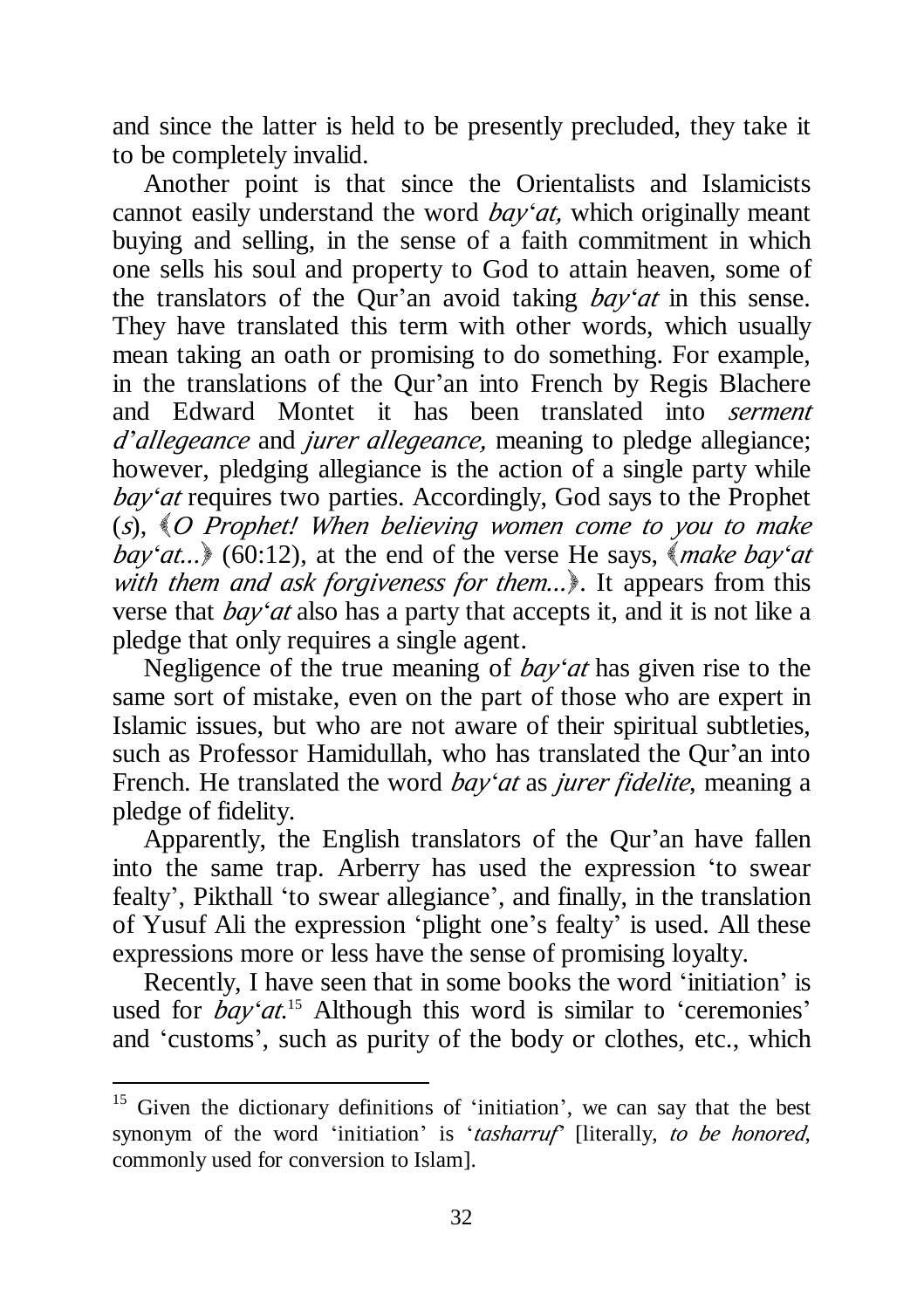may be observed along with *bay'at*, nevertheless 'initiation' differs from *bay'at.* In general, it may be said that the word *bay'at*, like the word *walayah*, has no synonym in European languages, and the word *bay'at* itself should be employed.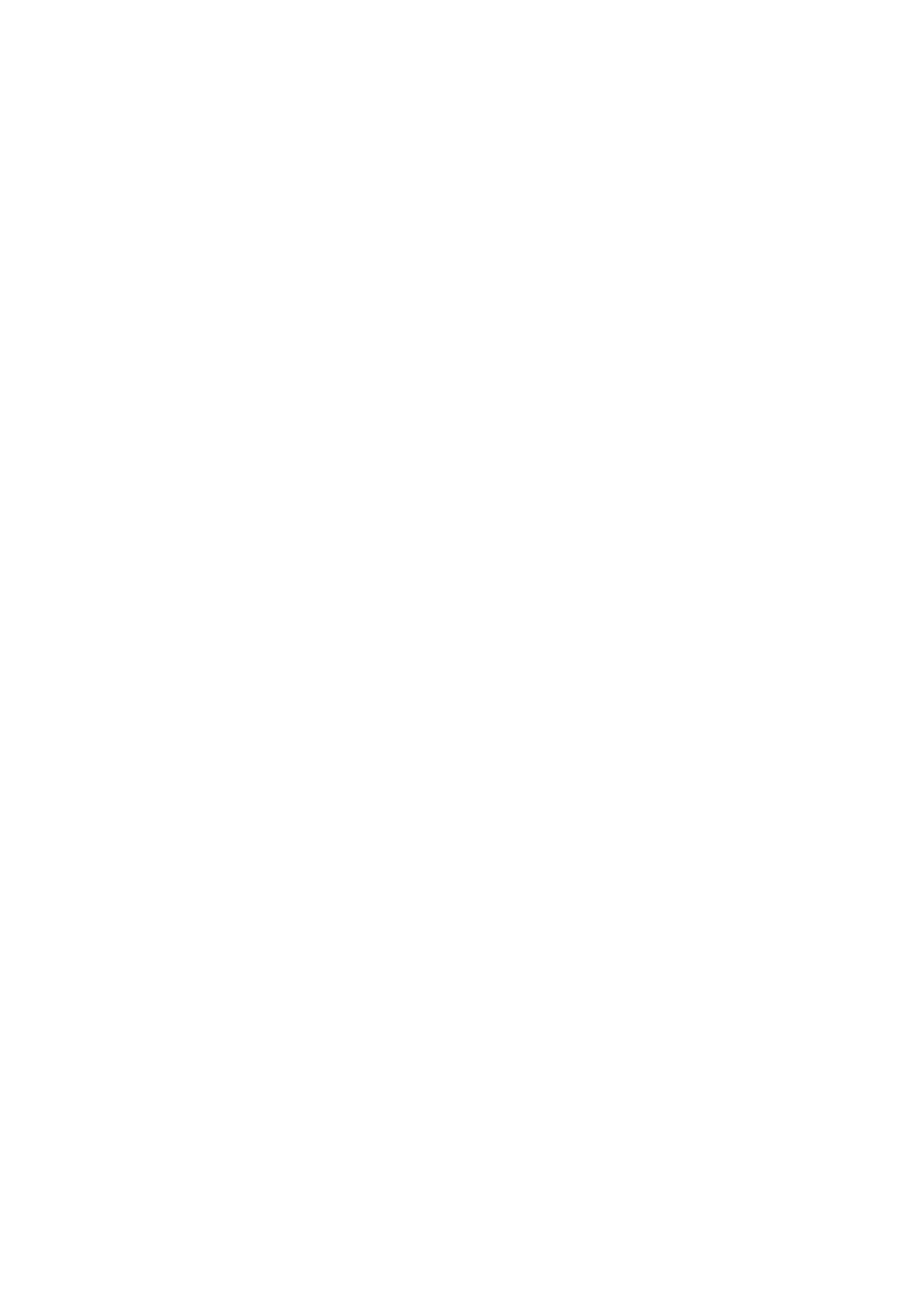# **Proclamations**

# **I. FOURTEEN INSTRUCTIONS**<sup>1</sup>

l

In the Name of Allah, the Compassionate, the Merciful

#### Hu

#### 121

For the sake of the repose of the pure spirit of Hazrat Aqa Riza 'Alishah, may his grave be radiant, the *qutb* 2 of the eminent Ni'matullahi Sultan 'Alishahi Order, this faqir, Hajj 'Ali Tabandeh, who has been honored in *tariqah* with the title Mahbub 'Alishah, hereby offers this reminder of fourteen points, in honor of the Fourteen Innocents  $(Ma'sumi)$ ,<sup>3</sup> to the faith illumined hearts of the *fuqara* of the Ni'matullahi Sultan 'Alishahi Order. These fourteen points are taken from the book of the fruitful life of *faqr*, learning and virtue of that noble man, so that by according themselves with them, his triumphant spirit may be pleased, and the *fuqara* may be provided with grace and blessings in this world and in the next.

1. With the remembrance of God, make every moment count for all it is worth.

<sup>&</sup>lt;sup>1</sup> Delivered by Hazrat Mahbub 'Alishah on the occasion of the fortieth day after the passing of the Hazrat Riza 'Alishah.

<sup>&</sup>lt;sup>2</sup> The word *qutb* literally means "pole" and designates the leader of a Sufi order. [Tr.]

<sup>&</sup>lt;sup>3</sup> They are 'those preserved from sin'; innocents; this includes all the prophets, as well as, and especially in Shi'i usage, the Fourteen Innocents: the Prophet, his daughter Fatimah, and the twelve Imams, Peace be with them all.  $[Tr.]$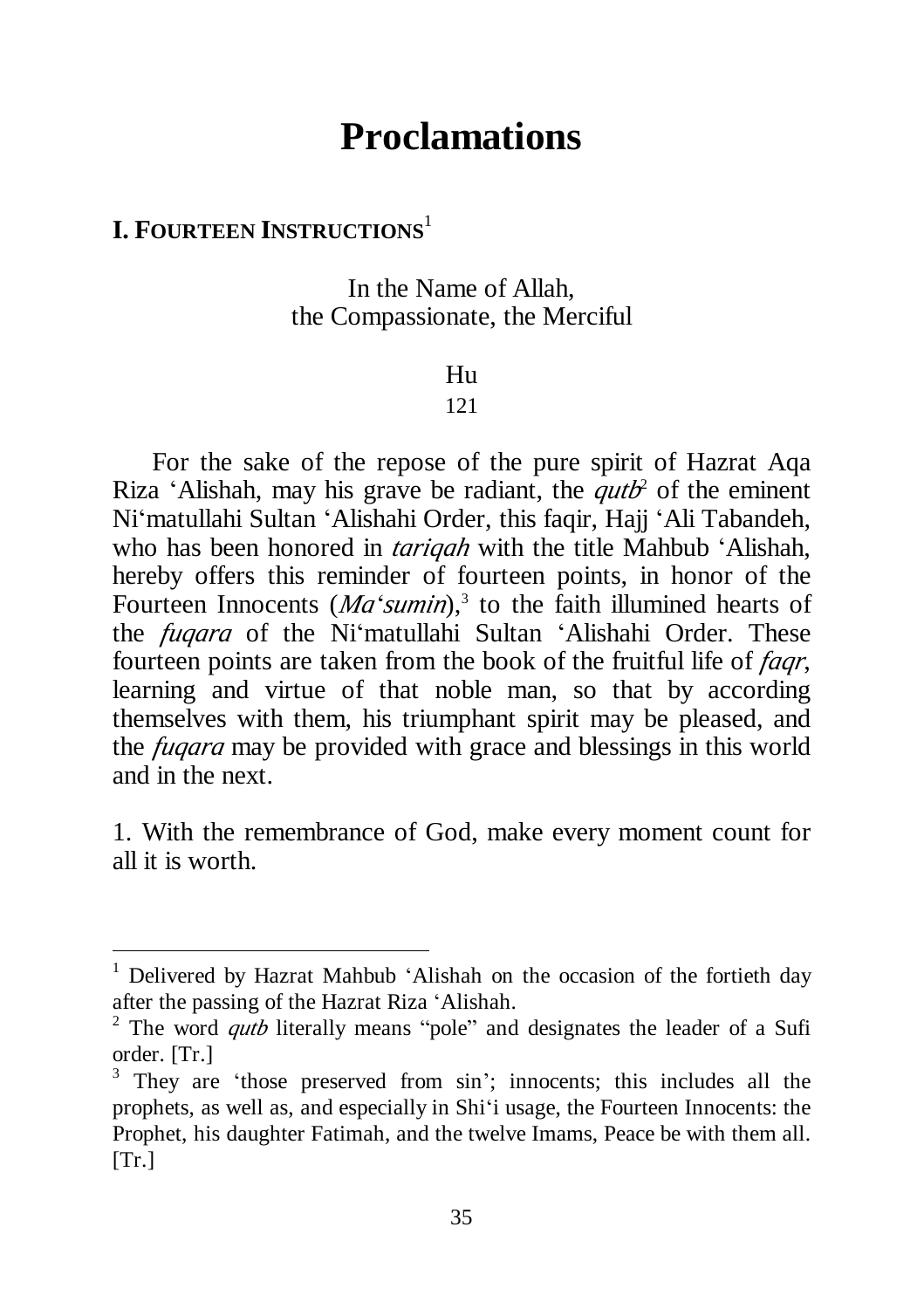2. Place your life under the heading of kindness to God's creatures.

3. Strengthen the body, upon which the soul is mounted, with food, clothing and shelter that is the fruit of your own labor.

4. Keep the jewel of humanity radiant with the light of faith.

5. Secure the joy of the soul by love for the truth of gnosis (*'irfan*).

6. Quicken the flight of the spirit through the sky of gnosis (*ma'rifah*), with constant remembrance of God, *dhikr*, and perpetual contemplation of Him, *fikr*.

7. Illuminate the sky of the world of humanity with the light of the intellect.

8. Do not offend the voice of conscience, and be in fear of the moment it should abandon you in anger, rising beyond the heavens.

9. Keep before you the repeated recommendations of the *qutbs* of the eminent Ni'matullahi Sultan 'Alishahi Order, especially that which has been repeatedly emphasized by this *faqir*'s honorable father, to abide by the ordinances of the holy *shari'ah* of Islam.

10. Reading the book, *Salih's Advice*, and the other books of *'irfan,* gnosis, prevents one from unconscious slipping, and by studying these books keep away from instability of the self.

11. Extinguish the spark of the appearance of strife instantly, for this kind of sobriety and wakefulness, in the view of the friends of God, the *awliya*, has unending rewards.

12. Recognize that unity and convergence around the flag of Islam is the sole bulwark of salvation in today's world.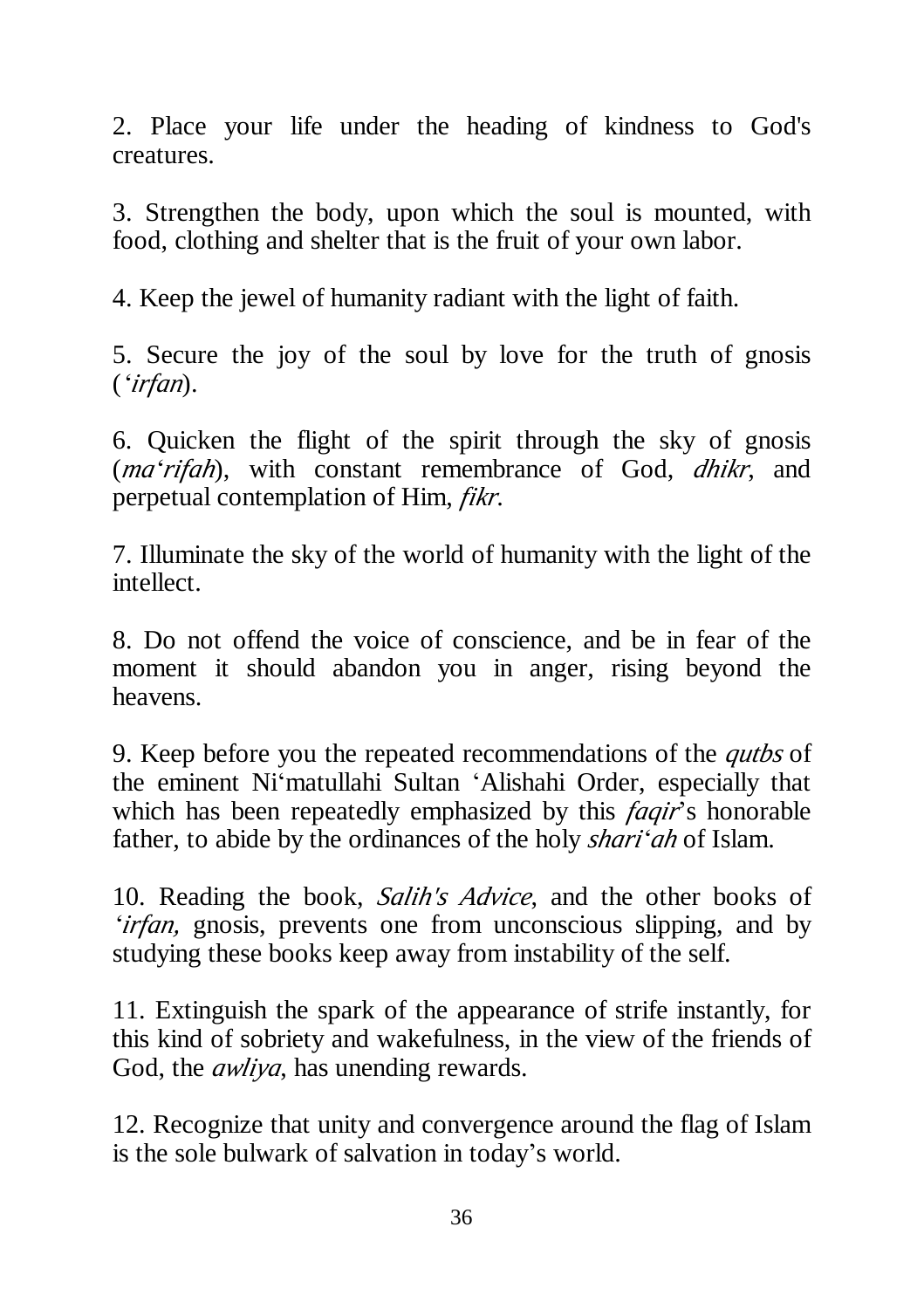13. Protection of the family hearth, nourishing the family, attempting to bring stability to one's married life, and refraining from any kind of anger, jealousy or estrangement are all investments for one's tranquility and bring warmth to one's life.

14. Do not forget that service to one another is worship and smoothes one's daily life.

This *faqir*, in performance of this momentous responsibility, which I have had no choice but to obey and carry out, desires of each of the Ni'matullahi Sultan 'Alishahi brethren the complete observance of these fourteen principles, for I see that even an instant of slipping in the application of any of them results in the loss of this world and the next.

And Peace be with you, and the Mercy of Allah and His blessings.

A.H.L. 20 Rabi` al-Than i 1413 A.H.S. 26 Mehr 1371 October 18, 1992

On the occasion of the fortieth day after the passing of the Great Master Hazrat Aqa Riza 'Alishah, may Allah raise his high honorable station.

Faqir Hajj 'Ali Tabandeh Mahbub 'Alishah [signed and signeted]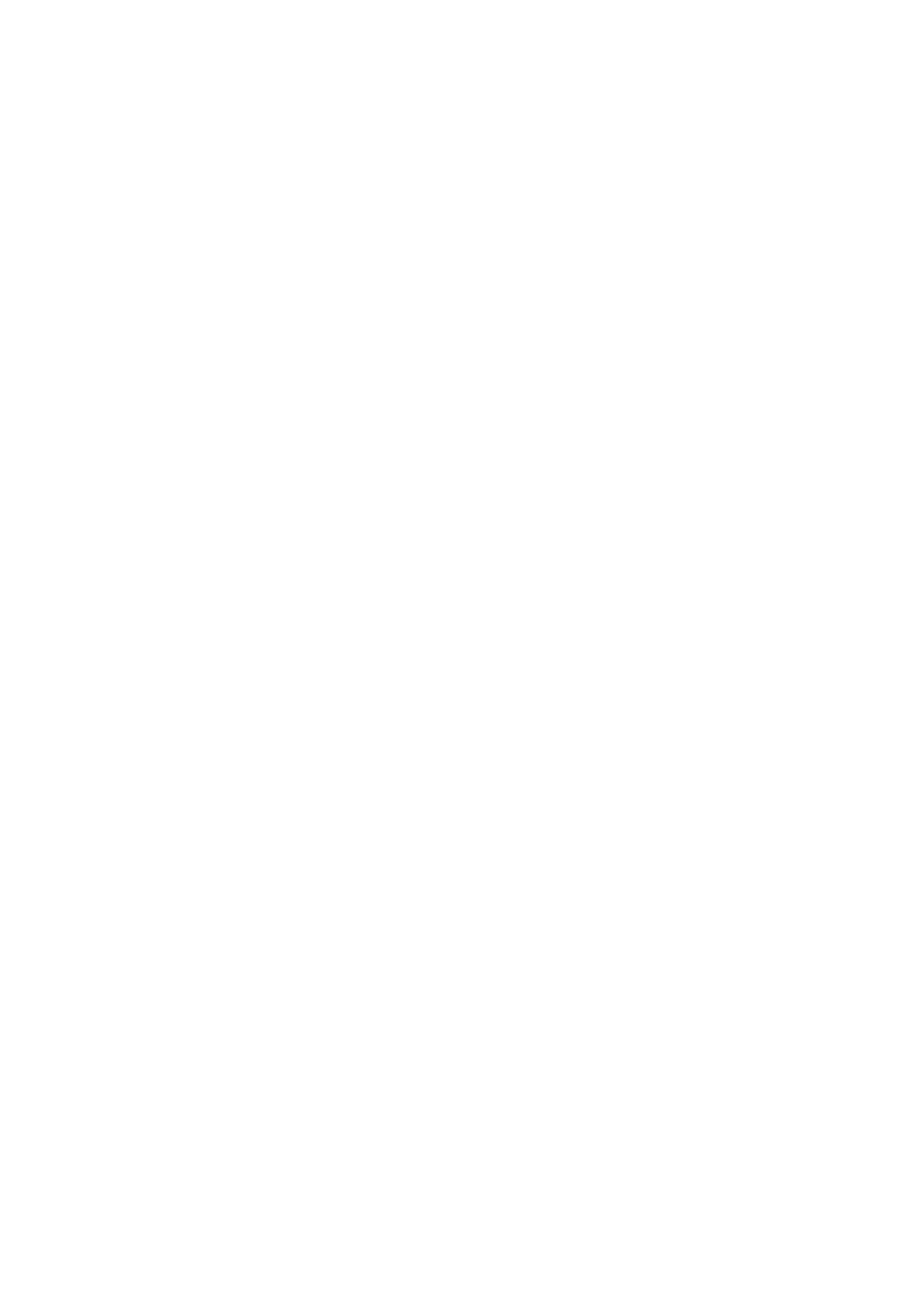### **II. TWELVE ADMONITIONS**<sup>1</sup>

l

### $\text{H}_{\text{H}}$

#### 121

To my brethren in faith, the fuqara of the Ni'matullahi Sultan 'Alishahi Order, may Allah grant them success:

The points below, which are from the subtleties and implications of *faqr* and *dervishhood*, I offer once again as a reminder, so that in compliance with the noble order, (*…and remind, the Reminder profits the believers,*) <sup>2</sup> God willing, it may be of profit.

The spiritual expectations which the way of *faqr* and *dervishhood* has of its wayfarers are:

1. Be a guard over the trust of the *faqr* and *dervishhood* God has given you for safe keeping, and by excellent words, actions and thoughts, try to be worthy of the appellations of *faqr* and *dervishhood*, for each of your wrong deeds is an embarassment to this faqir.

2. Make the scale of your behavior the epitome of the instructions of *faqr* and *dervishhood*, which is service to God, kindness to people and ministry to the brethren, and make your deeds accord with this.

3. Do not sell the jewel of *faqr* and *dervishhood* for a small price so that you suffer loss. The jeweler knows the value of the jewel. If you are not a jeweler, know that the price of this jewel is joining the Friend.

4. The subtlety of *faqr* and *dervishhood* cannot be brought to the tongue, and speech is not the way to its truth. Do not break the

<sup>&</sup>lt;sup>1</sup> Delivered by Hazrat Mahbub 'Alishah on the occasion of Ashura 1416/1995.  $2(51:55)$ .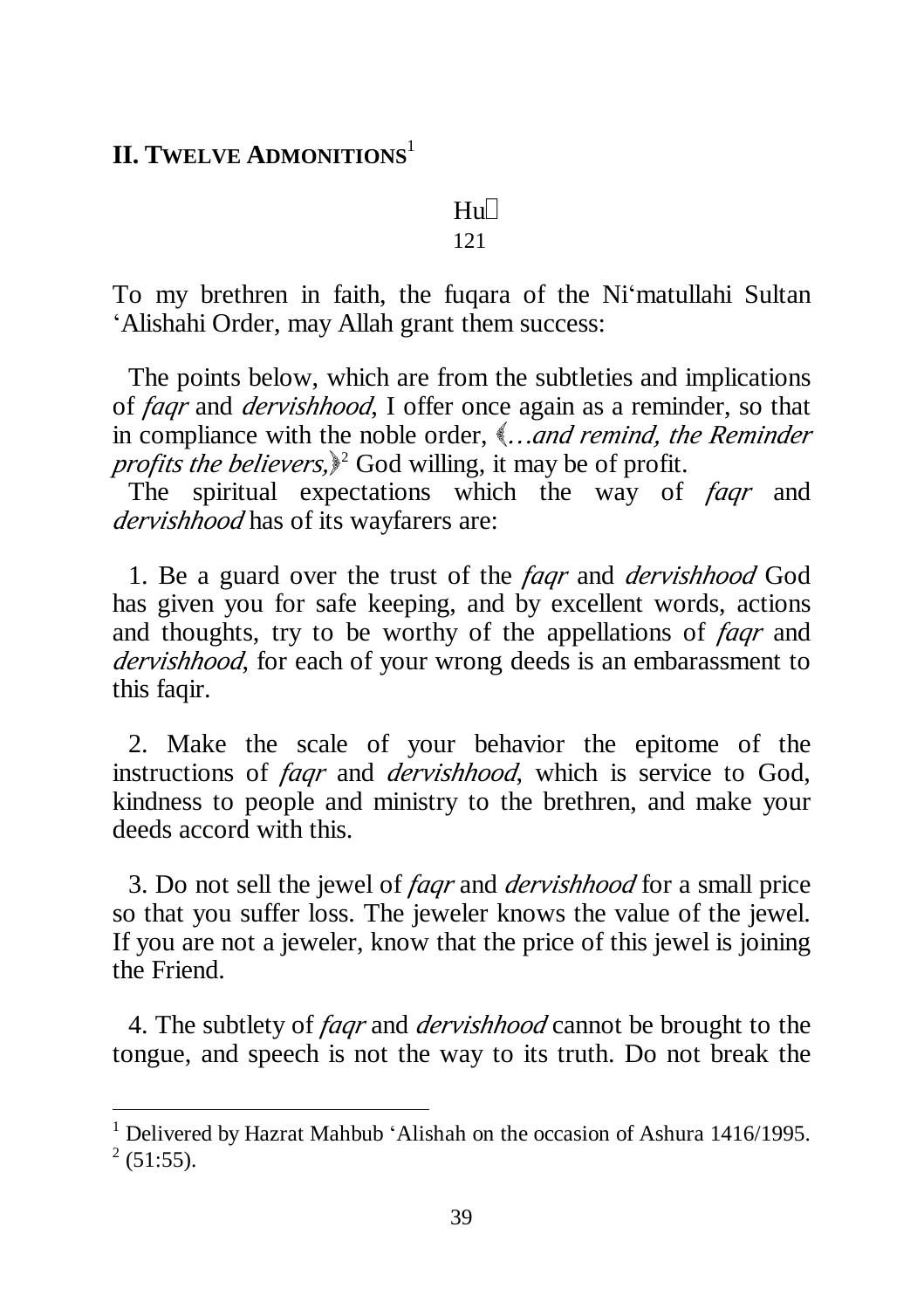sanctity of the heart by talk and do not say anything that may result in undermining the states (*ahwal*) of others.

5. The enemy of *faqr* and *dervishhood* is the devil of the self, which appears in various forms. Do not be taken in by the deceptive ploting of the self, for it is possible that it may take on the appearance of being pleasing to God.

6. What is expected by *faqr* and *dervishhood* from those who have found its way is nothing but the performance of the responsibilities of the faith. Every eye that looks for anything else in this way is due to a blind heart.

7. Do not trample the blessing of *faqr* and *dervishhood* with egotism and conceit, for the grief of this ingratitude brings pain to the hearts of the great men of religion.

8. The world of *faqr* and *dervishhood* is just giving the retreat of the heart to the Beloved. Those who pursue ease and who are alien to this suffering are not fellow travellers with this faqir.

9. Do not break the goblet of honor of *faqr* and *dervishhood* with the stone of greed and neglect, and do not purchase for yourself the black heart of breaking the covenant.

10. The success of service in the world of *faqr* and *dervishhood* is itself a spiritual reward. Seeking compensation is a poisonous neglect.

> *Do not be <sup>a</sup> servant for <sup>a</sup> wage like <sup>a</sup> beggar, For the Friend has His own way of training servants.* 3

11. Do not take captive the freedom of *faqr* and dervishhood by envy of the world and yearning for the afterlife. Do not want anything from the Friend but Himself.

<sup>&</sup>lt;sup>3</sup> A couplet from the *Divan* of Hafiî. [Tr.]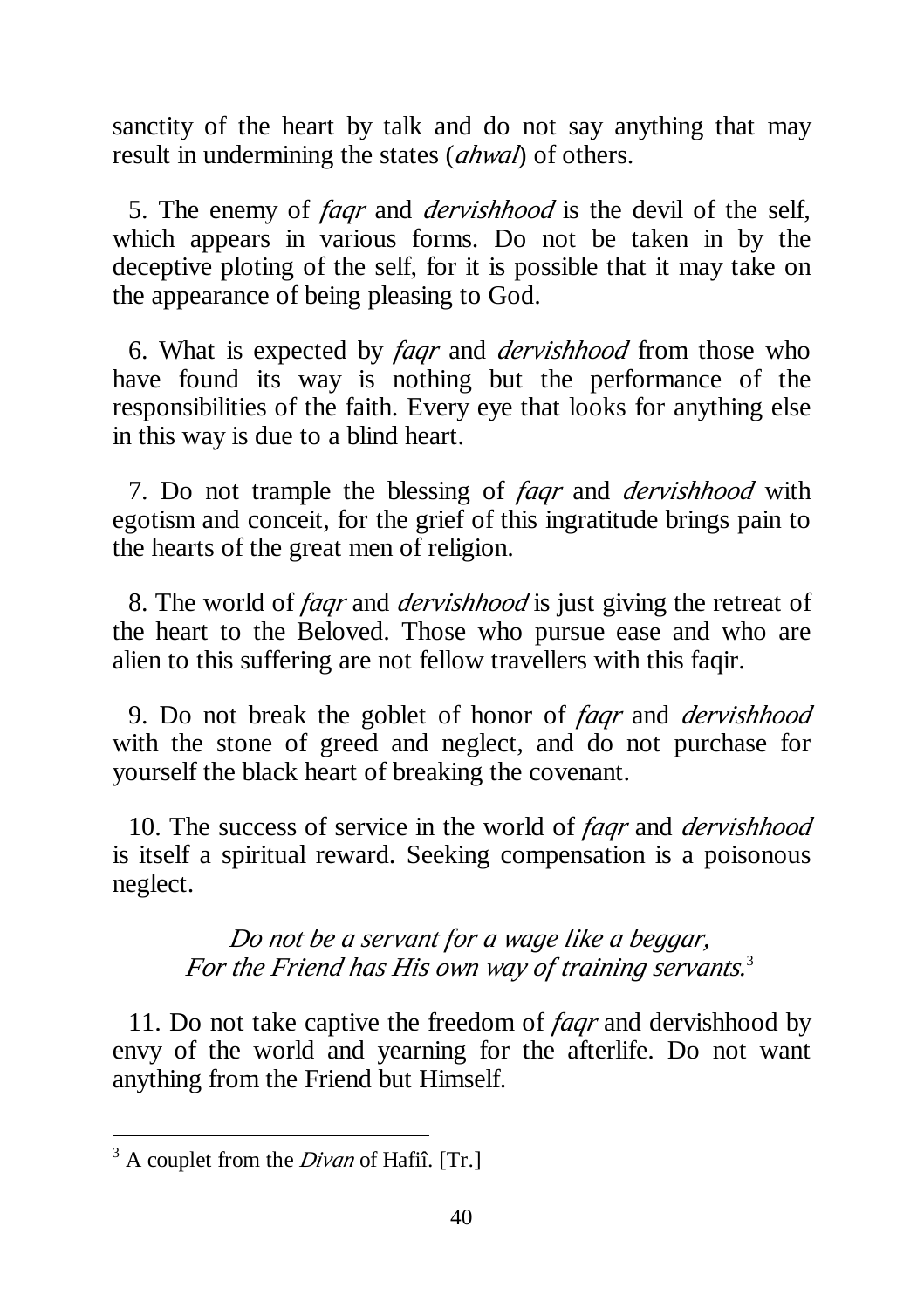*There must be three partings in the clothing of faqr: Parting from the world, parting from the other world, and parting from parting.* 4

12. The destination of *faqr* and dervishhood requires a firm will. Accept the difficulties of the way, even if it costs your life, by the mount of yearning for union,<sup>5</sup> and expect your heart to open, for dispair and hopelessness are infidelity.

I expect all the brothers and sisters in faith to meditate on these points and to look upon them with the eye of the heart, and to prepare their provisions for the way, and not to be negligent, so that:

*If anyone is home, even <sup>a</sup> single word will suffice.* 6

And Peace be with you, and the Mercy of Allah and His blessings.

*'Ashura Husayni* A.H.L. 1416 Corresponding to A.H.S. 19 Khordad 1374 [9 June 1995]

*Faqir Hajj 'Ali Tabandeh Mahbub 'Alishah* [signed and signeted]

<sup>4</sup> A couplet attributed to Shah Ni'matullah Wali. [Tr.]

<sup>5</sup> This alludes to a hadith according to which the Prophet (*s*) said, "…yearning is my mount…". [Tr.]

<sup>6</sup> A famous Persian proverb originally part of a couplet by 'Izz al-Din Mahmud Kashani. [Tr.]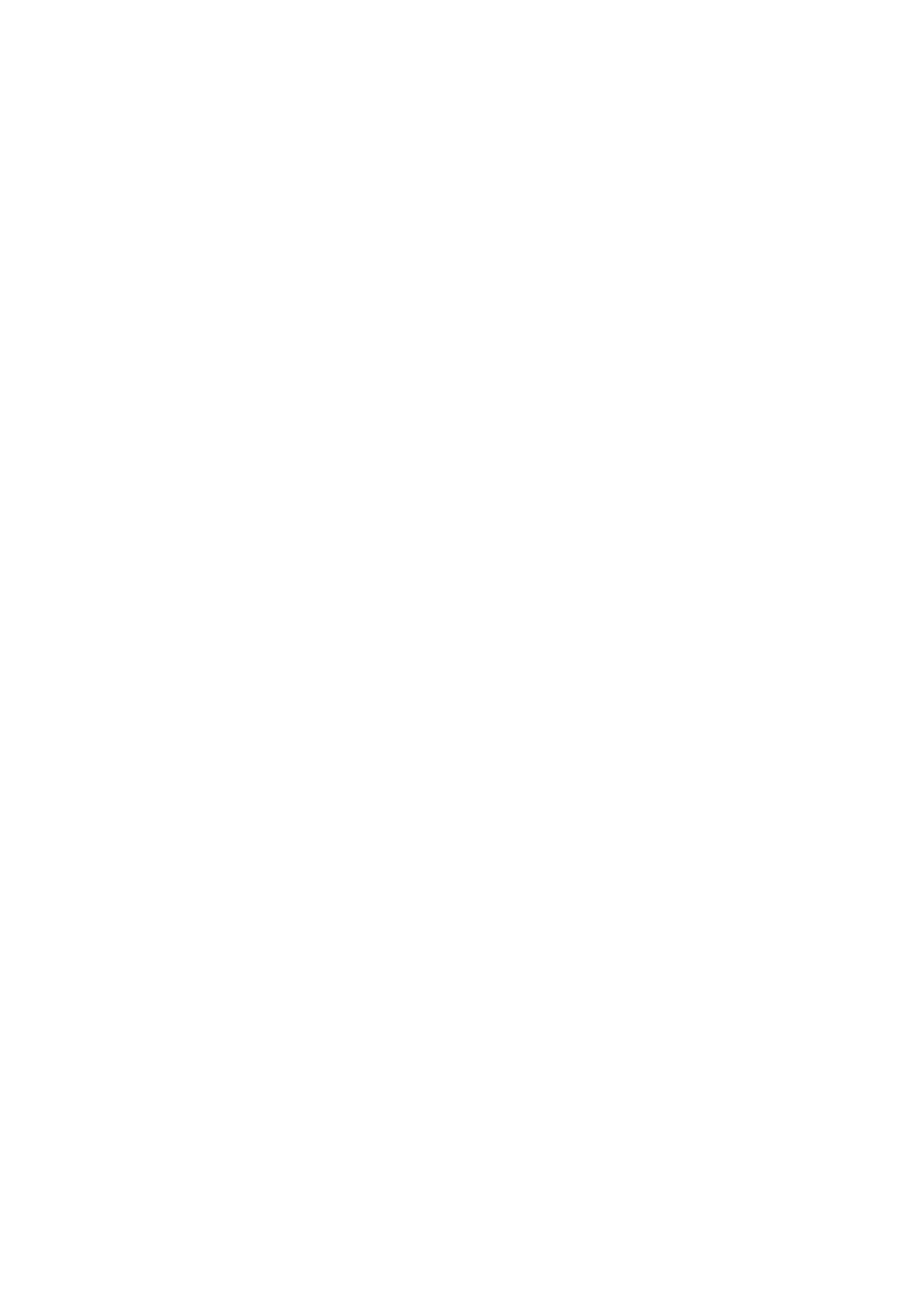### **III. SEVEN REMINDERS**<sup>1</sup>

 $\text{H}_{\text{H}}$ 

#### 121

My brethren,

l

This is the third reminder of this *faqir* to the wayfarers of the Ni'matullahi Sultan 'Alishahi Order. What does the repetition of words and advice in the world of *faqr* show? A blind heart or inattention to the advisor?

1. To continue negligence in the way of *faqr* is ingratitude for its blessing, which is irreplaceable, and to repeat negligence is an obstacle to mercy. Who does not know what will happen eventually to one who closes his eyes to the lamp of the leader of the caravan?

2. The instructors of *faqr,* like all gardeners, plant the sapling of faith, and care for it until its flowers can be picked. They think of nothing but this.

3. Gardeners water. By their ability to absorb through their roots the flowers also should pay heed to the sufferings of the gardener. Do our worldly desires not trample the sufferings of the gardener?

4. The gardener is commanded to garden, and insight and knowledge of this have been given to him. It is not fair to request something of him that is not his duty. How excellent the (Prophet) has said, "You are better aware of your worldly affairs than I."

 $1$  This epistle was written by Hazrat Mahbub 'Alishah in February 1996, in the form of the sacred number of seven admonitions, and like the previous one, is in a beautiful Persian prose style.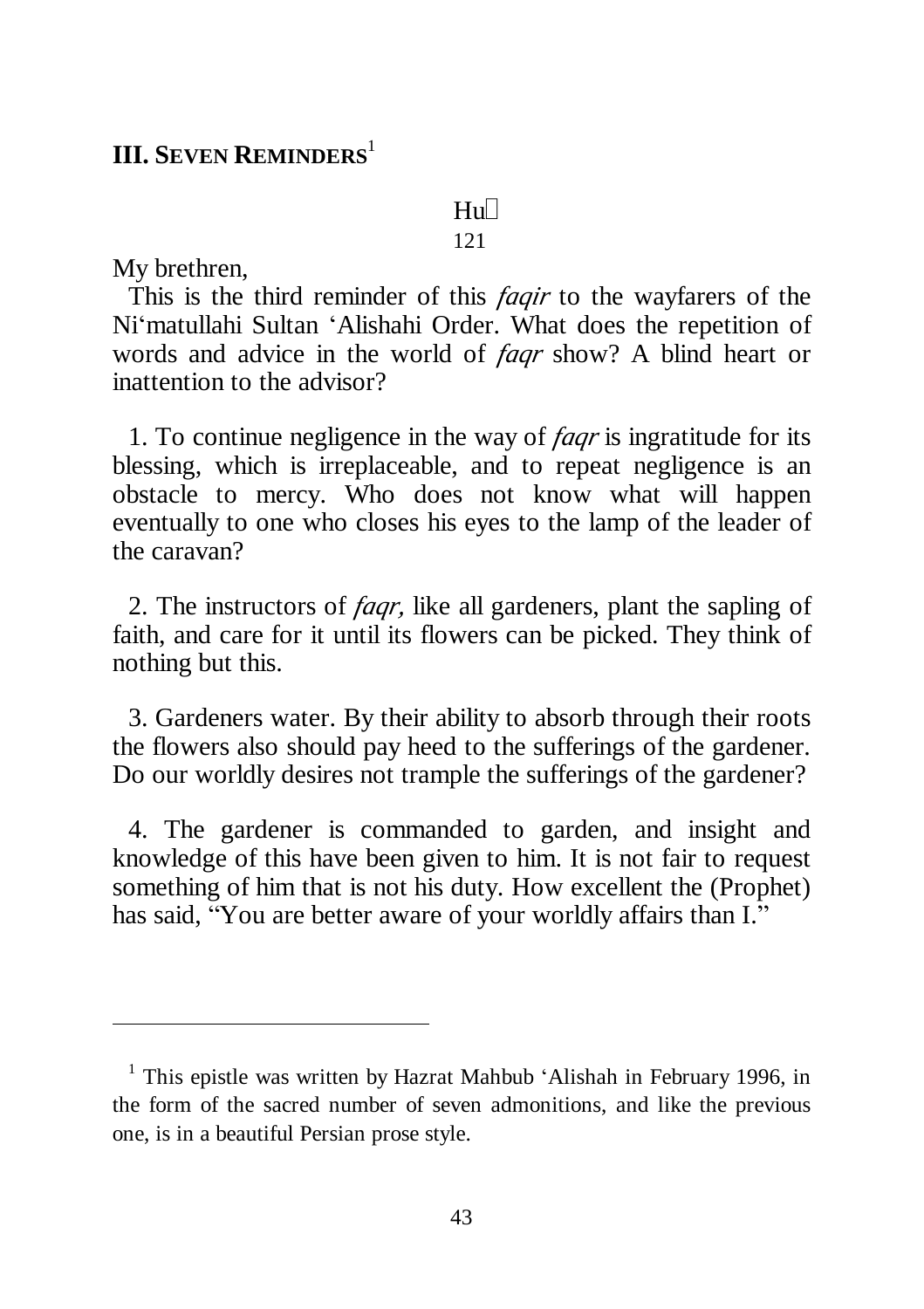5. The seed of a plant that is not planted in the ground still has the capacity to be planted and nourished; however, if it is planted in the ground, but is not nourished, the earth will rot it and destroy it.

6. Who does not know what fate lies ahead for the corrupted seed and the withered tree. Can it be planted in another field? Seeds are not sown in planted ground. Unless the heart is purified of the love of the world, it will not become the place for the love of *mawla*. 2

7. The world is the farm for the other world.<sup>3</sup> I wonder at those who, while they know that if they nourish the seed of faith with the water of love, and train it with righteous works, it will grow from the depths of the earth to the summit of the sky, and that one seed will produce between one hundred and seven hundred fruits,<sup>4</sup> yet fall short and prevent its growth with the brambles of negligence.

Finally, I hope that those who have come close to this order for the sake of wealth or position or a comfortable life will take a good look at their own selves and will not blacken their report cards any more, and that they may know that their sufferings are worthless and that they cause trouble for the gardener.

> *It is as plain as day from the seed We planted That we are the damned, not the folk of heaven.* 5

<sup>2</sup> The word *mawla* is derived from *wali*, meaning friend or guardian, and is used to designate the Lord, Master, and especially Imam 'Ali. [Tr.]

<sup>3</sup> This is a *hadith* attributed to the Prophet (*s*). [Tr.]

<sup>4</sup> This refers to the following verse of the Qur'an: (*The similitude of those who spend their wealth in the path of God is the similitude of <sup>a</sup> grain of corn that grows seven ears, in each ear of which are <sup>a</sup> hundred grains; and verily God gives manifold increase to whosoever He wills, and God is omniscient, all knowing.*) (2:261). [Tr.]

 $<sup>5</sup>$  This is a couplet from Sa'di. [Tr.]</sup>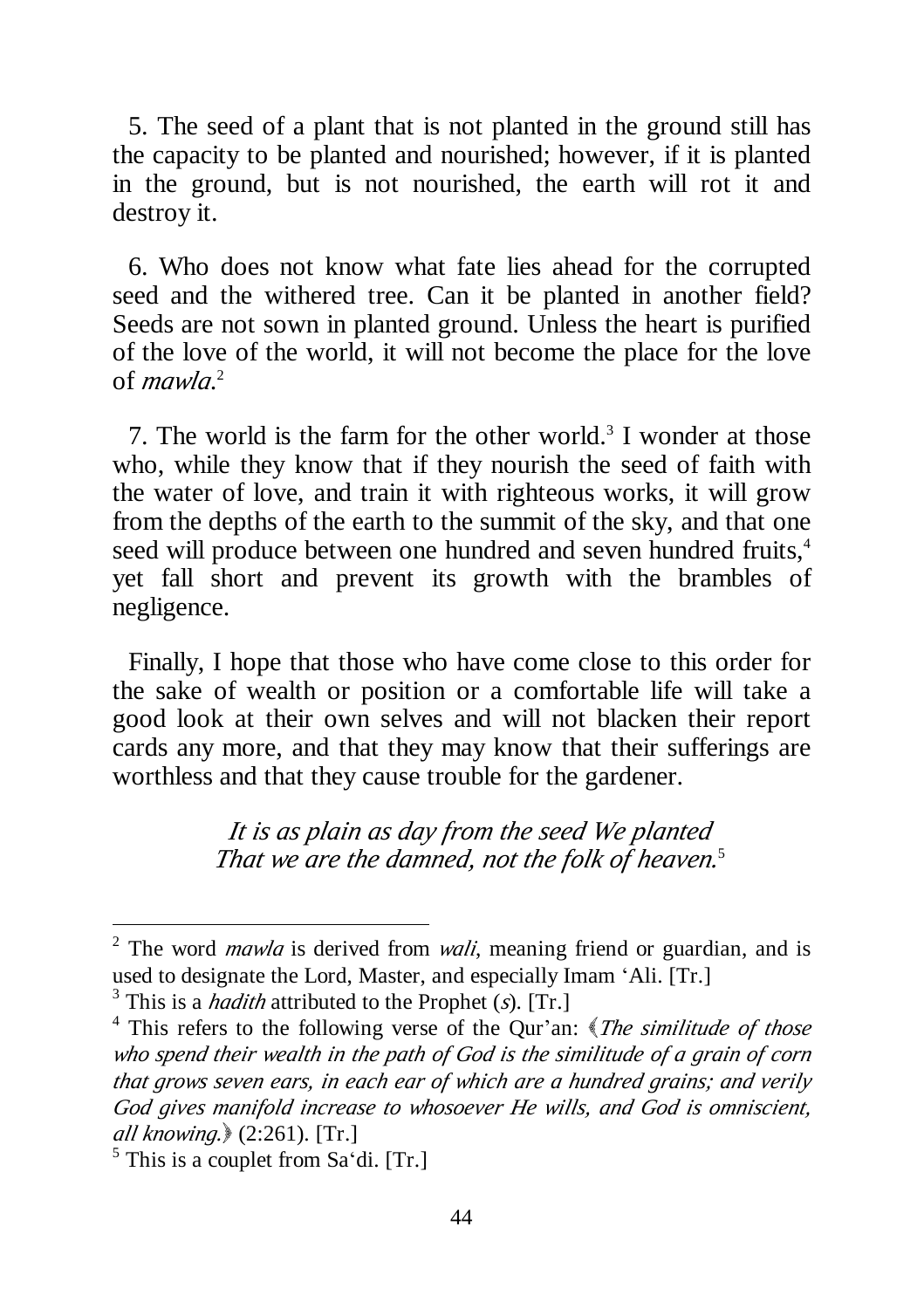'Ayd Fitr A.H.L. 1416

*Faqir Hajj 'Ali Tabandeh Mahbub 'Alishah* [signed and signeted]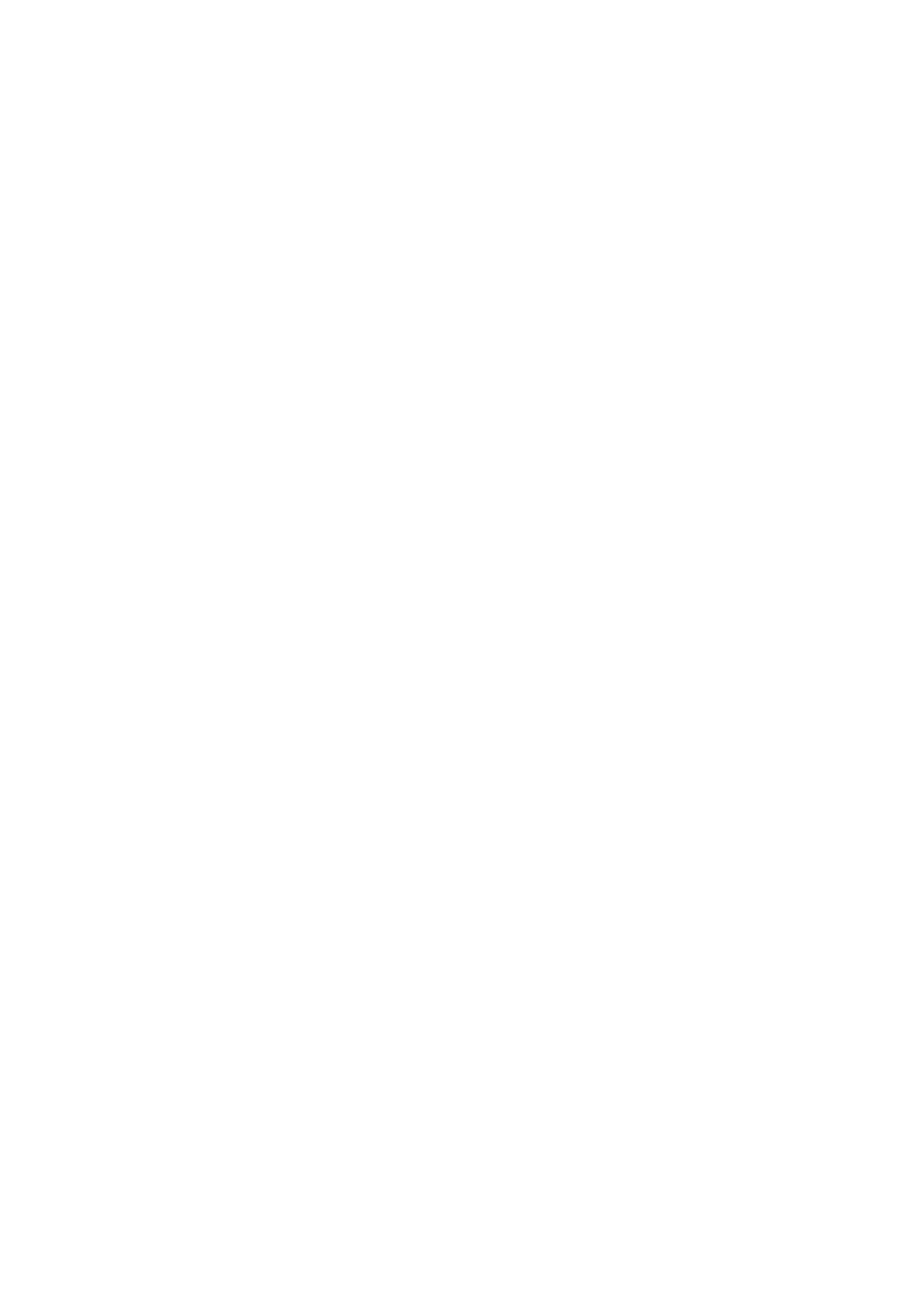# **IV. FIVE DIRECTIVES**<sup>1</sup>

Hu 121

> 7 Ramazan 1417 28 Day 1375 17 January 1997

In the Name of God, the Creator of the soul, The Sage, Creator of speech in language.

Dear Brethren,

l

Upon the passing of our great Master (*Mawla*) Hazrat Mahbub 'Alishah, we have all become saddened. May God grant us the success of being patient and bearing the pain of separation, and may the spirit of that great man find joy and be pleased with us. We beseech the Glorious God that this paltry speck may be successful in the performance of the duties which the great master has assigned to this humble man, and in order to comply with this request, I beg the prayers of you, my brethren, for help and intercession.

The practical instructions that have been written in the epistle, *Salih'<sup>s</sup> Advice,* and also the decrees of the past great masters, are to be read repeatedly, referred to constantly and put into practice. In this way, God will be pleased with you, and the success of this humble man will be secured. For the time being, I will repeat some points that have been mentioned.

(1) Be extremely careful with regard to the observance of Islamic *hijab* 2 for women, which is a necessary condition for

 $1$ <sup>1</sup> This proclamation was written on the occasion of the passing away of Hazrat Mahbub 'Alishah by his successor, Hazrat Majdhub 'Alishah.

<sup>2</sup> The Arabic word *hijab* literally means 'cover'; the requirement to observe modesty in dress according to Islamic Law, such that in the presence of those ð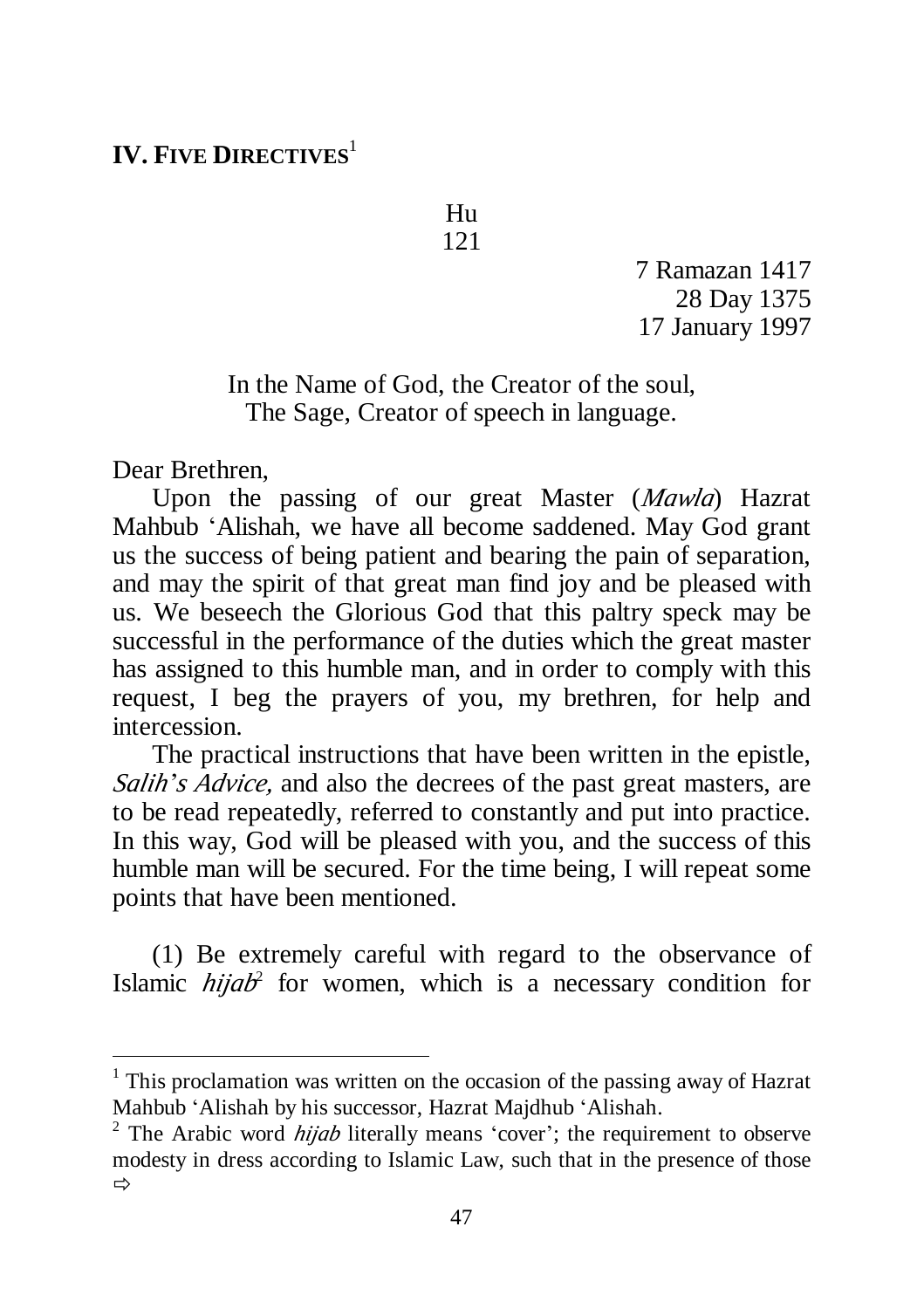individual and social chastity, and likewise the observance of *taqwa* (God-wariness) among the men.

(2) As you know, now more than one hundred years have passed since the use of illicit drugs was first prohibited by the Martyr Hazrat Sultan 'Alishah, so that the initiation of addicts is not even allowed, and his successors have repeatedly emphasized and renewed this prohibition in the same manner. If, God forbid, a brother or sister has even the slightest addiction, he or she is to repent before God and beseech Him for resolution and will to quit. And since this sort of addiction impairs, and may destroy, one's reason, until one's repentance has been accepted and one has quit the addiction, one should not be present in the sessions of the *fuqara*, and before that one may be present only once in a while when one is sober minded, as is alluded to in the *ayah* of the Qur'an: (*Do not approach the prayer while you are intoxicated*) (4:43).

(3) The responsibilities appointed by the sacred religion have been implicitly divided into three kinds by the high ranking *'urafa*:

i. Precepts of the *shari'ah* which must be obtained by *taqlid*  (imitation) from a completely qualified *mujtahid* (expert in Islamic law); and the discernment of such a *marja*<sup>3</sup> is the duty of every responsible person himself.

ii. Precepts of the *tariqah* which are to be obtained from the current Master, and instruction in gnosis (*'irfan*) is also to be found in the books of the great gnostics (*'urafa*).

outside her immediate family, a woman's body is to be entirely covered except for the face, hands and feet. [Tr.]

<sup>3</sup> The word *marja'* literally means "source" and is used for an expert (*mujtahid*) in matters pertaining to *shari'ah* authorized to serve as a model of imitation (*taqlid*) for non-experts. [Tr.]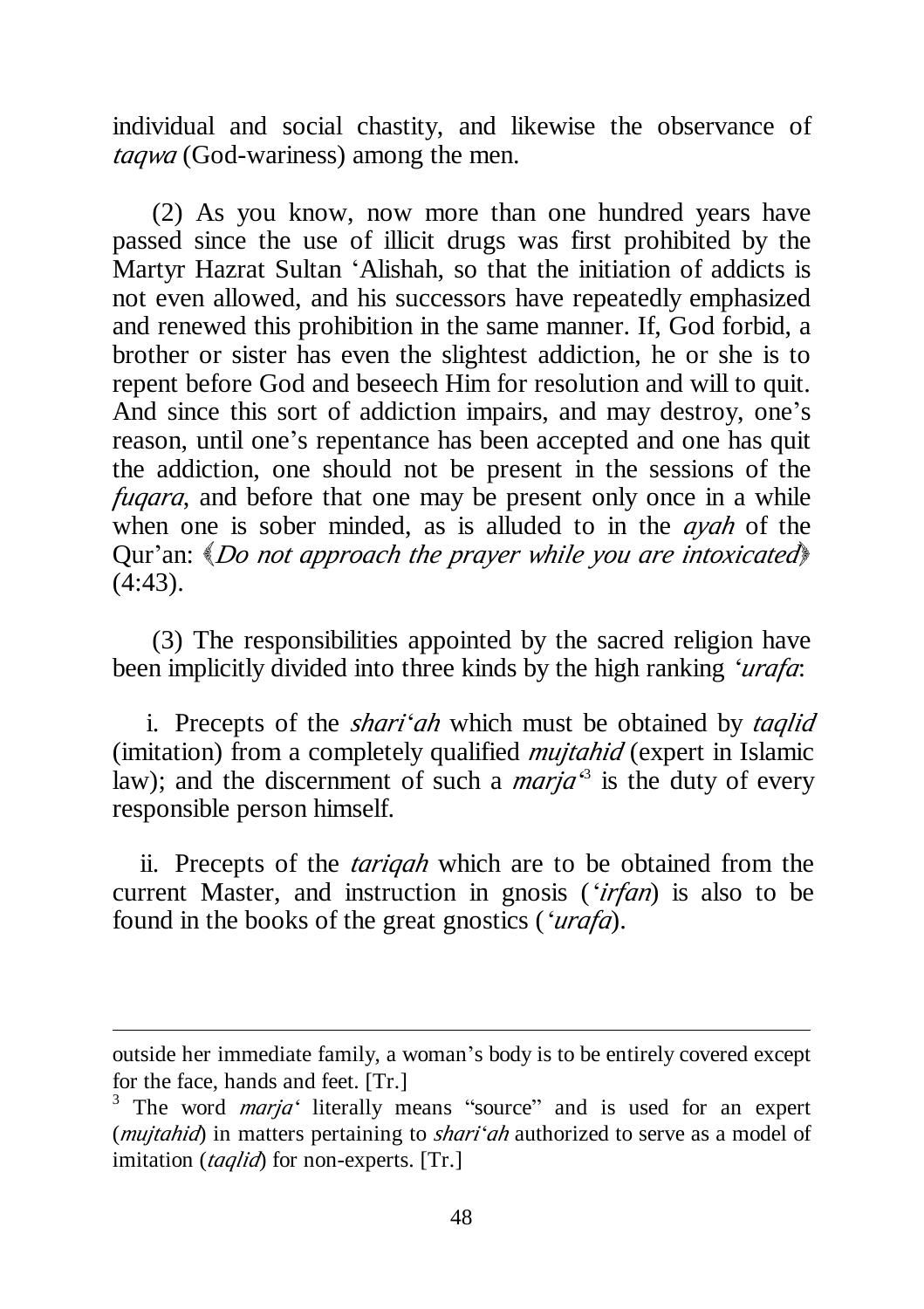iii. Personal precepts to be discerned by the person himself, in the sense that God, the Exalted, wants the spiritual powers of His servants to be put into practice, and to be exalted, and since He, the Sublime, has bestowed them, it becomes a duty that aside from the two areas mentioned above one should personally discover one's responsibilities by one's own religious thinking and reasoning.

(4) Thus, interference in and expressing views about social affairs is outside the scope of *tariqah* and the *fuqara* should not expect instructions in such regards from the authorities of the Order. One's works and intentions are to be made pure for the sake of Allah, and one's own responsibilities are to be discovered. The authorities of the Order will not express views on such questions so that it is not imagined that these are duties of *tariqah*. This same manner and absence of interference in social questions, as in the past, will be maintained.

(5) We should learn the observation of social order and respect and obedience with regard to the law from Socrates in history. Observance of the laws of the community is respect for oneself and for others. Pay attention to this important issue.

Pray for me,

*Nur 'Ali Tabandeh Majdhub 'Alishah*  [signature]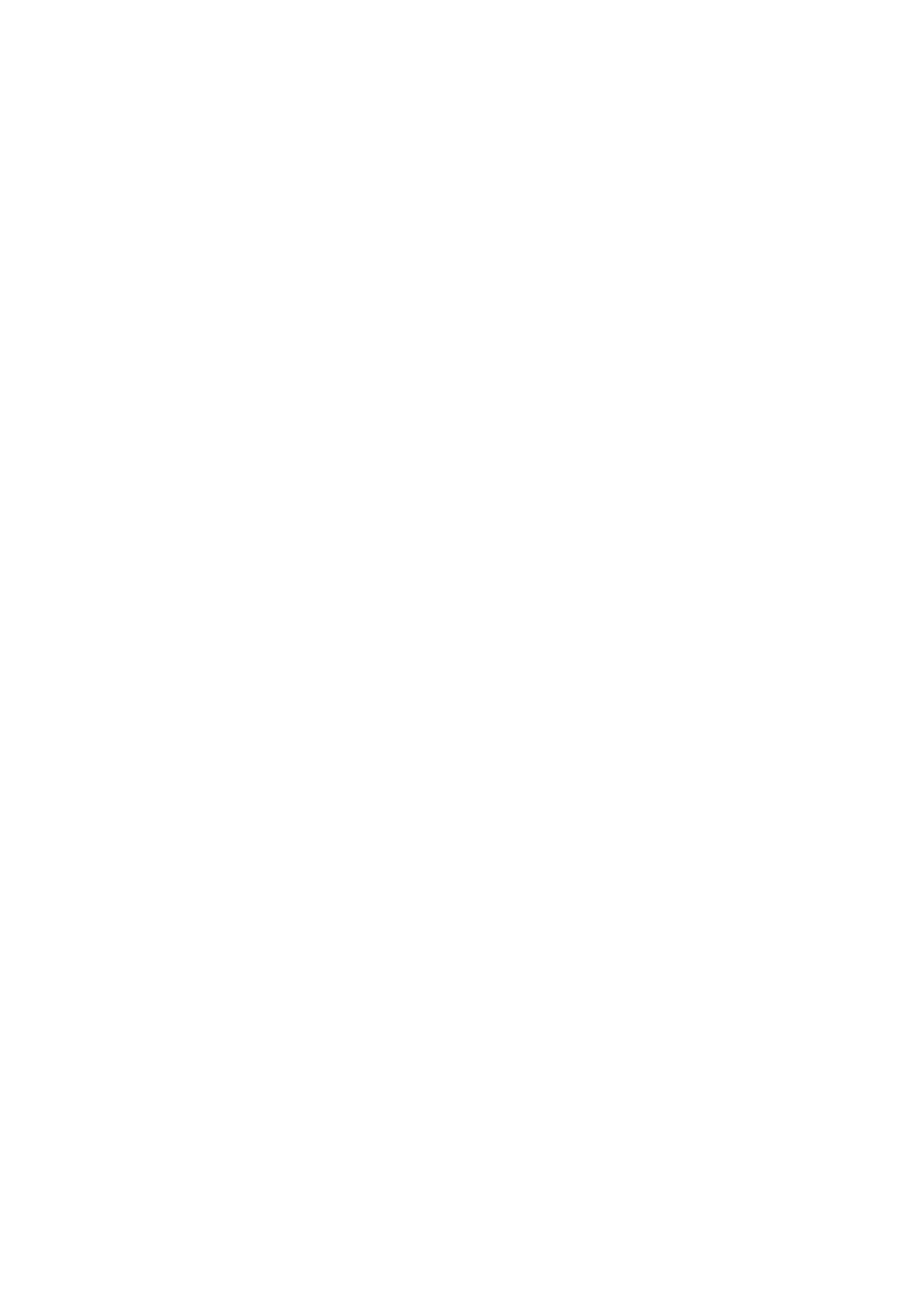# **The Qutbs of the Ni'matullahi Sultan 'Alishahi Order**

**The Prophet Muhammad ibn 'Abdullah Imam 'Ali ibn Abi Ìalib Imam Hasan ibn 'Ali Imam Husayn ibn 'Ali Imam 'Ali ibn Husayn, Zayn al-'Abidin Imam Muhammad ibn 'Ali al-Baqir Imam Ja'far ibn Muhammad al-Sadiq Imam Musa ibn Ja'far al-Kaîim Imam 'Ali ibn Musa al-Riza Imam Muhammad ibn 'Ali al-Jawad Imam 'Ali ibn Muhammad al-Naqi Imam 'Hasan ibn 'Ali al-'Askari Imam Hujjat ibn al-Hasan al-Mahdi**  Shaykh of Shaykhs Ma'ruf Karkhi Shaykh of Shaykhs Sari Saqati Shaykh of Shaykhs Abu al-Qasim Junayd Shaykh Abu 'Ali Rudbari Shaykh Abu 'Ali al-Katib Shaykh Abu 'Umran al-Maghribi Shaykh Abu al-Qasim Gurkani Shaykh Abu Bakr al-Nassaj Ìusi Shaykh Ahmad Ghazali Shaykh Abu al-Fazl Baghdadi Shaykh Abu al-Barakat Shaykh Abu Mas'ud al-Andalusi Shaykh Abu Madyan al-Maghribi Shaykh Abu Sa'id al-Sa'idi Abu al-Futuh Shaykh Kamal al-Din al-Kufi Shaykh Abu Bakr Salih Barbari Shaykh 'Abdullah Yafi'i Shah Ni'matullah Wali Shah Khalilullah I Shah Muhibbullah I